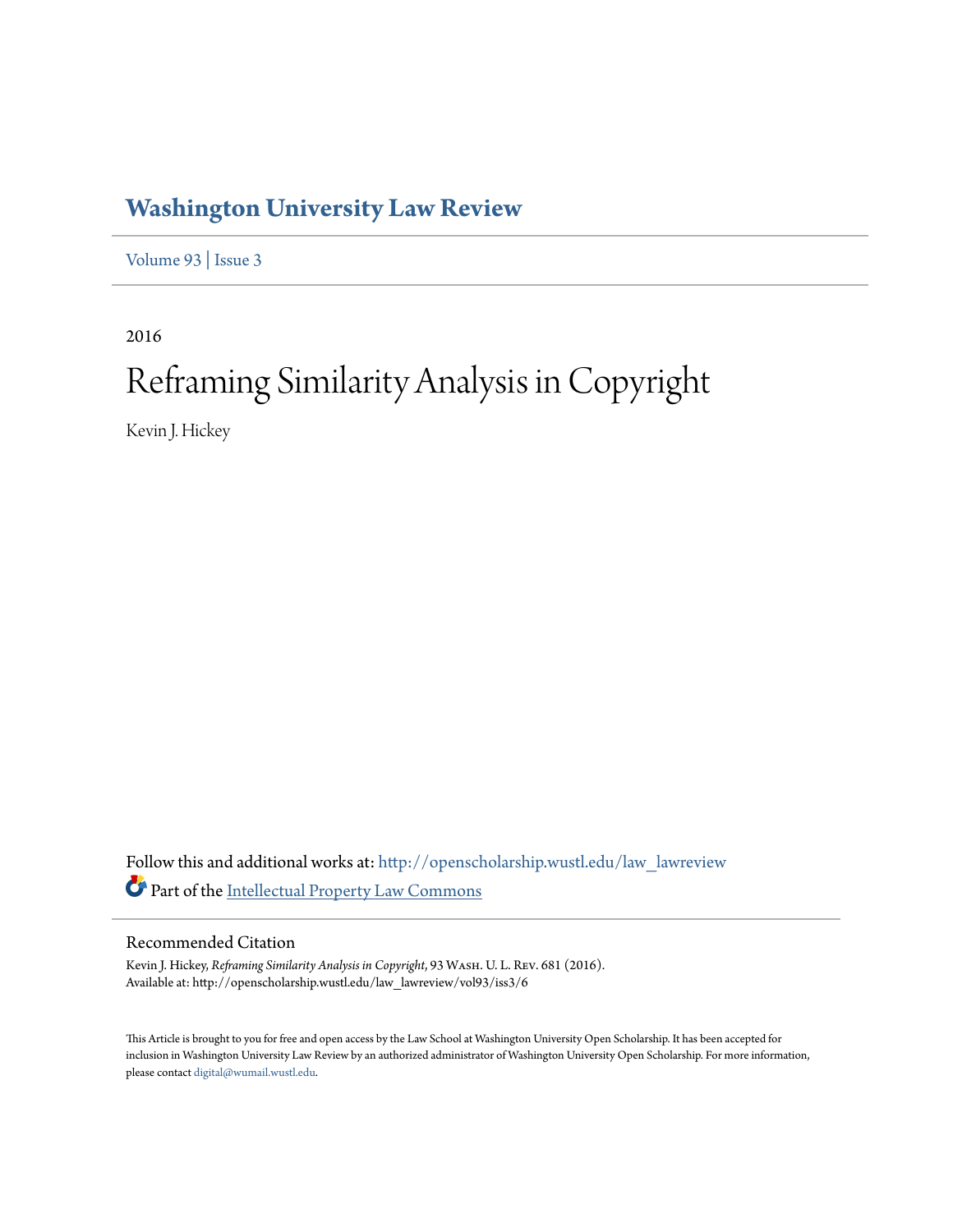# **REFRAMING SIMILARITY ANALYSIS IN COPYRIGHT**

#### **KEVIN J. HICKEY**

#### ABSTRACT

*Copyright law lacks a coherent method to determine non-literal infringement. The core inquiry, "substantial similarity," purports to assess whether two works are so alike that an accused work infringes the original. Substantial similarity is a fundamental limit on the scope of copyright, but it is plagued by confusion and governed by a series of arcane tests that differ in each circuit. Even more troubling, courts lack a consistent method to go about comparing two works and how the comparison between two works is framed. There is no consensus, for example, on whether the original work or the accused work should be used as the baseline when assessing similarity. Courts sometimes adopt the perspective of the original creator, and sometimes of the alleged infringer, in determining whether seemingly copyrightable expression has become an uncopyrightable idea or functional standard. Courts are even confused as to whether dissimilarities or new material added by the defendant have any relevance to the comparison.*

*This Article seeks to bring analytical clarity to copyright's similarity analysis, with a focus on these often-implicit framing issues. It argues that how courts frame the comparison, more than the legal test applied, is strongly associated with case outcomes. It urges courts to take a consistent approach to framing issues in similarity analysis so as not to improperly bias the comparison in favor of either party. In particular, courts should adopt a flexible, contextual approach to framing. This method considers both the perspective of the original creator and of the alleged infringer, as relevant, in drawing the line between permissible and substantial copying. It rejects the rigid approach that predominates in the case law, and endeavors to consider all relevant information about what was copied, how it was used in context, and why. The result is a similarity* 

Microsoft Fellow, Berkeley Center for Law and Technology, University of California, Berkeley, School of Law. J.D. (2008), NYU School of Law; A.B. (2005), Mathematics, Brown University. I thank Pamela Samuelson, Kathy Strandburg, Jeanne Fromer, Kathryn Hashimoto, Peter Menell, Patrick Gould, Katharine Moore, Michael Wolfe, Barton Beebe, and Barry Friedman for their comments and suggestions on earlier drafts. I am grateful to the Microsoft Corporation and the Berkeley Center for Law and Technology for their financial support.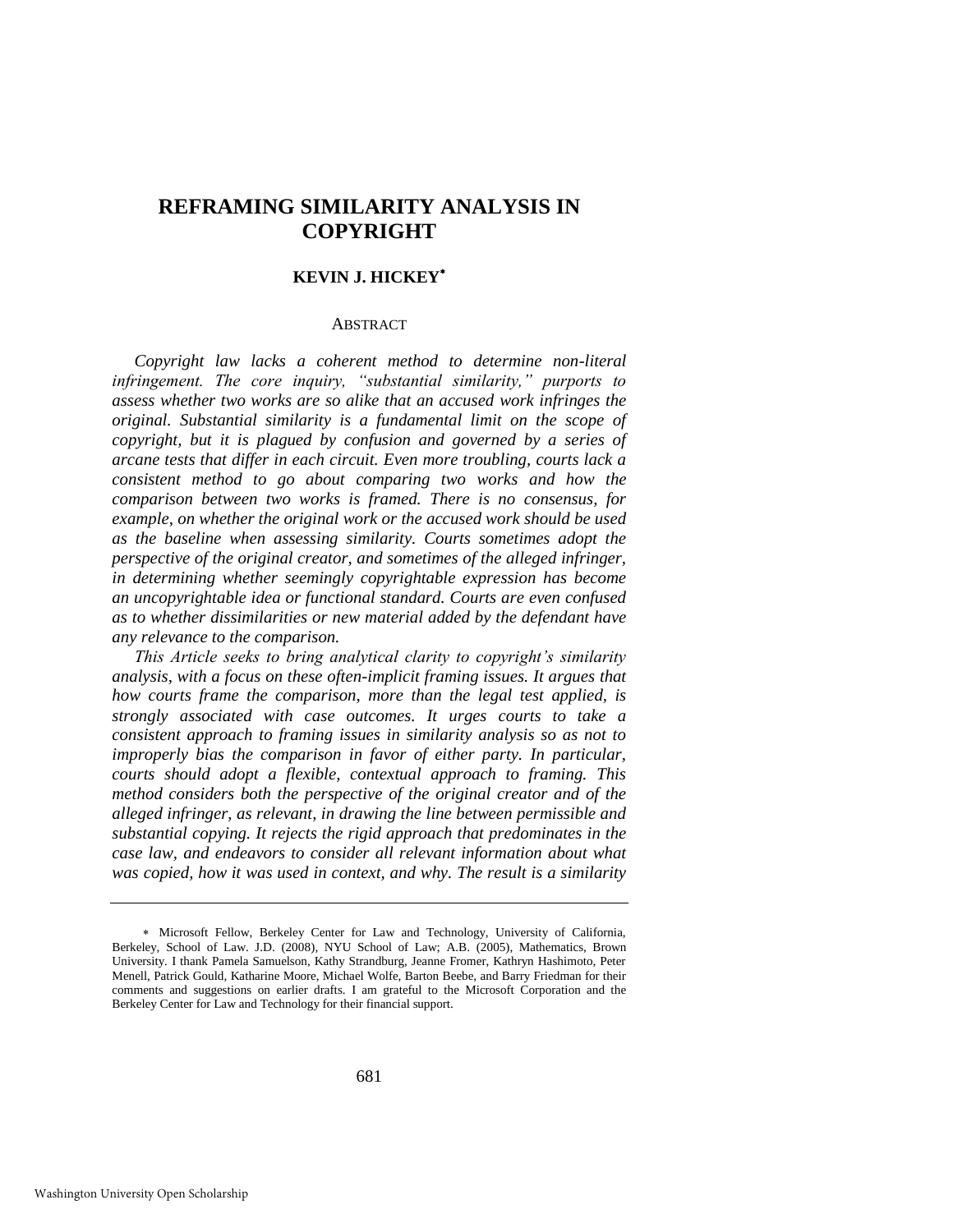*analysis that is not only more consistent, but a robust and vital limitation on the scope of copyright.* 

# TABLE OF CONTENTS

#### **INTRODUCTION**

It is not too much to ask that copyright law have a coherent approach to copyright infringement. But substantial similarity, copyright law's core infringement inquiry, is a mess. Once the law allows that non-exact copies are actionable, courts need some method to determine when two works are so alike that one should be deemed an actionable infringement of the other. To use a classic example, would *West Side Story* infringe *Romeo & Juliet* were the latter still under copyright? Or, to take a contemporary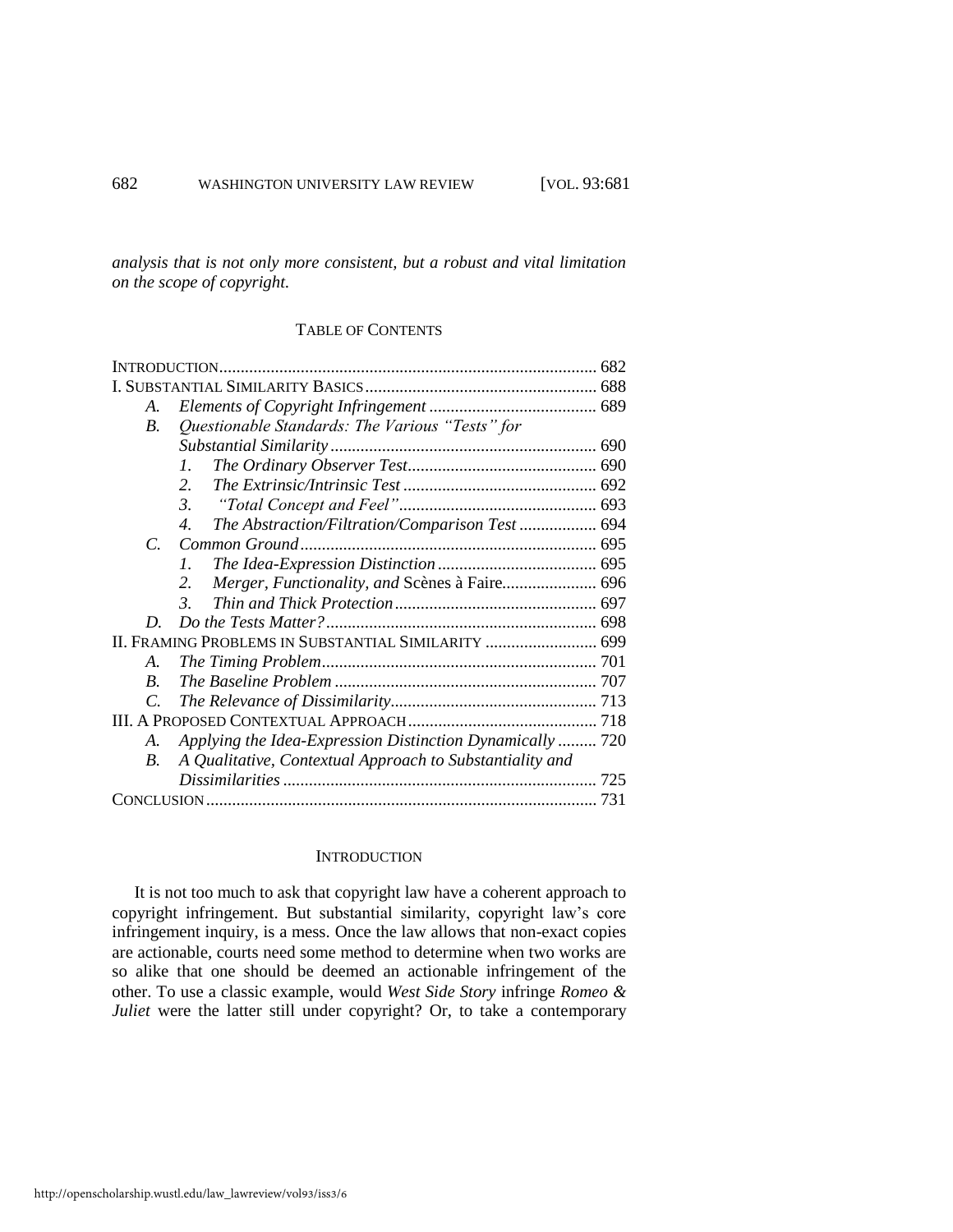<span id="page-3-0"></span>dispute, is Robin Thicke's hit "Blurred Lines" too similar to Marvin Gaye's classic "Got to Give It Up"?<sup>1</sup> This question, which copyright calls "substantial similarity," is a famously elusive problem.<sup>2</sup> Though substantial similarity is acknowledged to be a fundamental limit on the scope of copyright, equal in importance to fair use, courts' attempt to craft a predictable, consistent similarity doctrine is widely considered an utter failure.<sup>3</sup>

<span id="page-3-2"></span><span id="page-3-1"></span>The most obvious aspect of this failure is the long-standing circuit split over the appropriate legal standard for substantial similarity. At least a half dozen tests for similarity proliferate in the courts, depending on the jurisdiction.<sup>4</sup> To make matters worse, these tests are unduly complex, even by the arcane standards of copyright  $law<sup>5</sup>$ . For example, the dominant formulation in the Second Circuit looks to whether an "ordinary observer"—sometimes a "more discerning" observer—would regard the aesthetic appeal of the two works as the same.<sup>6</sup> The Ninth Circuit has bifurcated similarity analysis into "extrinsic" and "intrinsic" steps, with the judge first dissecting and objectively comparing the work's elements, followed by a subjective comparison of similarity by the jury.<sup>7</sup> Still

4. *See infra* Part I.B.

<sup>1.</sup> *See* Williams v. Bridgeport Music, Inc., No. LA CV13–06004 JAK (AGRx), 2015 WL 4479500 (C.D. Cal. July 14, 2015); Ben Sisario & Noah Smith, *'Blurred Lines' Infringed on Marvin Gaye Copyright, Jury Rules*, N.Y. TIMES (Mar. 10, 2015), http://www.nytimes.com/2015/03/11/ business/media/blurred-lines-infringed-on-marvin-gaye-copyright-jury-rules.html.

<sup>2.</sup> *See* BENJAMIN KAPLAN, AN UNHURRIED VIEW OF COPYRIGHT 48 (Columbia Univ. Press eds., 1967) ("We are in a viscid quandary once we admit that [copyrightable] 'expression' can consist of anything not close aboard the particular collocation in its sequential order."); Shyamkrishna Balganesh et al., *Judging Similarity*, 100 IOWA L. REV. 267, 268 (2014) ("In practice, though, the complexities of the fair use doctrine pale in comparison to what is central to almost all cases of copyright infringement: the question of 'substantial similarity.'"); Katherine Lippman, *The Beginning of the End: Preliminary Results of an Empirical Study of Copyright Substantial Similarity Opinions in the U.S. Circuit Courts*, 2013 MICH. ST. L. REV. 513, 515 (alteration in original) (quoting ROBERT C. OSTERBERG & ERIC C. OSTERBERG, SUBSTANTIAL SIMILARITY IN COPYRIGHT LAW xxi (2012)) ("[T]he concept of substantial similarity—a 'sine qua non of every [copyright infringement] determination'—remains one of the most elusive in copyright law.").

<sup>3.</sup> *See, e.g.*, Mark A. Lemley, *Our Bizarre System for Proving Copyright Infringement*, 57 J. COPYRIGHT SOC'Y U.S.A. 719, 719 (2010) (characterizing the predominant similarity tests as "bizarre" and "mak[ing] no sense"); Pamela Samuelson, *A Fresh Look at Tests for Nonliteral Copyright Infringement*, 107 NW. U. L. REV. 1821, 1821 (2013) (describing the "case law to be frustratingly obscure, ambiguous, and confusing").

<sup>5.</sup> *See, e.g.*, 3 WILLIAM F. PATRY, PATRY ON COPYRIGHT § 9:94 (2016) (criticizing the abstraction-filtration-comparison test as "the most complicated copyright 'test' ever conceived").

<sup>6.</sup> Boisson v. Banian, Ltd., 273 F.3d 262, 272–73 (2d Cir. 2001).

<sup>7.</sup> Shaw v. Lindheim, 919 F.2d 1353, 1356–57 (9th Cir. 1990); Sid & Marty Krofft Television Prods., Inc. v. McDonald's Corp., 562 F.2d 1157, 1163–64 (9th Cir. 1977), *superseded on other grounds by statute*, 17 U.S.C. § 504(b), *as recognized in* Segal v. Rogue Pictures, 544 F. App'x 769 (9th Cir. 2013).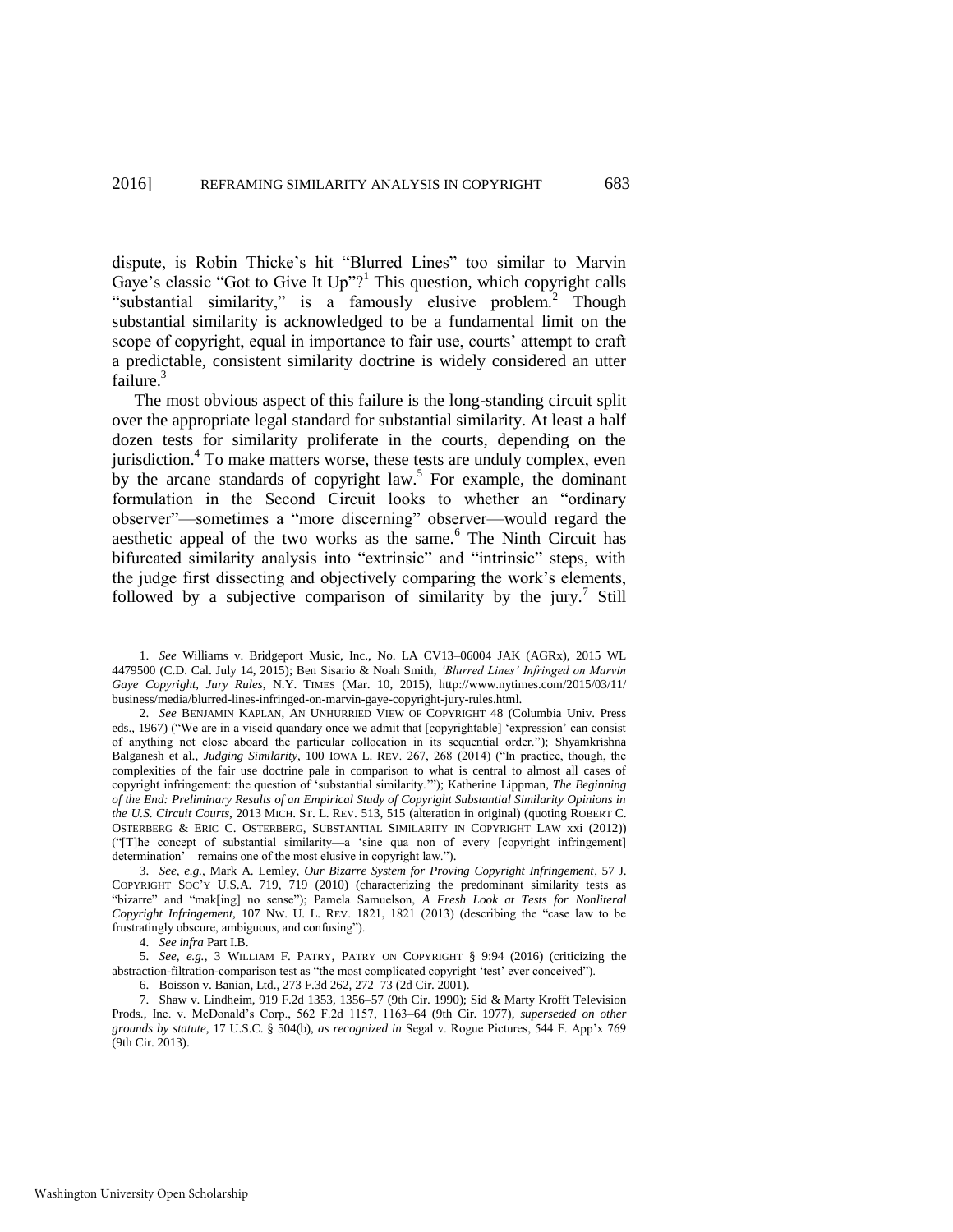another strain of jurisprudence declines to compare the individual elements of the two works at all, looking instead to similarity in the "total concept and feel" of the works.<sup>8</sup> A final approach is the specialized "abstraction, filtration, comparison" test, usually (but not always) applied to computer software, which first lays out the various levels of abstraction in the work, then filters out unprotected ideas and functional elements, and finally compares the remainder of the two works.<sup>9</sup>

<span id="page-4-0"></span>The issue of which of these tests is best has received a fair bit of attention. Much commentary on substantial similarity defends one of the existing tests as superior or proposes to replace the confused doctrine with a new standard.<sup>10</sup> Recent empirical evidence suggests, however, that this long-running debate may be beside the point as a practical matter: in terms of case outcomes, the particular test that a court uses does not appear to make much difference.<sup>11</sup> Instead, it may be that factfinders reach an intuitive conclusion about similarity when comparing the two works, and only then use the various legal formulations to provide an ex post rationale for their decisions. $^{12}$ 

11. *See* Lippman, *supra* note [2,](#page-3-0) at 545 ("Remarkably, however, when collapsing the six substantial similarity tests into the three main tests—the ordinary observer test, the extrinsic/intrinsic test, and the abstraction-filtration-comparison test—their substantial similarity win rates become closely aligned.").

<span id="page-4-1"></span><sup>8.</sup> *See, e.g.*, Atkins v. Fischer, 331 F.3d 988, 993 (D.C. Cir. 2003); Roulo v. Russ Berrie & Co., 886 F.2d 931, 939 (7th Cir. 1989).

<sup>9.</sup> *See, e.g.*, Gates Rubber Co. v. Bando Chem. Indus., Ltd., 9 F.3d 823, 834 (10th Cir. 1993); Computer Assocs. Int'l, Inc. v. Altai, Inc., 982 F.2d 693, 706–11 (2d Cir. 1992).

<sup>10.</sup> *See, e.g.*, Jeannette Rene Busek, *Copyright Infringement: A Proposal for a New Standard for Substantial Similarity Based on the Degree of Possible Expressive Variation*, 45 UCLA L. REV. 1777, 1795–1803 (1998) (proposing substantial similarity test tailored to the work's medium); Laura G. Lape, *The Metaphysics of the Law: Bringing Substantial Similarity Down to Earth*, 98 DICK. L. REV. 181, 194–206 (1993) (proposing harm-based approach to substantial similarity); Lawrence Jeffrey Sher, Comment, *The Search for a Suitable Standard of Substantial Similarity: The Ninth Circuit's Application of the* Krofft *Test*, 25 U.C. DAVIS L. REV. 229, 254–62 (1991) (defending variation on the *Krofft* test); Carl A. Sundholm, Essay, *High Technology Jurisprudence: In Defense of "Look and Feel" Approaches to Copyright Protection*, 8 SANTA CLARA COMPUTER & HIGH TECH. L.J. 209, 217– 25 (1992) (defending the holistic "look and feel" approach); Daniel Su, Note, *Substantial Similarity and Architectural Works: Filtering Out "Total Concept and Feel*,*"* 101 NW. U. L. REV. 1851, 1878–83 (2007) (arguing for wider use of the abstraction, filtration, and comparison test).

<sup>12.</sup> *See, e.g.*, Zahr K. Said, *Reforming Copyright Interpretation*, 28 HARV. J.L. & TECH. 469, 473–75, 522 (2015) (noting a "great divergence in outcomes and reasoning . . . in infringement analysis" and criticizing judges' "intuitive" approach); B. MacPaul Stanfield, Note, *Finding the Fact of Familiarity: Assessing Judicial Similarity Tests in Copyright Infringement Actions*, 49 DRAKE L. REV. 489, 512 (2001) ("Perhaps the [substantial similarity tests] are not a means to determine similarity, but rather a means to explain a finding of similarity that is determined in such a way that defies clear explanation."). There is evidence of an analogous phenomenon in the "likelihood of confusion" test in trademark law, where a few factors seem to drive the decision, and judges use the other factors to merely justify the outcome. *See* Barton Beebe, *An Empirical Study of the Multifactor Tests for Trademark Infringement*, 94 CALIF. L. REV. 1581, 1598–1622 (2006) (describing trademark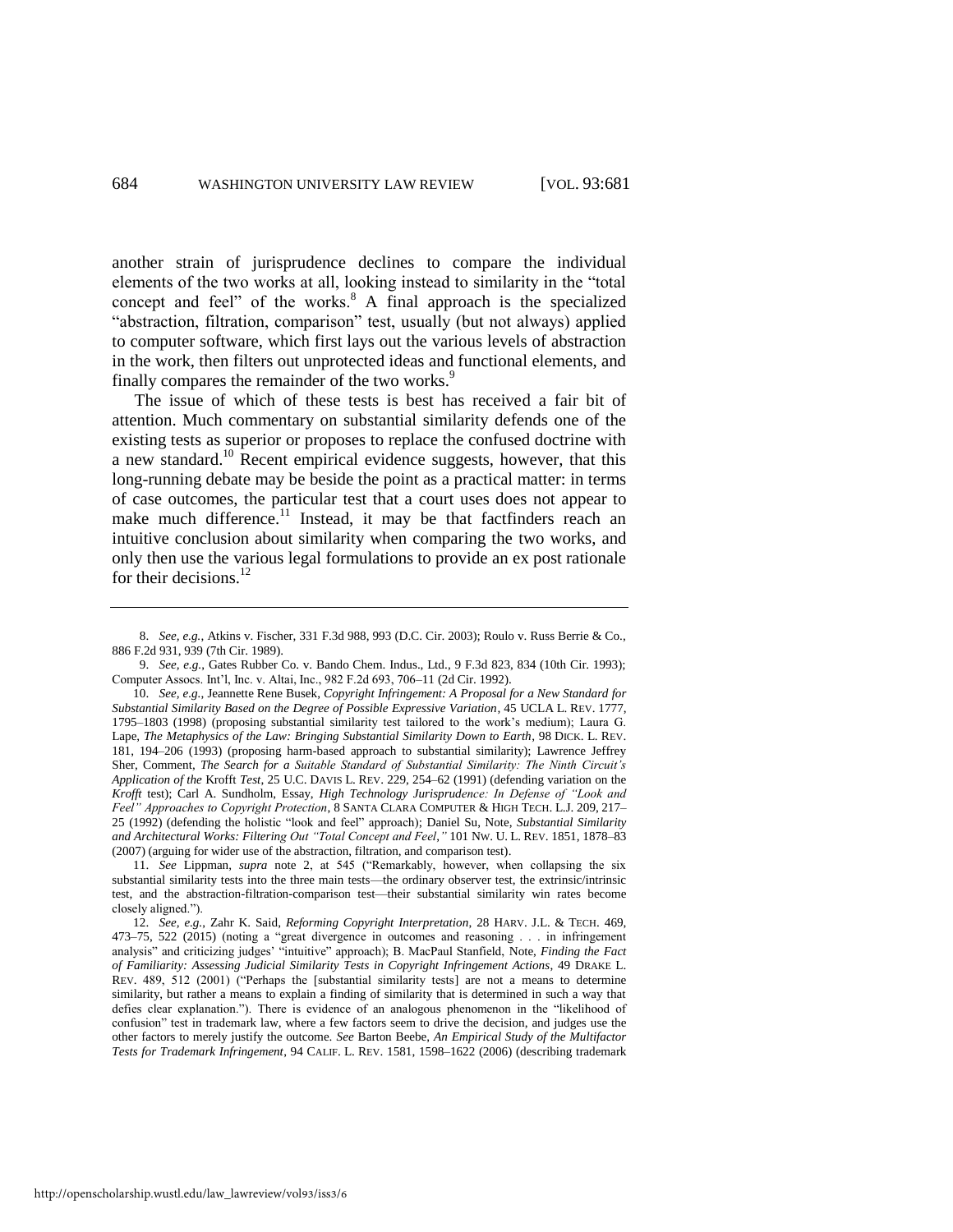Judicial confusion about substantial similarity has another, deeper dimension, however—one that has largely escaped notice. This concerns not the ultimate legal threshold for similarity, but instead how the comparison of the original work and the accused work is *framed*—that is, how courts go about comparing the two artistic works at issue. For example, when looking for similarities, should the factfinder assume the perspective of the original creator or of the alleged infringer? Results from the cognitive sciences have shown that such framing effects can influence whether or not people perceive two things as similar.<sup>13</sup> These framing issues, then, may be more important to case outcomes than the muchdebated legal tests. This Article seeks to turn attention to the often implicit aspects of *how* courts approach similarity analysis. Courts have not taken a consistent approach to these issues, to put it mildly.

<span id="page-5-0"></span>Consider as an initial example what we will call similarity's *timing problem*. Much of similarity analysis depends upon distinguishing between the elements of a copyrighted work that are protectable "expression," as opposed to uncopyrightable "ideas."<sup>14</sup> In a work of nonfiction, for example, the expression would tend to include things like particular word choices and phrasing, while the broader thesis and claims would be uncopyrightable ideas. Simply put, a later creator is free to advance the same argument in a new work, so long as she expresses the point in a different way. Ideas, however, are not static concepts. For example, the QWERTY keyboard might have been an original arrangement of letters when it was created, but it is now surely a functional standard idea that cannot be copyrighted.<sup>15</sup> This raises the question: at what point in time should similarity be assessed? Should we apply the idea-expression distinction at the time of an original work's creation, or at the time of alleged copyright infringement? Courts have not settled on an answer.<sup>16</sup>

15. *See* Lotus Dev. Corp. v. Borland Int'l, Inc., 49 F.3d 807, 819–20 (1st Cir. 1995) (Boudin, J., concurring) (discussing the QWERTY keyboard example and noting that copyright protection in that case would "present the concern with fencing off access to the commons in an acute form").

<sup>&</sup>quot;decision making in which certain factors drive the outcome and the rest of the factors subsequently fall in line to support that outcome").

<sup>13.</sup> *See generally* Kate Klonick, *Comparing Apples to Applejacks: Cognitive Science Concepts of Similarity Judgment and Derivative Works*, 60 J. COPYRIGHT SOC'Y U.S.A. 365, 383 (2013) ("Framing can result in asymmetrical similarity judgments depending on what is being considered as the referent and what is being considered as the subject."); Amos Tversky, *Features of Similarity*, 84 PSYCHOL. REV. 327, 340 (1977) ("Like other judgments, similarity depends on context and frame of reference.").

<sup>14. 17</sup> U.S.C. § 102(b) (2014). In addition to "ideas," the statute also prohibits copyright protection for a "procedure, process, system, method of operation, concept, principle, or discovery." *Id.*

<sup>16.</sup> *See, e.g.*, Lexmark Int'l, Inc. v. Static Control Components, Inc., 387 F.3d 522, 557 (6th Cir.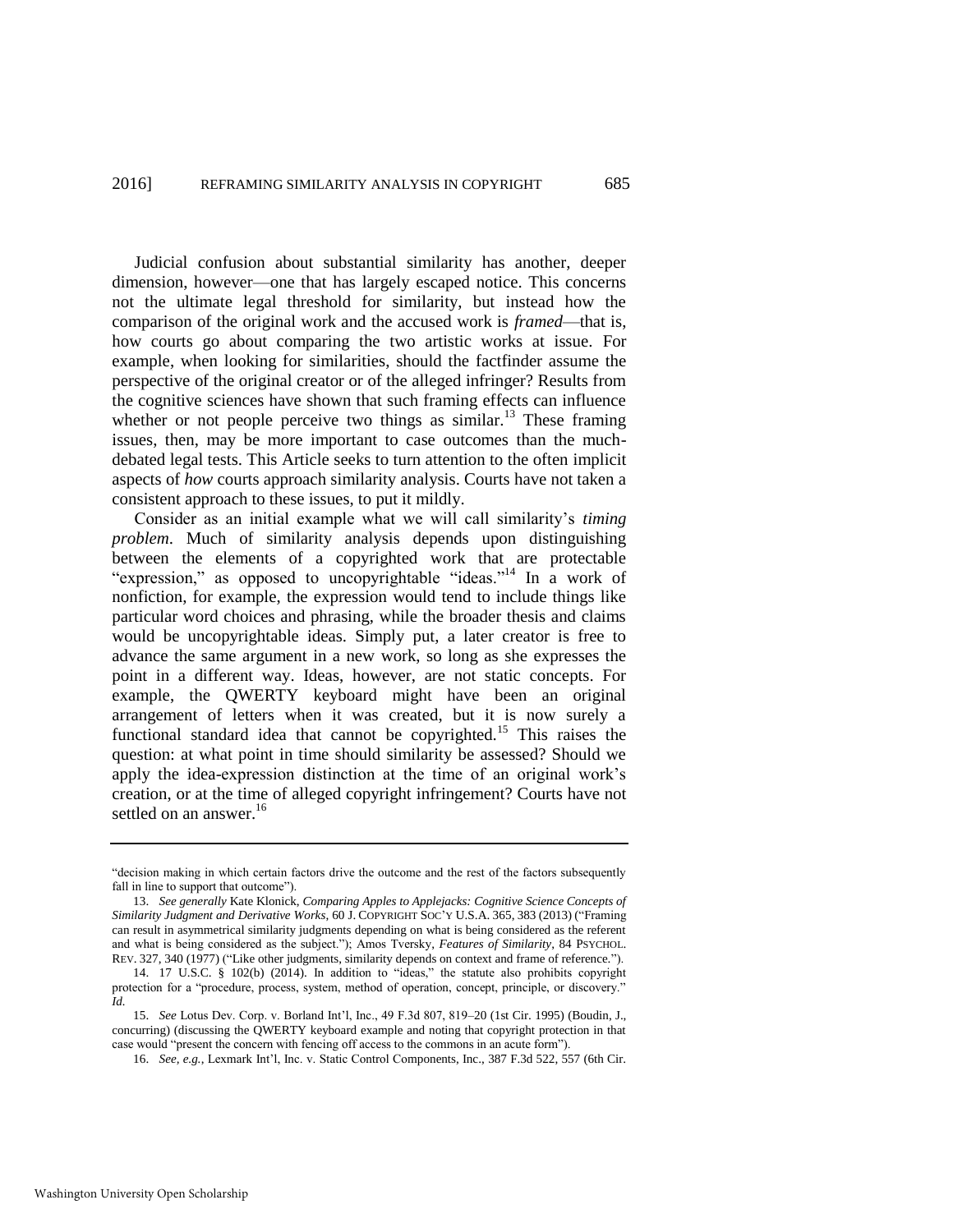Similarity's *baseline problem* is another divide relating to how the infringement analysis is framed.<sup>17</sup> All courts agree that copying must be "substantial" to be actionable, but substantial relative to what? Naively, one might presume to look at the amount of the original work that was appropriated, or to the amount of the allegedly infringing work that was copied. But these measures are not the same if the original work is larger than the accused work, or vice versa. Is copying a page from an encyclopedia less wrongful than copying the same quantity of expression from a novel? Does it matter whether the infringer incorporated that page into a larger work? In practice, courts sometimes reject using the defendants' work as the baseline, for fear that a plagiarist could "excuse the wrong by showing how much of his work he did not pirate."<sup>18</sup> But the alternative of using the plaintiff's work as the measure is no more equitable.<sup>19</sup> In effect, that baseline penalizes the original author for creating more expression, which seems perverse if copyright is intended to incentivize the creation of new works. $^{20}$  Regardless of which baseline is best, it might be hoped that courts would at least be consistent, but they have reached no consensus. $^{21}$  Even the Supreme Court, addressing the issue in the related context of fair use, switched between various baselines in its opinion without acknowledging the inconsistency. $^{22}$ 

A third framing aspect of substantial similarity—the *dissimilarity problem*—relates to the weight, if any, that dissimilarities between the two works should have in the analysis. In other words, if two works share a substantial number of similarities, should the fact that they differ in other

<sup>2004) (</sup>Feikens, J., concurring in part and dissenting in part) (reviewing split in authority as to whether idea-expression merger is assessed at copyrightability stage or infringement stage); *infra* Part II.A.

<sup>17.</sup> *See infra* Part II.B.

<sup>18.</sup> Sheldon v. Metro-Goldwyn Pictures Corp., 81 F.2d 49, 56 (2d Cir. 1936).

<sup>19.</sup> *Contra* 3 PATRY, *supra* note [5,](#page-3-1) § 9:65 (collecting cases and asserting that "the only relevant inquiry is whether what was copied from the plaintiff is a material part of the plaintiff's work").

<sup>20.</sup> *See* Harper & Row, Publishers, Inc. v. Nation Enters., 471 U.S. 539, 558 (1985) ("[T]he Framers intended copyright itself to be the engine of free expression. By establishing a marketable right to the use of one's expression, copyright supplies the economic incentive to create and disseminate ideas.").

<sup>21.</sup> *Compare* Peter Letterese & Assocs. v. World Inst. of Scientology Enters., 533 F.3d 1287, 1307 (11th Cir. 2008) ("[I]t is the relative portion of the copyrighted work—not the relative portion of the infringing work—that is the relevant comparison."), *with* Narell v. Freeman, 872 F.2d 907, 913 (9th Cir. 1989) (emphasis added) ("[I]nsignificant infringement may be substantial only if the material is qualitatively important to *either* [the accused or the original] work.").

<sup>22.</sup> *See Harper & Row*, 471 U.S. at 564–66 (using multiple baselines in noting that amount copied was a quantitatively "insubstantial" part of the original work but also "13% of the infringing article").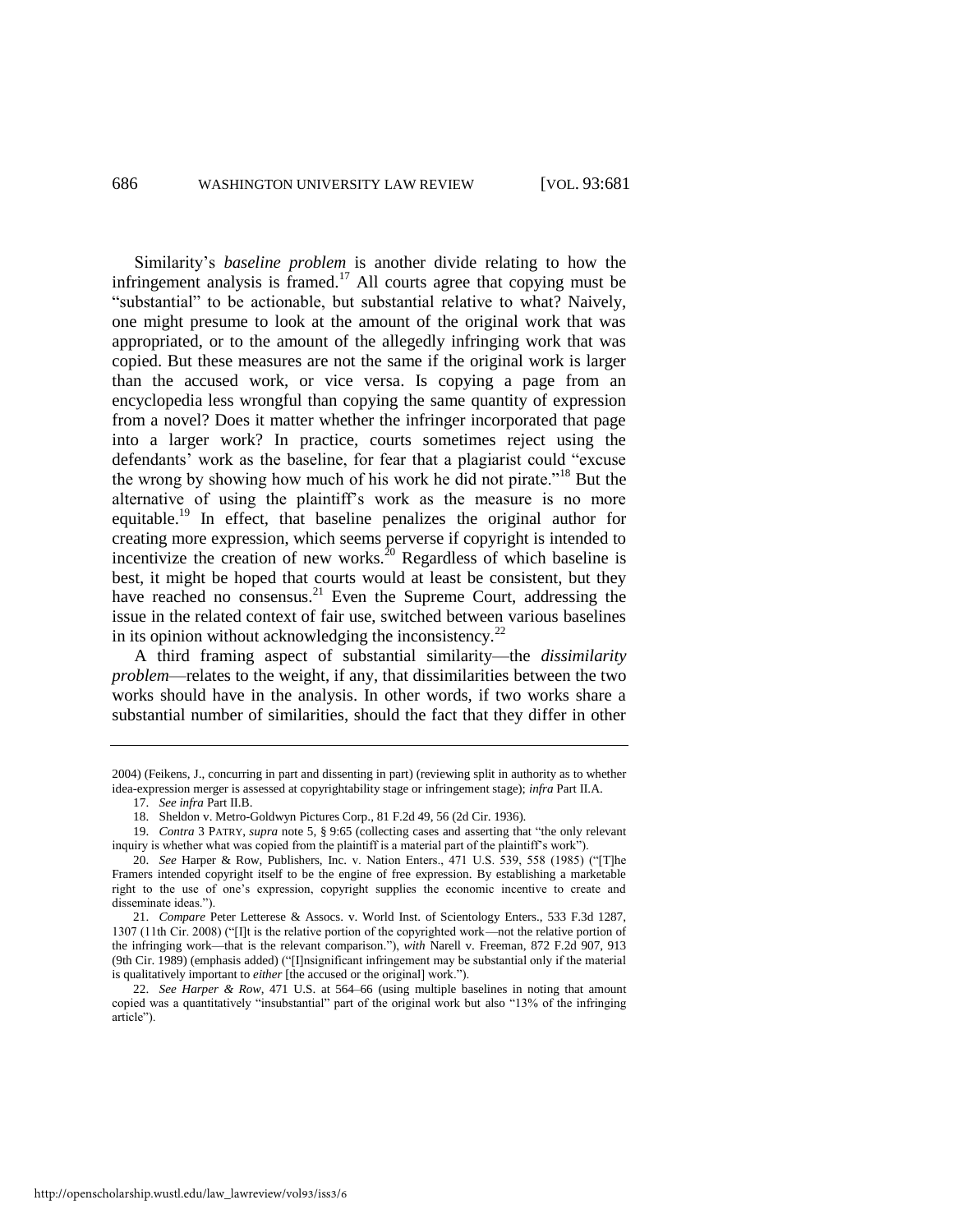<span id="page-7-0"></span>ways matter? $^{23}$  At least one leading commentator thinks not, stating categorically, "[i]t is entirely immaterial that, in many respects, plaintiff's and defendant's works are dissimilar, if in other respects, similarity as to a substantial element of plaintiff's work can be shown."<sup>24</sup> The case law, however, routinely considers "points of dissimilarity" as relevant and tending to undermine a finding of similarity<sup>25</sup>—though not always.<sup>26</sup> Again, courts show distressing inconsistency on a seemingly fundamental aspect of how to go about comparing two works.

This Article attempts to bring some analytical clarity to substantial similarity doctrine, with a particular focus on the framing problems that have largely avoided scholarly attention. Its principal aim is to examine the overlooked and often-implicit ways that courts frame their comparisons, and to call for a consistent approach to these conceptual problems in similarity analysis. Detailed examination of several examples suggests that these aspects of substantial similarity may be more important to the outcome than the particular legal test that is used.<sup>27</sup> After analyzing the widespread inconsistency of the courts on these issues, the Article offers some proposed resolutions based on copyright's core objective to "promote the Progress of Science."<sup>28</sup> Whether or not the reader ultimately agrees with those resolutions is not the primary point, though of course I do hope to persuade. More important, in my view, is for courts to become aware of the implicit biases that framing can create in decision-making, and to adopt a consistent, principled approach to framing in similarity

<sup>23.</sup> Clearly, the addition of new material has relevance for the fair use inquiry. *See* Campbell v. Acuff-Rose Music, Inc., 510 U.S. 569, 579 (1994) (considering whether the accused work "adds something new, with a further purpose or different character, altering the first with new expression, meaning, or message" under the first fair use factor). Whether new or transformative material is also relevant to the question of substantial similarity, however, is an independent and unresolved issue. *See infra* Part II.C.

<sup>24. 4</sup> MELVILLE B. NIMMER, NIMMER ON COPYRIGHT § 13.03[B][1][a] (David Nimmer rev. ed., 2014).

<sup>25.</sup> *See, e.g.*, Zalewski v. T.P. Builders, Inc., 875 F. Supp. 2d 135, 148 (N.D.N.Y. 2012) (citations omitted) ("[D]issimilarity can be important in determining whether there is substantial similarity. . . . [N]umerous differences tend to undercut substantial similarity.").

<sup>26.</sup> *See, e.g.*, Attia v. Soc'y of the N.Y. Hosp., 201 F.3d 50, 57 (2d Cir. 1999) (quoting Novelty Textile Mills, Inc. v. Joan Fabrics Corp., 558 F.2d 1090, 1093 n.4 (2d Cir. 1977)) ("[T]he key [to substantial similarity is] the similarities rather than the differences."); Concrete Mach. Co. v. Classic Lawn Ornaments, Inc., 843 F.2d 600, 608 (1st Cir. 1988) ("At times, the existence of only minor differences may itself suggest copying, indicating that the infringer attempted to avoid liability by contributing only trivial variations.").

<sup>27.</sup> *See infra* Part II; *cf.* Lippman, *supra* note [2,](#page-3-0) at 545–46 (finding that as to the three main substantial similarity tests, "the probability that the copyright holder will prevail remains the same" regardless of which test is used).

<sup>28.</sup> U.S. CONST. art. I, § 8, cl. 8.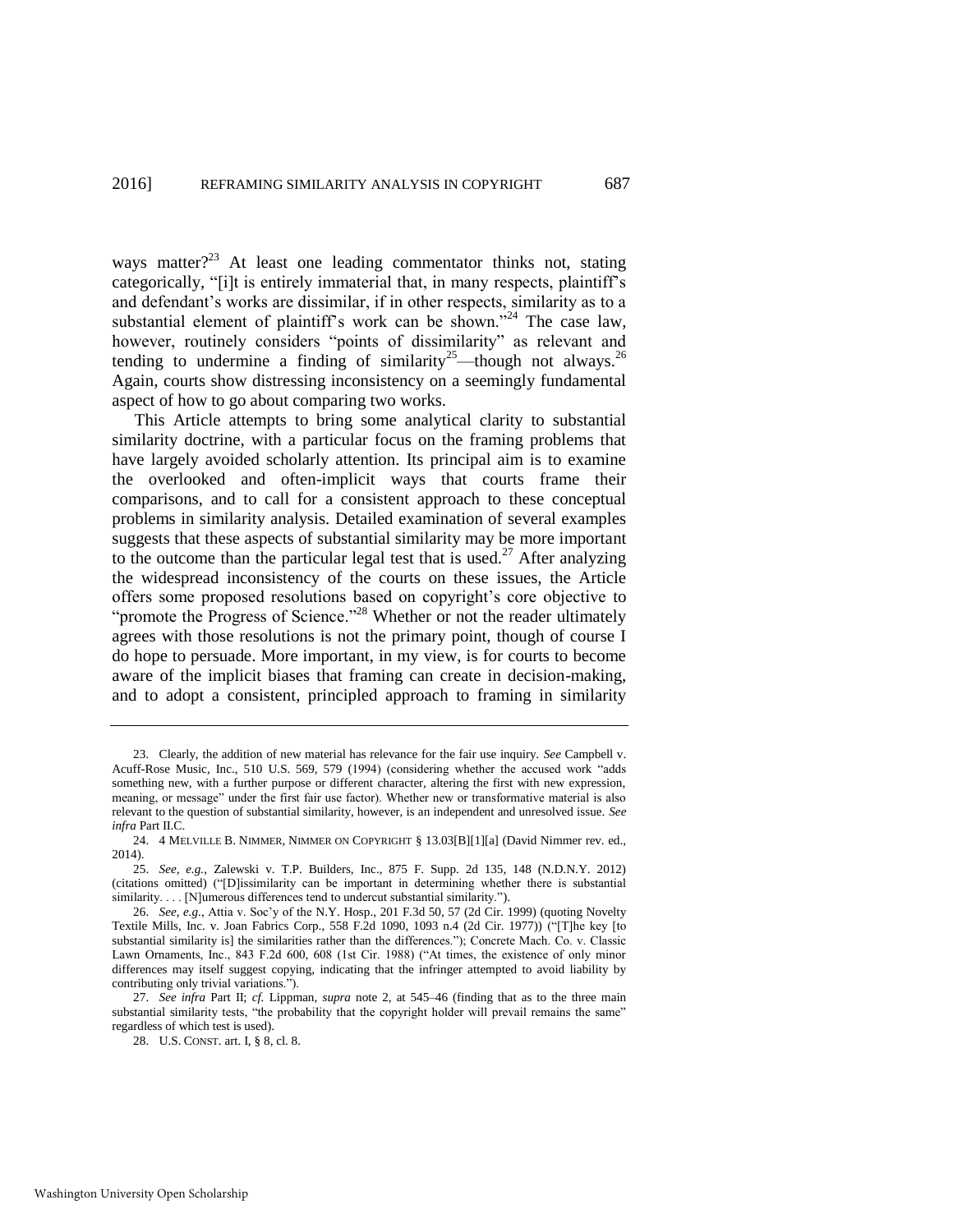analysis. The current confusion frees courts to frame the comparison in whatever way best justifies a desired outcome. The resulting unpredictability ill serves courts, litigants, and—critically—primary actors attempting to conform their behavior to the law.

The remainder of this Article will proceed as follows. Part I will review the confused state of substantial similarity doctrine, including both the various tests and elements, like the idea-expression distinction, that are common across all jurisdictions. Part II will discuss the divisions in how courts frame the comparison between two works, presenting several case law examples that illustrate the confusion surrounding these aspects of similarity analysis. Finally, Part III will analyze the conflicts over framing in substantial similarity and offer resolutions that will serve to promote judicial consistency, predictability, and copyright's ultimate goal of encouraging the creation and dissemination of knowledge.

# I. SUBSTANTIAL SIMILARITY BASICS

This Part will provide a brief overview of the current state of substantial similarity doctrine. The first Part lays out the elements of copyright infringement in order to understand how substantial similarity fits into a typical case. The next Part briefly reviews the various legal standards for substantial similarity as they have developed in different circuit courts of appeals. The third Part turns to those elements of similarity analysis that are common across all jurisdictions, regardless of the particular test used. The final Part steps back to ask whether these varied and confusing standards have as much practical import as is sometimes claimed.

<span id="page-8-0"></span>Two themes emerge from this sketch of the state of substantial similarity. The first is the unusual diversity of tests. Unlike the typical "circuit split," the courts are not simply lined up into two opposing camps; there are six or more competing formulations, depending on the classification scheme.<sup>29</sup> Moreover, even within a single circuit, courts sometimes vary the test used depending on the type of work at issue (e.g.,

<sup>29.</sup> *See generally* ROBERT C. OSTERBERG & ERIC C. OSTERBERG, SUBSTANTIAL SIMILARITY IN COPYRIGHT LAW § 3 (2015) (reviewing each circuit's tests for substantial similarity, including the ordinary observer, extrinsic/intrinsic, abstraction/filtration/comparison, and intended audience tests) [hereinafter OSTERBERG]; Lippman, *supra* not[e 2,](#page-3-0) at 546 (comparing success rate of six different tests for substantial similarity); Samuelson, *supra* note [3,](#page-3-2) at 1823–37 (reviewing five conventional substantial similarity tests including the ordinary observer, extrinsic/intrinsic, abstractions, abstraction/filtration/comparison, and total concept and feel tests).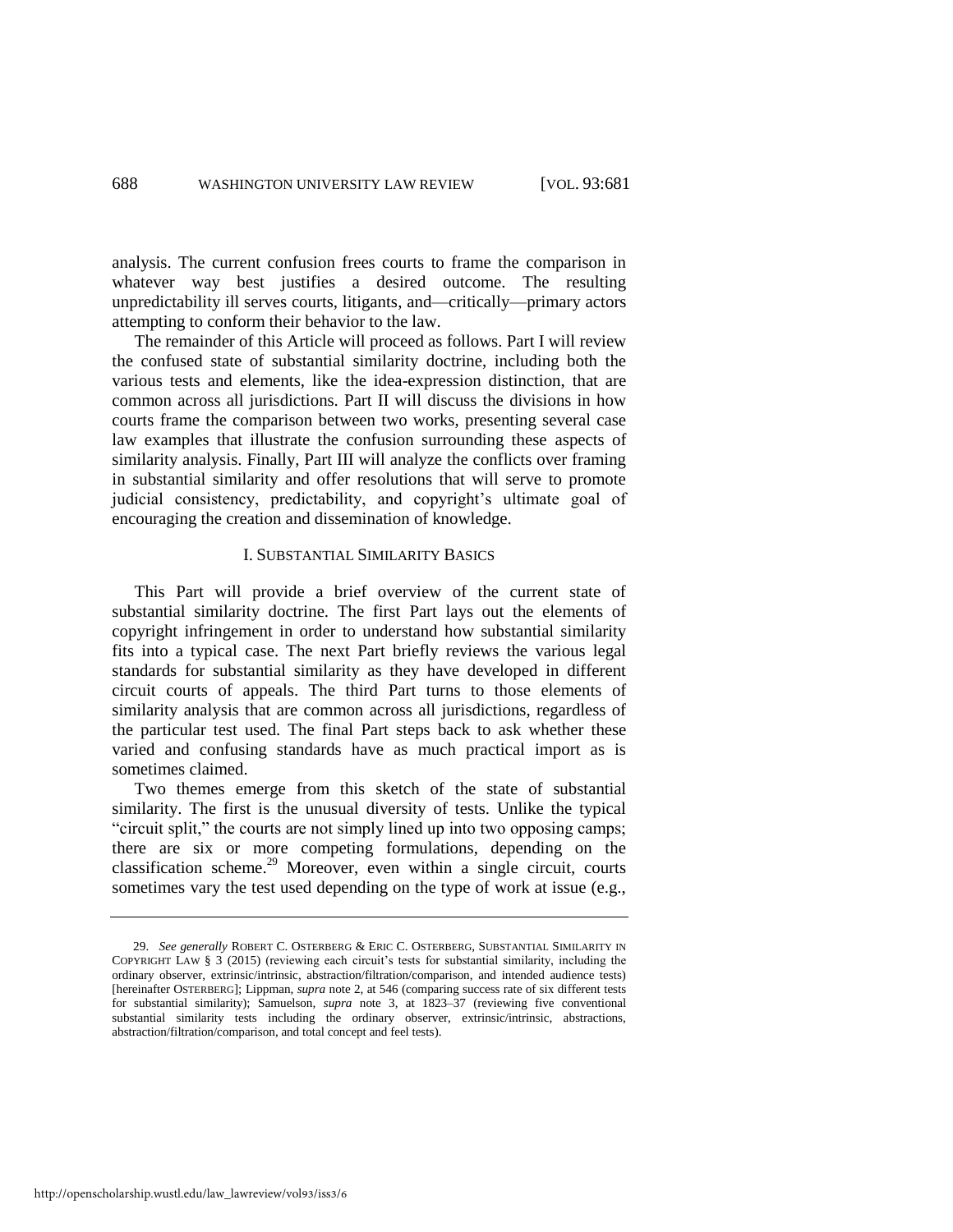software vs. visual art). $30$  The second theme is the roundabout ways in which these diverse tests, although formulated differently, tend to converge upon similar concepts.<sup>31</sup>

#### *A. Elements of Copyright Infringement*

At the broadest level, a successful plaintiff in a copyright infringement suit must prove just two things: (1) ownership of a valid copyright in a work, and (2) improper copying of original expression by the defendant.<sup>32</sup> The second element can be further broken down into two aspects. The first (2a) is actual copying: proof that the defendant, as a matter of fact, copied from the plaintiff's work as opposed to creating her work independently.<sup>33</sup> The second (2b) is that the copying of protected material was substantial enough to amount to an "improper appropriation."<sup>34</sup>

It is critical to distinguish the role that similarity sometimes plays in proof of actual copying (element 2a) from the role that similarity plays in determining whether the copying was improper (element 2b). The former is sometimes called "probative similarity," and it relates only to the factual issue of proving that the defendant did not create her work on her own, but instead copied from the plaintiff's work.<sup>35</sup> Actual copying can be proven either directly (such as by admission of the defendant) or, more commonly, indirectly.<sup>36</sup> Indirect proof of copying usually consists of proving that the defendant had access to the original work, and that the similarities between the original and the accused work are suspicious enough to conclude that the defendant copied. $37$  Similarity between the two works can thus be relevant to the question of actual copying, but it is *not* what is meant by the term "substantial similarity."<sup>38</sup>

<sup>30.</sup> To take a common example, most circuits use the abstraction/filtration/comparison test in computer software cases, regardless of the test used for other literary works. *See* Samuelson, *supra*  note [3,](#page-3-2) at 1837–40 (describing the abstraction/filtration/comparison test as "[t]he most widely used test for judging nonliteral infringement of computer programs").

<sup>31.</sup> *See infra* Part I.C.

<sup>32.</sup> *See* Feist Publ'ns, Inc. v. Rural Tel. Serv. Co., 499 U.S. 340, 361 (1991); Arnstein v. Porter, 154 F.2d 464, 468 (2d Cir. 1946).

<sup>33.</sup> Proof of actual copying is necessary as independent creation negates a claim of copyright infringement. *See, e.g.*, Calhoun v. Lillenas Publ'g, 298 F.3d 1228, 1233 (11th Cir. 2002).

<sup>34.</sup> *Arnstein*, 154 F.2d at 468.

<sup>35.</sup> *See* Ringgold v. Black Entm't Television, Inc., 126 F.3d 70, 74–75 (2d Cir. 1997) (citing Alan Latman, *"Probative Similarity" as Proof of Copying: Toward Dispelling Some Myths in Copyright Infringement*, 90 COLUM. L. REV. 1187, 1204 (1990) (distinguishing between substantial similarity and probative similarity)).

<sup>36.</sup> *Arnstein*, 154 F.2d at 468.

<sup>37.</sup> *Id.*

<sup>38.</sup> Regrettably, even sophisticated courts sometimes confuse probative similarity with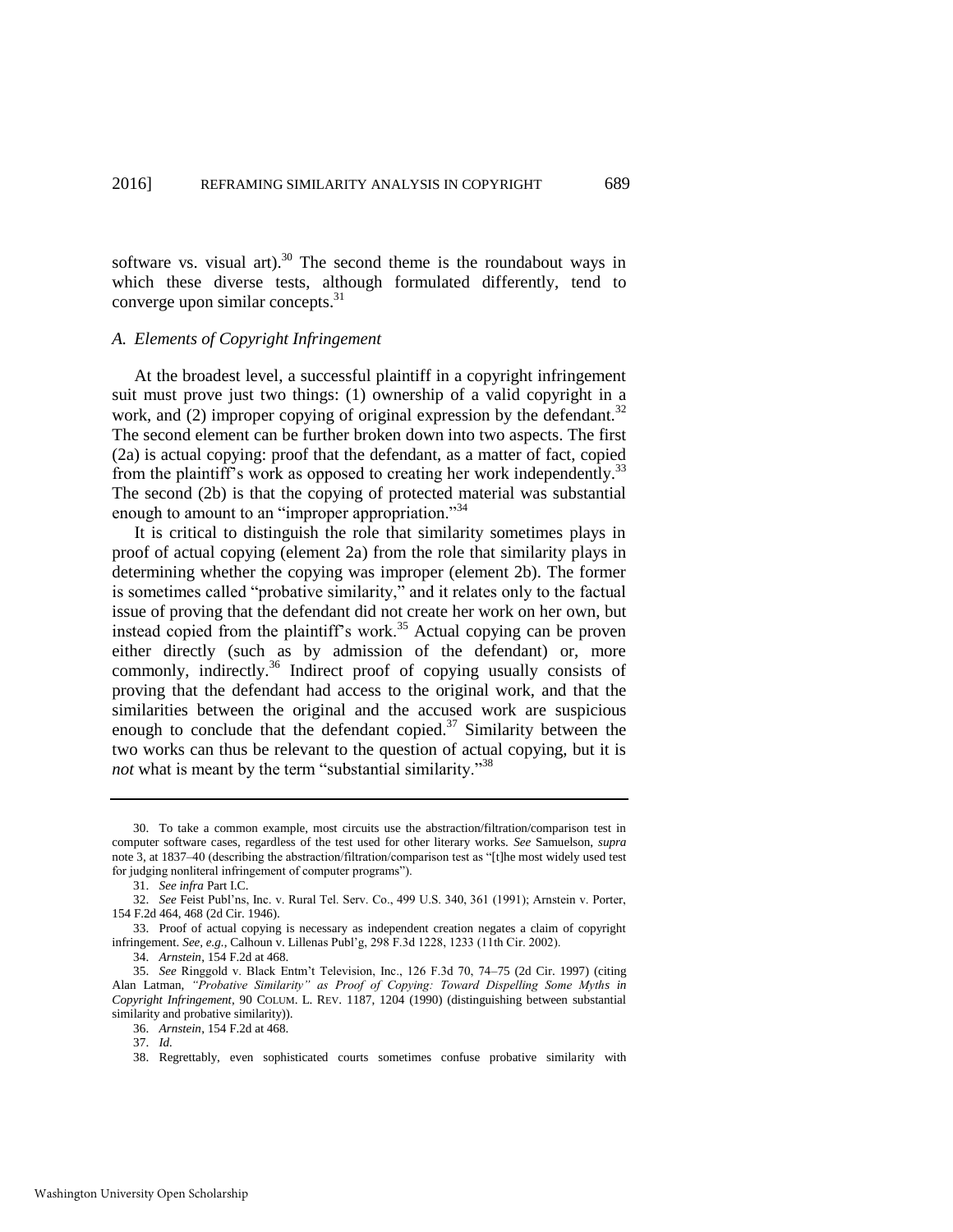<span id="page-10-0"></span>Substantial similarity refers instead to the knottier question of when copying becomes so extensive that it should be legally actionable. Not all copying is copyright infringement. For example, copying might be permissible because what was copied was unoriginal, in the public domain, unprotected by copyright, or de minimis.<sup>39</sup> Substantial similarity, then, is used as a term of art to represent when copying of protected material is quantitatively and qualitatively significant enough to be an infringement of copyright. $40$  To say that two works are substantially similar is just another way of saying that they are so alike in protected elements that one work infringes upon the other. It is the conclusion that the defendant's appropriation was improper. As the next Part reveals, courts have created an obscure array of legal tests in their attempt to draw this line.

# *B. Questionable Standards: The Various "Tests" for Substantial Similarity*

This Part reviews the leading formulations for substantial similarity, and the difficulties with each approach. These tests are not the primary focus of this Article, and—as I argue below—they may have received an undue amount of attention in the existing commentary on substantial similarity. However, an understanding of the ultimate legal standards for substantial similarity is essential to appreciate the importance of the framing problems that are discussed in the next Part.

#### *1. The Ordinary Observer Test*

One of the earliest tests for substantial similarity—and still the most widely used—is the Second Circuit's "ordinary observer" test. The reason for the test's longevity may be its simplicity. It just asks whether a typical

substantial similarity. *See, e.g.*, Lemley, *supra* note [3,](#page-3-2) at 720–21 (criticizing judicial decisions for making this mistake).

<sup>39.</sup> *See* Dastar Corp. v. Twentieth Century Fox Film Corp., 539 U.S. 23, 33–34 (2003) ("[O]nce the patent or copyright monopoly has expired, the public may use the invention or work at will and without attribution."); Harper & Row, Publishers, Inc. v. Nation Enters., 471 U.S. 539, 547 (1985) (citing 17 U.S.C. § 102) ("[N]o author may copyright facts or ideas. . . . The copyright is limited to those aspects of the work—termed 'expression'—that display the stamp of the author's originality."); Newton v. Diamond, 388 F.3d 1189, 1193 (9th Cir. 2003) ("[E]ven where the fact of copying is conceded, no legal consequences will follow from that fact unless the copying is substantial.").

<sup>40.</sup> *See* Shyamkrishna Balganesh, *The Normativity of Copying in Copyright Law*, 62 DUKE L.J. 203, 205, 208 (2012) (characterizing substantial similarity as a "subjective evaluation of the different parts of the two works and of their relative contributions to the overall significance of the work, both as a quantitative and qualitative matter").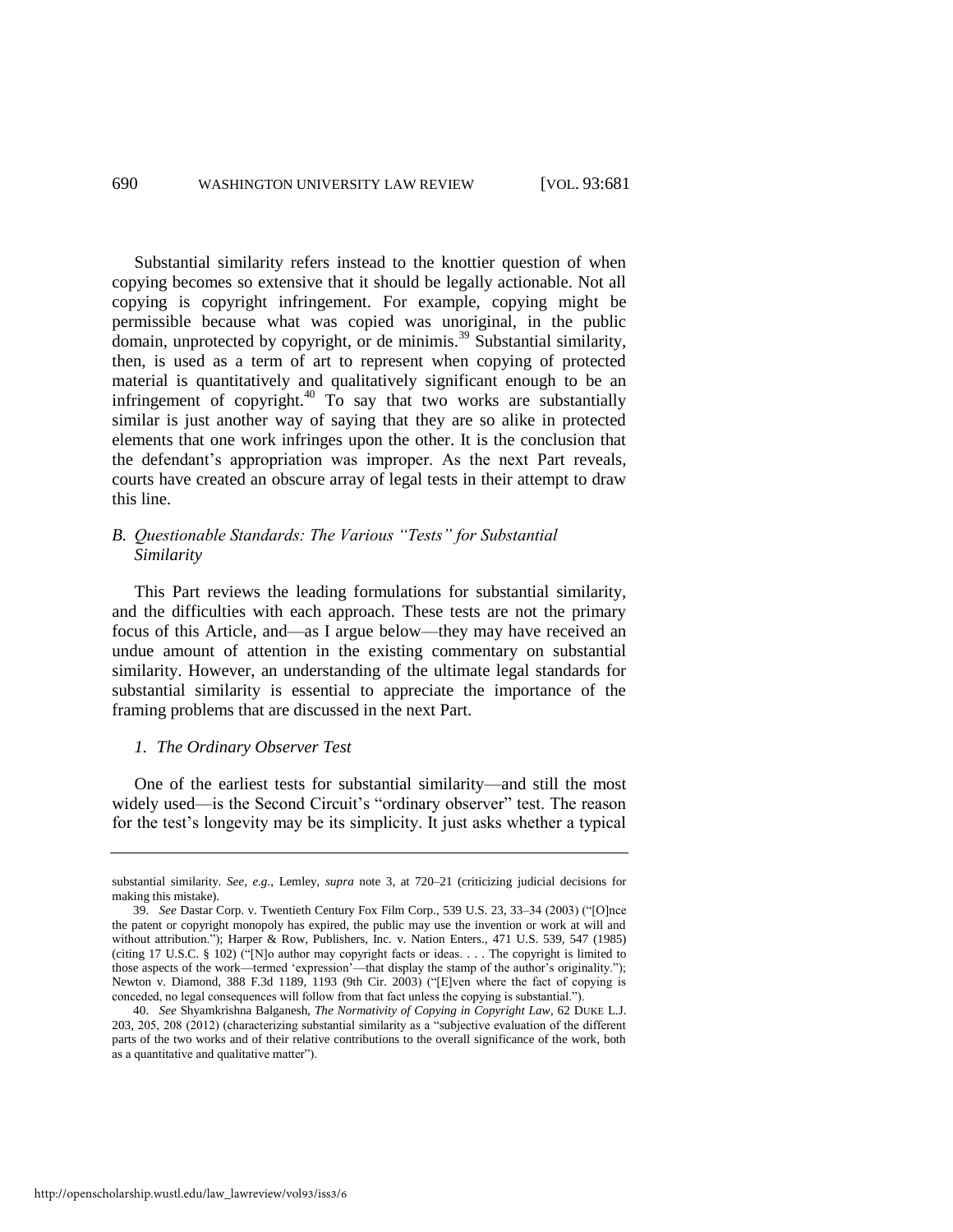lay observer would recognize the accused work as having been copied from the original.<sup>41</sup> In other words, would a reasonable viewer, "unless he set out to detect the disparities [between the two works], . . . be disposed to overlook them, and regard their aesthetic appeal as the same"?<sup>42</sup> The ordinary observer test derives from the influential case *Arnstein v. Porter*, in which the renowned composer Cole Porter was accused of plagiarizing the comparatively unknown works of Ira Arnstein.<sup>43</sup> The legal issue in *Arnstein* was whether the similarity analysis should be informed by "dissection" of the work (e.g., analysis of the score) and expert testimony, or just the music's effect on a "lay listener."<sup>44</sup> The court held that the latter was the key for substantial similarity, but that expert testimony was permitted to prove probative similarity.<sup>45</sup> Variations of the ordinary observer test are followed in the First, Third, Fifth, and Seventh Circuits.<sup>46</sup>

The most obvious difficulty with the ordinary observer test is that, by itself, it provides "scant guidance" in similarity analysis.<sup>47</sup> While it specifies the audience that is to assess similarity, it does not specify what the lay observer should be looking for. Moreover, the ordinary observer test fails to account for the possibility that the perceived similarity between the two works arises primarily from uncopyrightable elements. Perhaps as a result, the Second Circuit has created a "more discerning observer" test that applies when the work at issue contains significant unprotected elements, such as material taken from the public domain.<sup>48</sup> A final shortcoming of the test is that, with regard to dissection and expert testimony, *Arnstein* gets the matter "exactly backwards."<sup>49</sup> For probative similarity, dissection of the work is not necessary—copying of unprotectable elements is relevant to prove that the accused work was not independently created. But the legal conclusion of substantial similarity that what was copied was original and significant enough to infringe—is precisely the type of issue where a factfinder may need guidance from expert musicologists, computer scientists, and the like.<sup>50</sup>

49. *See* Lemley, *supra* note [3,](#page-3-2) at 736–38.

<sup>41.</sup> Knitwaves, Inc. v. Lollytogs Ltd., 71 F.3d 996, 1002 (2d Cir. 1995).

<sup>42.</sup> Boisson v. Banian, Ltd., 273 F.3d 262, 272 (2d Cir. 2001) (quoting Folio Impressions, Inc. v. Byer Cal., 937 F.2d 759, 765 (2d Cir. 1991)).

<sup>43.</sup> Arnstein v. Porter, 154 F.2d 464, 467 (2d Cir. 1946).

<sup>44.</sup> *Id*. at 468–69.

<sup>45.</sup> *Id.* at 473.

<sup>46.</sup> *See* OSTERBERG, *supra* not[e 29,](#page-8-0) §§ 3:1.2–.5; Lippman, *supra* not[e 2,](#page-3-0) at 526–27.

<sup>47.</sup> *See* Samuelson, *supra* not[e 3,](#page-3-2) at 1825.

<sup>48.</sup> Boisson v. Banian, Ltd., 273 F.3d 262, 272 (2d Cir. 2001).

<sup>50.</sup> *See id.*; Samuelson, *supra* not[e 3,](#page-3-2) at 1840–42.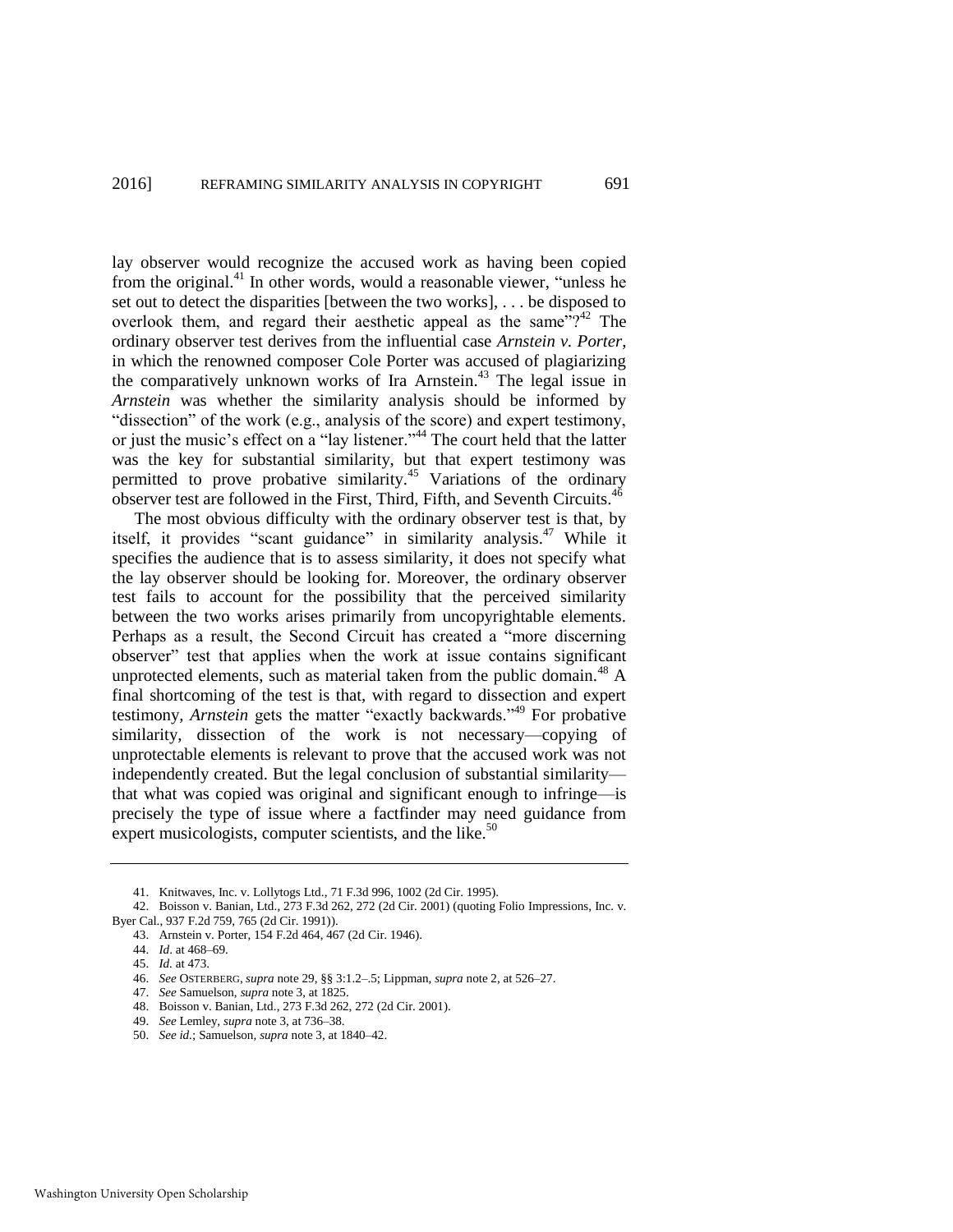#### *2. The Extrinsic/Intrinsic Test*

The extrinsic/intrinsic test was created by the Ninth Circuit in the 1970s and later adopted by the Fourth and Eighth Circuits.<sup>51</sup> The leading case is *Sid & Marty Krofft Television Productions, Inc. v. McDonald's Corp.*, which involved whether the familiar McDonaldland characters (Ronald McDonald, Grimace, the Hamburglar et al.) infringed the characters of an earlier children's television program, *H. R. Pufnstuf*. <sup>52</sup> In the course of affirming the judgment against McDonald's, the Ninth Circuit crafted a two-step test for substantial similarity. The first "extrinsic" step asks whether there is similarity in the ideas of the two works, focusing on objective criteria such as "the type of artwork involved, the materials used, the subject matter, and the setting"; at this stage, dissection of the work and expert testimony are permitted.<sup>53</sup> The second "intrinsic" step asks whether there is similarity in the expression of the works, focusing on the subjective response of the factfinder.<sup>54</sup> Some circuits refine this second step further by assuming the perspective of the "intended audience" of the work, as opposed to the general public.<sup>55</sup>

Like the ordinary observer test, the extrinsic/intrinsic test suffers from several shortcomings. First, the extrinsic step's focus on similarity in *ideas* is completely wrongheaded, because copyright does not protect ideas.<sup>56</sup> Thankfully, the Ninth Circuit eventually abandoned this formulation, explaining that the extrinsic and intrinsic steps both analyze similarity in protected expression: it is simply that the former focuses on objective criteria, whereas the intrinsic step embraces a more subjective, impressionistic approach.<sup>57</sup> The extrinsic/intrinsic terminology is also needlessly complicated.<sup>58</sup> While "objective/subjective" might better

<sup>51.</sup> *See* Sid & Marty Krofft Television Prods., Inc. v. McDonald's Corp., 562 F.2d 1157, 1163– 64 (9th Cir. 1977), *superseded on other grounds by statute*, 17 U.S.C. § 504(b), *as recognized in* Segal v. Rogue Pictures, 544 F. App'x 769 (9th Cir. 2013); OSTERBERG, *supra* note [29,](#page-8-0) §§ 3:2.1–.3; Lippman, *supra* not[e 2,](#page-3-0) at 529–30.

<sup>52.</sup> *Krofft*, 562 F.2d at 1161–62.

<sup>53.</sup> *Id.* at 1164.

<sup>54.</sup> *Id.*

<sup>55.</sup> *See, e.g.*, Dawson v. Hinshaw Music Inc., 905 F.2d 731, 733–36 (4th Cir. 1990).

<sup>56. 17</sup> U.S.C. § 102(b) (2014) ("In no case does copyright protection for an original work of authorship extend to any idea . . . .").

<sup>57.</sup> Shaw v. Lindheim, 919 F.2d 1353, 1356–57 (9th Cir. 1990).

<sup>58.</sup> *See, e.g.*, NIMMER, *supra* not[e 24,](#page-7-0) § 13:03[E][3][b] (describing the extrinsic/intrinsic test as a "metaphysical palace[]"); 3 PATRY, *supra* note [5,](#page-3-1) § 9:235 (describing the extrinsic/intrinsic terminology as "infinitely . . . complicated" and "meaningless"); Samuelson, *supra* note [3,](#page-3-2) at 1829 (describing the extrinsic/intrinsic terminology as "inapt and confusing").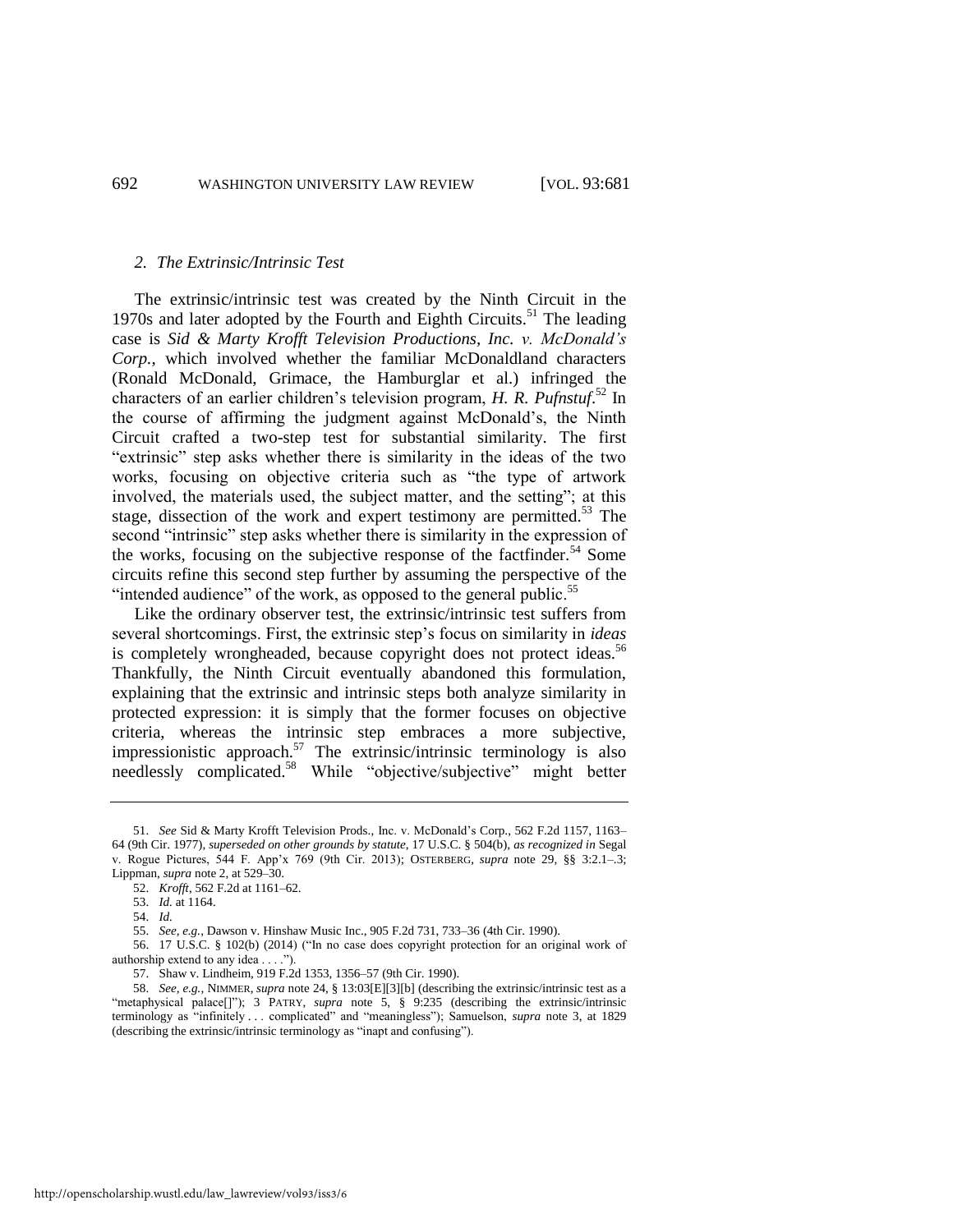capture the distinction between the two steps, the old terms persist nonetheless.<sup>59</sup>

# *3. "Total Concept and Feel"*

The "total concept and feel" approach to similarity originated with another influential Ninth Circuit case, *Roth Greeting Cards v. United Card Co*. <sup>60</sup> In *Roth*, the defendant copied short phrases from Roth's greeting cards, such as "I miss you already" (on the front of the card), and "You Haven't even Left" (on the inside of the card). $61$  The defendant created its own drawings to accompany those simple messages, however. The district court in *Roth* found no infringement because the copied language was uncopyrightable (it was too short to be original), and the images on the cards were not similar.<sup>62</sup> The Ninth Circuit reversed; it agreed that the language was not protectable, and that the images were different.  $63$ Nonetheless, it found sufficient similarity in the "total concept and feel" of the cards, such as "the combination of art work conveying a particular mood with a particular message."<sup>64</sup> Judge Kilkenny, in a strong dissent, was perplexed at how the whole of the work—the "total feel" of the card—could be any "greater than the sum total of its parts": the words plus the images.<sup>65</sup>

From these humble beginnings, "total concept and feel" rose to become a common intonation in substantial similarity cases, either as a part of the other tests or as its own stand-alone test. $66$  The phrase and its cousin, "overall look and feel," are invoked on occasion by all the circuits and across a wide variety of subject matter. $67$  The test's ubiquity belies its glaring conceptual problems. Like the extrinsic step, "total concept and feel" wrongly assesses similarity in elements—"concepts"—that are not

<sup>59.</sup> *See Shaw*, 919 F.2d at 1357 ("[T]he two tests are more sensibly described as objective and subjective analyses of *expression* . . . .").

<sup>60. 429</sup> F.2d 1106 (9th Cir. 1970), *superseded on other grounds by statute*, 17 U.S.C. § 411(a), *as recognized in* Cosmetic Ideas, Inc. v. IAC/InteractiveCorp., 606 F.3d 612 (9th Cir. 2010).

<sup>61.</sup> *Id.* at 1110.

<sup>62.</sup> *Id.* at 1109.

<sup>63.</sup> *See id.* at 1109–10.

<sup>64.</sup> *Id.* at 1110.

<sup>65.</sup> *Id.* at 1111–12 (Kilkenny, J., dissenting).

<sup>66.</sup> *See, e.g*., Atkins v. Fischer, 331 F.3d 988, 993 (D.C. Cir. 2003); Roulo v. Russ Berrie & Co., 886 F.2d 931, 939 (7th Cir. 1989).

<sup>67.</sup> *See generally* OSTERBERG, *supra* note [29,](#page-8-0) § 2:5.2 (collecting cases); Samuelson, *supra* note [3,](#page-3-2) at 1830–31 nn. 49–50 (same); NIMMER, *supra* not[e 24,](#page-7-0) § 13:03[A][1][c] (same).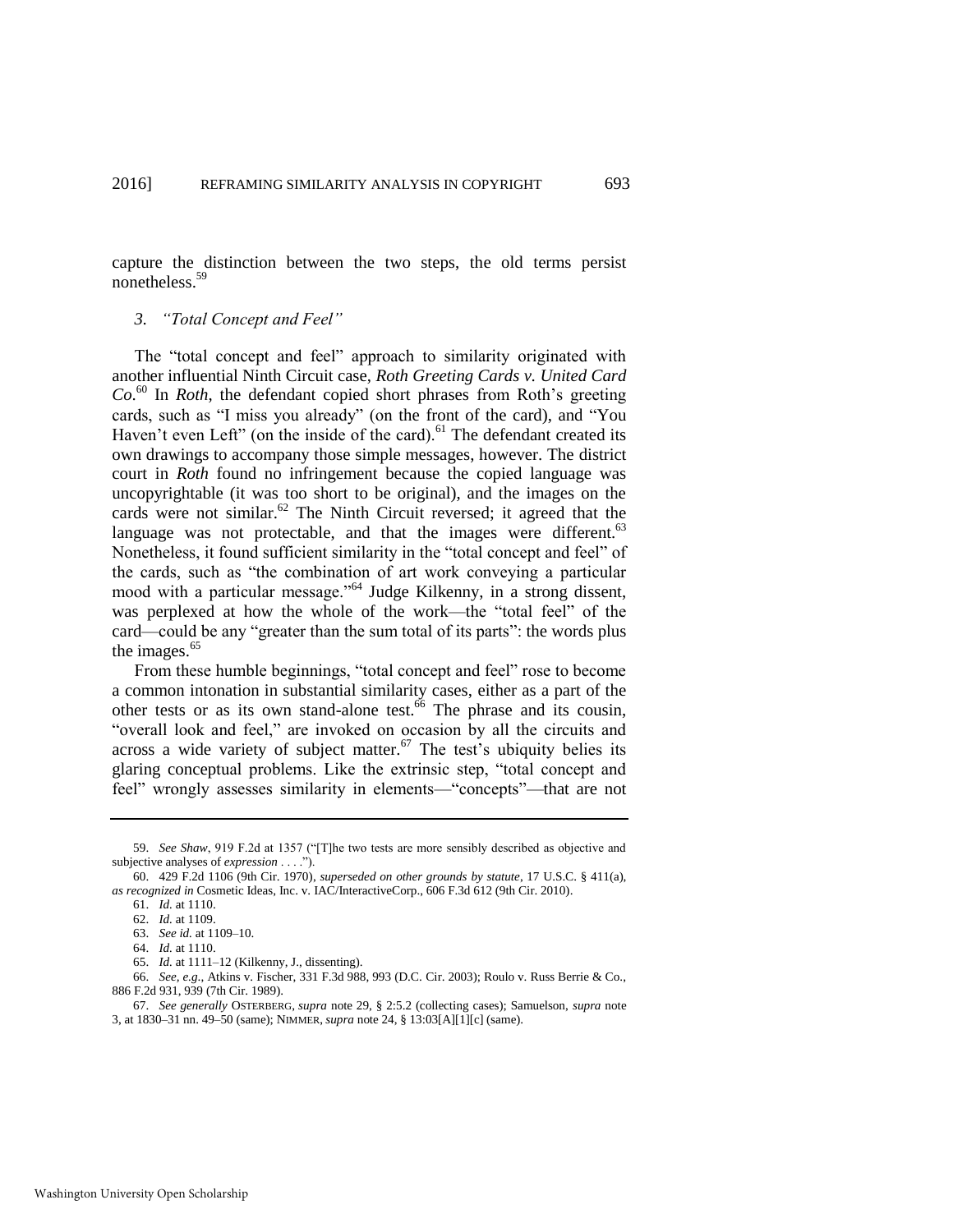protected by copyright.<sup>68</sup> Just as fundamentally, the test threatens an unduly broad notion of infringement, permitting a finding of substantial similarity even when the plaintiff cannot articulate any specific elements that were copied.<sup>69</sup>

#### *4. The Abstraction/Filtration/Comparison Test*

The abstraction/filtration/comparison test (the "A/F/C test") arose out of the difficulties of assessing similarity in computer software cases.<sup>70</sup> At its core, the A/F/C test is simply a formalized system to ensure that elements that are not protected by copyright are excluded when comparing two works. First, the abstraction step examines the plaintiff's work to separate the general ideas—elements that are unoriginal, too general to be protected, dictated by functional concerns, and the like—from protectable, original expression. $71$  The second step filters out these unprotected elements. In the final step, only the protected expression of the two works is compared.<sup>72</sup> Most circuits apply the  $A/F/C$  test in computer software cases, regardless of the test that they apply to other works.<sup>73</sup> In the Tenth Circuit, however, the A/F/C test is applied to *all* copyrighted works, and the Sixth Circuit likewise applies its variant of the A/F/C test across the board. $74$ 

There is much to admire about the A/F/C test, particularly in its emphasis on distinguishing between protectable and unprotectable elements, and excluding the latter from similarity analysis. But the A/F/C test has also received its fair share of criticism. Former Professor Patry is perhaps the harshest critic, calling A/F/C "the most complicated copyright 'test' ever conceived" that misses important holistic elements of artistic works by the "brutal  $\dots$  desiccation" of element-by-element analysis.<sup>75</sup> Others argue that, whatever usefulness the A/F/C test may have in the

- 73. *See* OSTERBERG, *supra* not[e 29,](#page-8-0) § 3; NIMMER, *supra* not[e 24,](#page-7-0) § 13:03[F] nn.283.6–.9.
- 74. *See* OSTERBERG, *supra* not[e 29,](#page-8-0) § 3; Lippman, *supra* not[e 2,](#page-3-0) at 531–32.
- 75. 3 PATRY, *supra* not[e 5,](#page-3-1) § 9:94; 2 WILLIAM F. PATRY, PATRY ON COPYRIGHT § 4:27 (2016).

<span id="page-14-0"></span><sup>68.</sup> *See* 4 NIMMER, *supra* not[e 24,](#page-7-0) § 13:03[A][1][c] (footnote omitted) (citations omitted) ("More broadly, the touchstone of 'total concept and feel' threatens to subvert the very essence of copyright . . . . 'Concepts' are statutorily ineligible for copyright protection . . . .").

<sup>69.</sup> *See* Su, *supra* note [10,](#page-4-0) at 1871–72 (noting that "works may appear substantially similar in their 'total concept and feel' even though the similarities arise from the common use of unprotectable elements, such as abstract ideas or public domain material," and collecting examples in the architectural context).

<sup>70.</sup> *See, e.g.*, Computer Assocs. Int'l, Inc. v. Altai, Inc., 982 F.2d 693, 706–11 (2d Cir. 1992).

<sup>71.</sup> *See, e.g.*, Country Kids 'N City Slicks, Inc. v. Sheen, 77 F.3d 1280, 1284–85 (10th Cir. 1996).

<sup>72.</sup> *Id.* at 1285.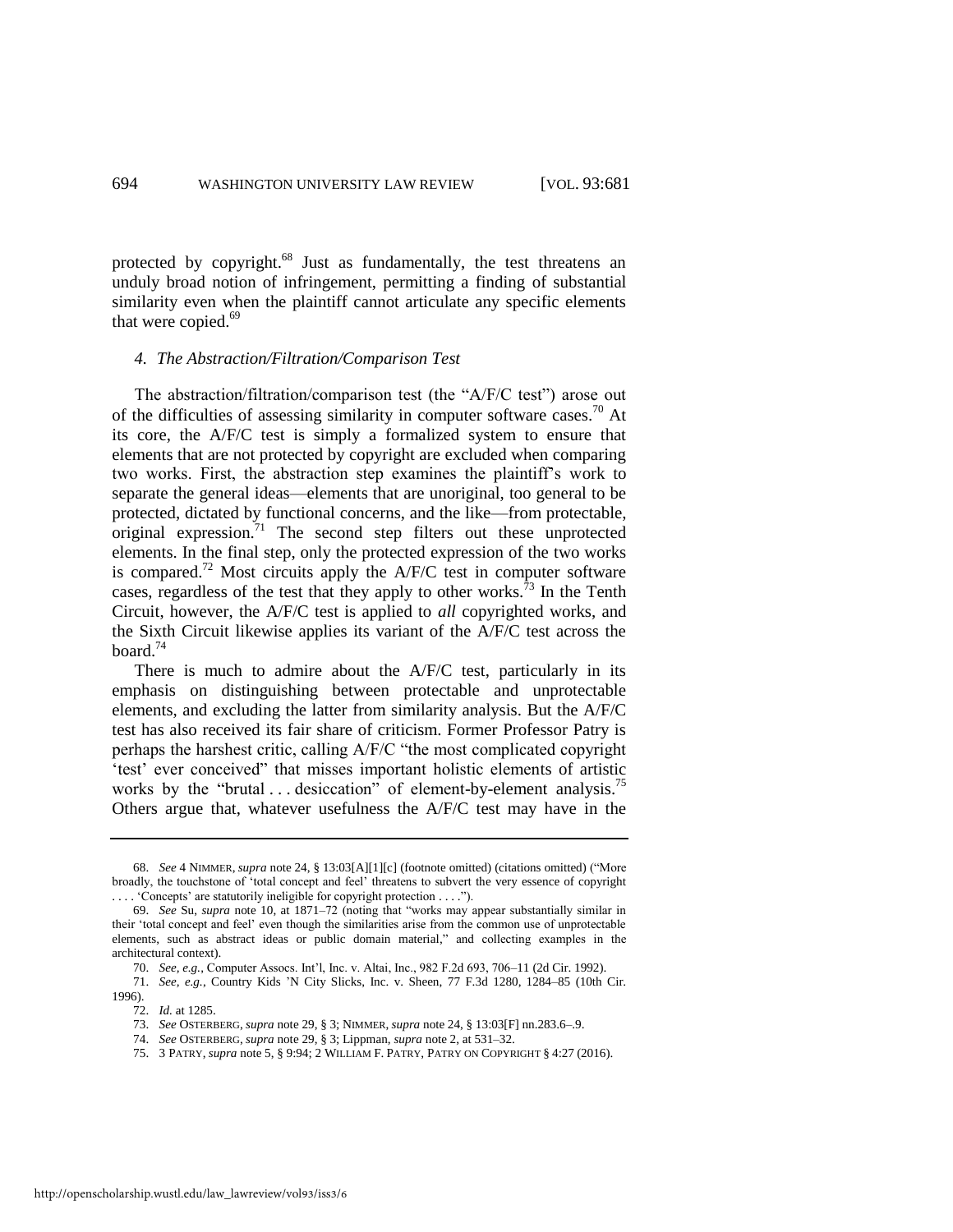software context, it makes little sense for visual or musical works to be dissected in this manner.<sup>76</sup>

#### *C. Common Ground*

Despite the startling diversity of tests for substantial similarity, there may be more common ground between the circuits than is usually appreciated. Regardless of the test used, courts apply similar concepts in distinguishing between unprotectable and protectable elements. This Part reviews those doctrines—most prominently the idea-expression distinction—that play a role in similarity analysis in all jurisdictions.

#### *1. The Idea-Expression Distinction*

Perhaps the most fundamental principle of copyright is the notion that only original expression, and not "ideas," can be the subject of copyright. Section 102(b) of the Copyright Act states that "[i]n no case does copyright protection for an original work of authorship extend to any idea, procedure, process, system, method of operation, concept, principle, or discovery."<sup>77</sup> This codifies the holding of *Baker v. Selden*, an 1879 Supreme Court case addressing the extent of copyright in a book describing a method of accounting.<sup>78</sup> The Court held that the copyright extended only to the explanation in the book, and not to the method described therein: Selden could prevent others from copying the text of the book, but not from using or describing his accounting method.<sup>79</sup> Copyright is intended to promote the creation and dissemination of knowledge, and granting a monopoly over something as general as an idea could suppress the flow of knowledge.<sup>80</sup>

While the intuition behind the idea-expression distinction is easy to grasp, precisely defining the line between idea and expression is not easy, and perhaps not possible. $81$  Nevertheless, the idea-expression distinction

<sup>76.</sup> *See, e.g.*, Jon O. Newman, *New Lyrics for an Old Melody: The Idea/Expression Dichotomy in the Computer Age*, 17 CARDOZO ARTS & ENT. L.J. 691, 698 (1999) ("[O]ne cannot divide a visual work into neat layers of abstraction in precisely the same manner one could with a text.").

<sup>77. 17</sup> U.S.C. § 102(b) (2014).

<sup>78.</sup> Baker v. Selden, 101 U.S. 99, 100 (1879).

<sup>79.</sup> *Id.* at 102–04.

<sup>80.</sup> *See* Feist Publ'ns, Inc. v. Rural Tel. Serv. Co., 499 U.S. 340, 349–50 (1991) (citing Harper & Row, Publishers, Inc. v. Nation Enters., 471 U.S. 539, 556–57 (1985)) ("[C]opyright assures authors the right to their original expression, but encourages others to build freely upon the ideas and information conveyed by a work.").

<sup>81.</sup> The best attempt still belongs to Judge Learned Hand, who wrote when analyzing similarity between a play and a motion picture: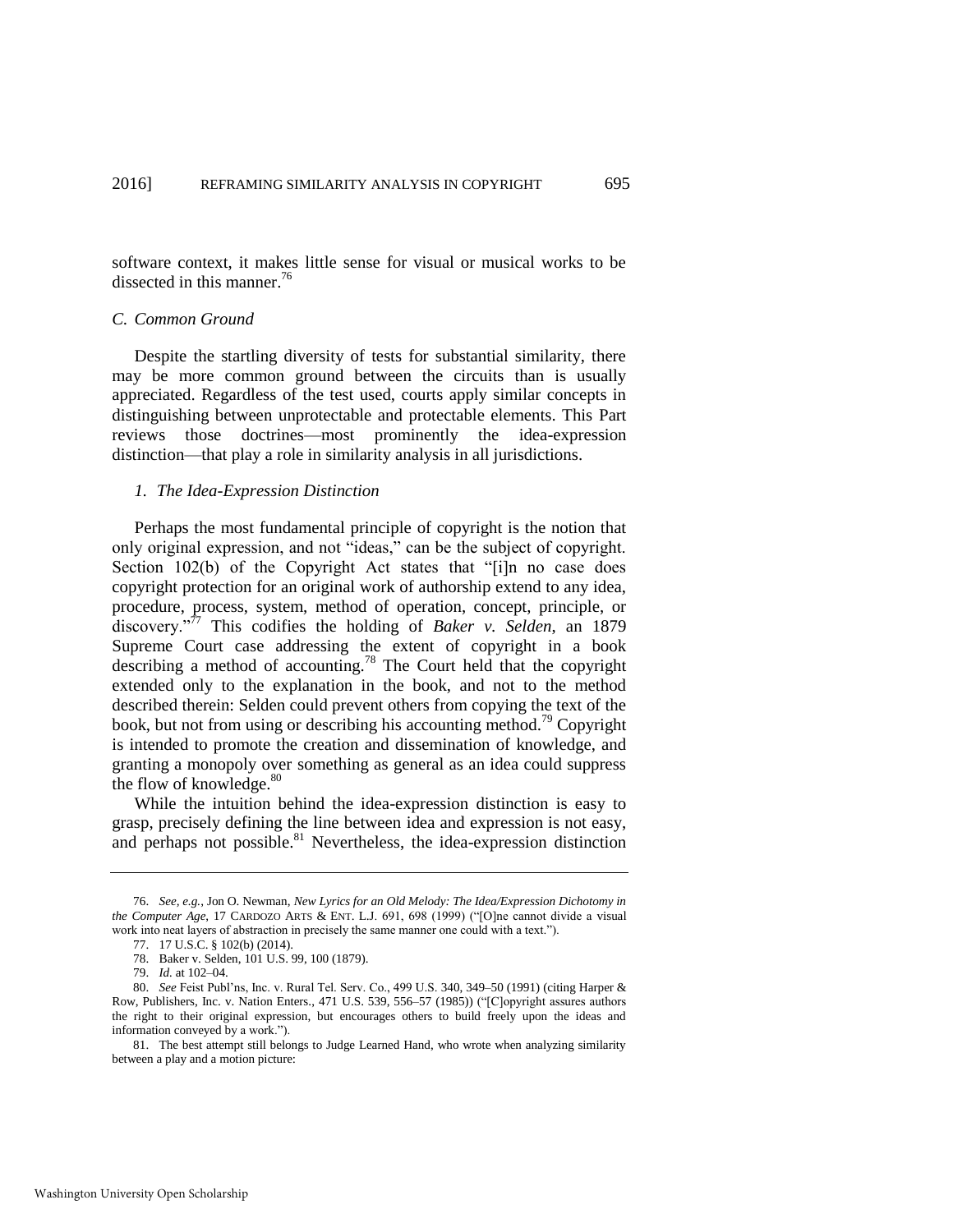lurks behind much of substantial similarity analysis, either explicitly or implicitly. It is most apparent in the A/F/C test, which is directed primarily at extracting unprotectable "ideas" from the similarity analysis. But it is present in the observer test as well: the supposedly "ordinary" observer tends to become "more discerning" precisely when there are considerable unprotectable ideas at issue.<sup>82</sup> In a similar manner, the extrinsic/intrinsic test, as modified, applies only to expression, not ideas.<sup>83</sup>

#### *2. Merger, Functionality, and* Scènes à Faire

The doctrines of merger and *scènes à faire* can be viewed as corollaries of the idea-expression distinction, and they, too, are commonly invoked in similarity analysis regardless of the test being applied. The merger doctrine reasons that when there is only a limited number of ways to express an idea, permitting copyright on the expression would effectively monopolize the idea. $84$  In such a case, the expression is said to merge with the idea, and neither is protected by copyright. $85$  In an analogous fashion, seemingly expressive elements dictated by functional demands or efficiency should be excluded from similarity analysis.<sup>86</sup> The functional end is an idea, and if there are only a few ways to accomplish it, it cannot be protected by copyright.

*Erickson v. Blake* provides a vivid recent example of the merger doctrine.<sup>87</sup> There, both the plaintiff and the defendant had the idea to create a musical work based on the digits of  $\pi$ , wherein each digit 0 to 9 was assigned to a note and the decimal expansion of  $\pi$  used to create the theme of a musical work.<sup>88</sup> *Erickson* held that the usually protectable

83. *See* Shaw v. Lindheim, 919 F.2d 1353, 1356–57 (9th Cir. 1990).

Upon any work, and especially upon a play, a great number of patterns of increasing generality will fit equally well, as more and more of the incident is left out. The last may perhaps be no more than the most general statement of what the play is about, and at times might consist only of its title; but there is a point in this series of abstractions where they are no longer protected, since otherwise the playwright could prevent the use of his "ideas," to which, apart from their expression, his property is never extended. Nobody has ever been able to fix that boundary, and nobody ever can.

Nichols v. Universal Pictures Corp., 45 F.2d 119, 121 (2d Cir. 1930) (citations omitted). This formulation, while helpful, leaves unclear where on this spectrum of abstraction copyright ceases to attach.

<sup>82.</sup> *See* Boisson v. Banian, Ltd., 273 F.3d 262, 272 (2d Cir. 2001).

<sup>84.</sup> *See* Concrete Mach. Co. v. Classic Lawn Ornaments, Inc., 843 F.2d 600, 606–07 (1st Cir. 1988).

<sup>85.</sup> *Id.* 

<sup>86.</sup> *See* Computer Assocs. Int'l, Inc. v. Altai, Inc., 982 F.2d 693, 708–10 (2d Cir. 1992).

<sup>87. 839</sup> F. Supp. 2d 1132 (D. Or. 2012).

<sup>88.</sup> *Id*. at 1134.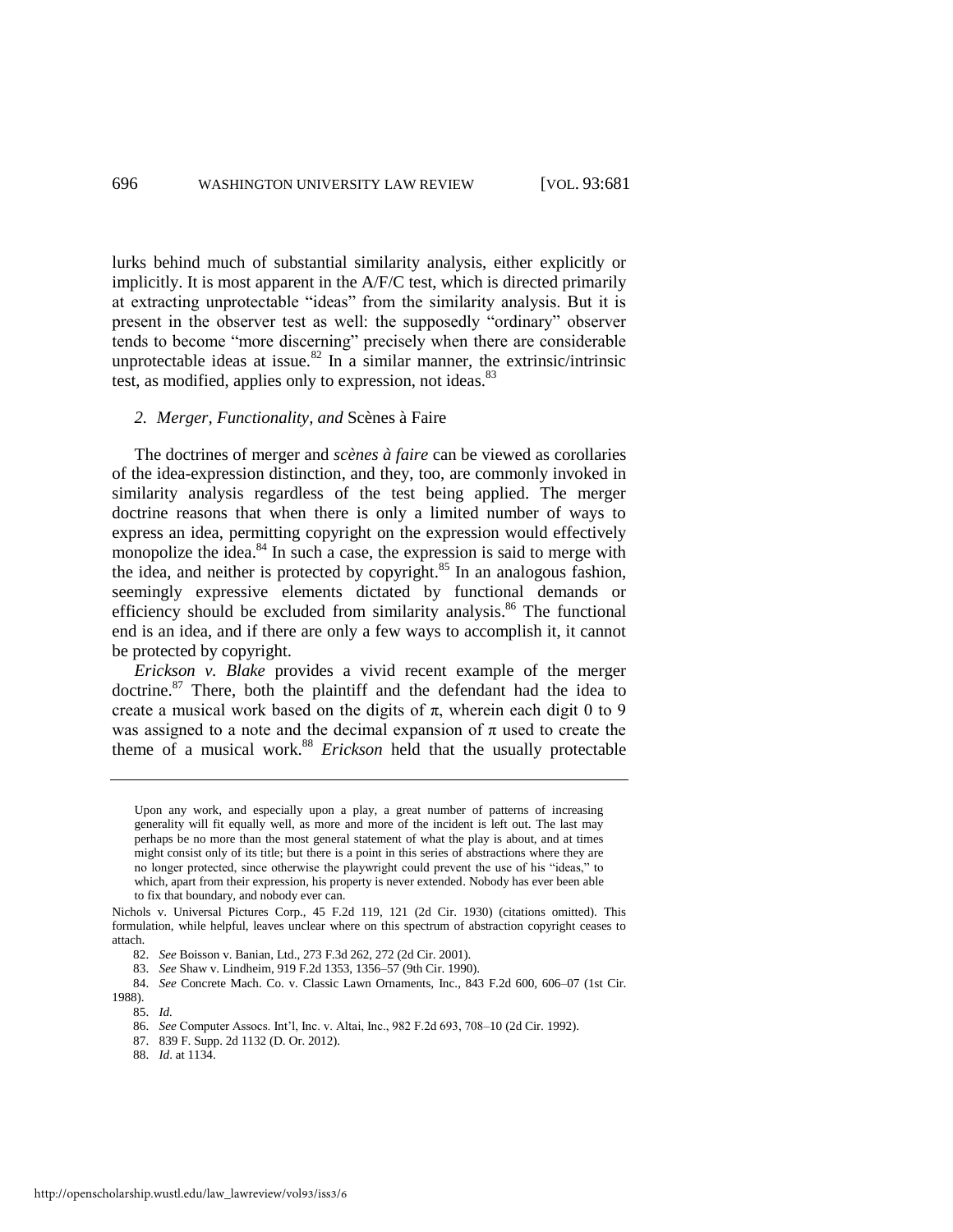expression of a melodic sequence had merged with the idea of assigning  $\pi$ 's digits to musical notes, and accordingly found no infringement—all of the similarities between the two works were traceable to this idea.<sup>89</sup>

The related but distinct concept of *scènes à faire*—literally, "scenes which 'must' be done"—represents a merger-like doctrine in the artistic context.<sup>90</sup> *Scènes à faire* are "incidents, characters or settings which are as a practical matter indispensable, or at least standard, in the treatment of a given topic."<sup>91</sup> For example, a *noir* detective story set in the gritty South Bronx will invariably feature "drunks, prostitutes, vermin and derelict cars."<sup>92</sup> These stock elements and fictional conventions merge with general story idea and setting, and are usually—and rightly—excluded from the similarity analysis, regardless of the circuit.<sup>93</sup> Outside of the artistic context—particularly in the realm of computer software—courts have extended the notion of *scènes à faire* to include elements dictated by external factors such as compatibility, efficiency, or functionality.<sup>94</sup>

#### *3. Thin and Thick Protection*

Certain types of works are more likely than others to contain unprotectable elements such as ideas, unoriginal expression, functional elements, stock elements, or elements from the public domain. Courts sometimes speak of these works as having "thin" copyrights.<sup>95</sup> A thin copyright entails a more exacting standard for similarity—it protects against only "virtually identical" copying.<sup>96</sup> A simple example is a map. Because much of a map is dictated by its idea—an accurate representation of the territory at issue—maps will typically have a thin copyright vis-àvis, say, a painting. It will be of little avail in the similarity analysis to observe how both maps depict the same shape of coastline; instead, the plaintiff will have to rely on similarity in expressive choices—selection of what details to include, color combinations, shading—that are not dictated

<sup>89.</sup> *See id.* at 1139–40.

<sup>90.</sup> Schwarz v. Universal Pictures Co., 85 F. Supp. 270, 275 (S.D. Cal. 1945).

<sup>91.</sup> Hoehling v. Universal City Studios, Inc., 618 F.2d 972, 979 (2d Cir. 1980) (quoting Alexander v. Haley, 460 F. Supp. 40, 45 (S.D.N.Y. 1978)).

<sup>92.</sup> Walker v. Time Life Films, Inc., 784 F.2d 44, 50 (2d Cir. 1986).

<sup>93.</sup> *See* 2 PATRY, *supra* not[e 75,](#page-14-0) § 4:24.

<sup>94.</sup> *See, e.g.*, Lexmark Int'l, Inc. v. Static Control Components, Inc., 387 F.3d 522, 535–36 (6th Cir. 2004). This looser use of *scènes à faire* has been criticized, with some commentators arguing that the doctrine should be limited to the artistic realm. *See, e.g.*, 2 PATRY, *supra* not[e 75,](#page-14-0) § 4:26.

<sup>95.</sup> *See* Balganesh, *supra* note [40,](#page-10-0) at 221–26 (discussing the development of the notion of copyright "thickness").

<sup>96.</sup> Ets-Hokin v. Skyy Spirits Inc., 323 F.3d 763, 766 (9th Cir. 2003).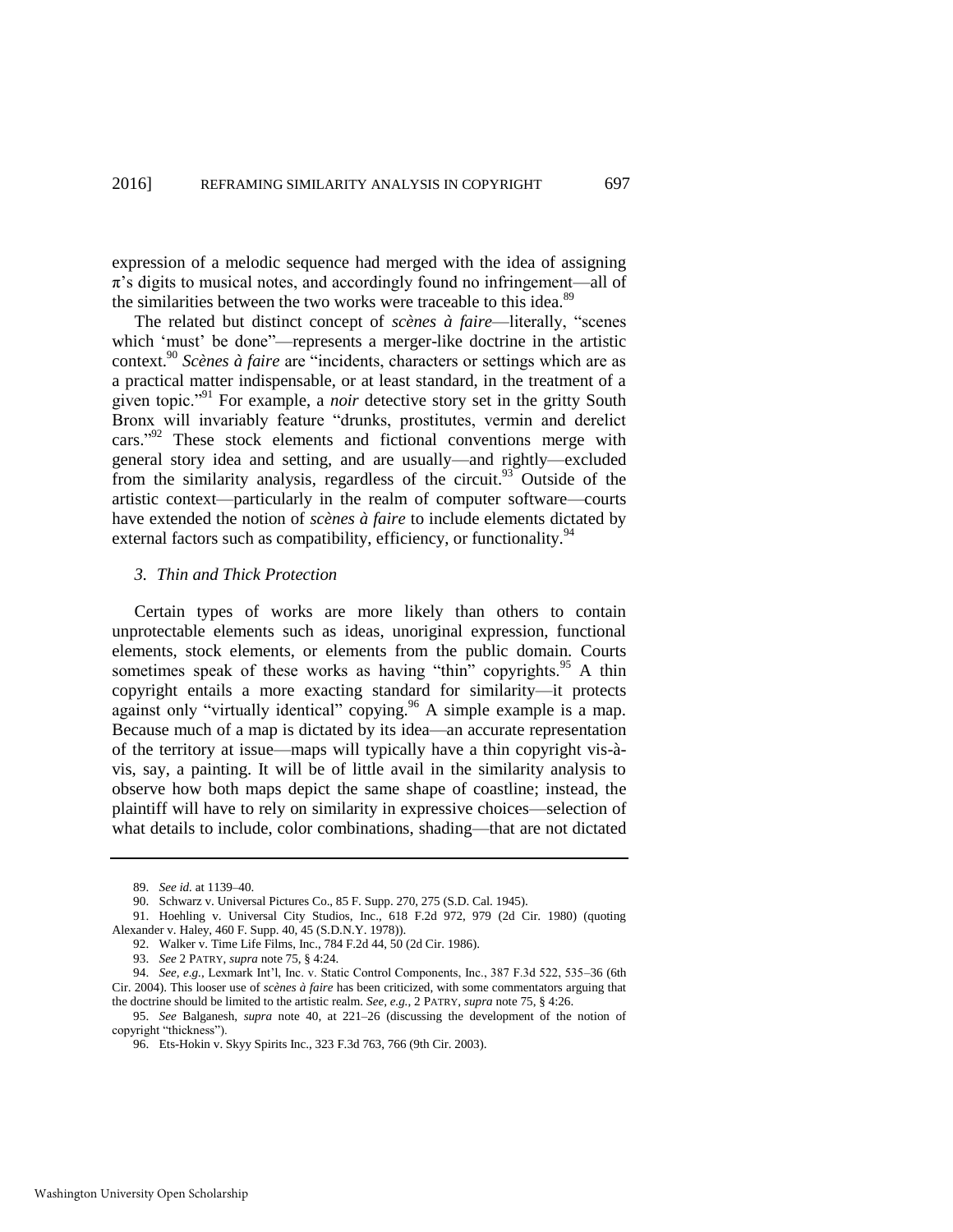by the facts represented.<sup>97</sup> While the thin/thick terminology can be helpful, it is really just a kind of shorthand, and it should not be applied mindlessly. Some maps—those commonly found on the inside covers of fantasy novels, for example—are not based upon reality and are thus entitled to a "thicker" copyright.

#### *D. Do the Tests Matter?*

The circuits' various tests for similarity offer plenty of technical jargon for similarity analysis, but what do they mean for plaintiffs and defendants in practice? Are a copyright holder's chances of success significantly better or worse under, say, the ordinary observer test as opposed to the abstraction/filtration/comparison test? It is not obvious, a priori, which test is more favorable to the copyright holder. On the one hand, it is natural to think that tests applying greater dissection (e.g., the A/F/C and more discerning observer tests) will tend to find less similarity because they make more effort to discount similarities arising from unprotected elements. But on the other hand, a close dissection of the works could reveal *more* copying if expert analysis reveals less-obvious similarities that an ordinary observer might miss.

Thankfully, recent empirical research has begun to shed some light on these long-debated questions. The surprising takeaway of this research is that, for all the attention that the tests have received, they seem to make little difference to case outcomes. When parsed at the finest level, the tests do appear to matter—plaintiff success rates under the A/F/C test are only half those of the more discerning observer test, for example.<sup>98</sup> But that result is hardly surprising. Since many circuits vary the test based on the type of work at issue (A/F/C for software, discerning observer for thin copyright works),  $99$  the comparison is not a fair one. It stands to reason that the difference in outcome might be driven by the different *type of cases* that each test assesses—computer software versus fine arts or musical works—as opposed to the stringency of the test itself. Indeed, the data show huge differences in success rate based on the type of work ranging from a plaintiff success rate of 53.6% for graphical works to a low of 8.3% for architectural works. $100$ 

<sup>97.</sup> *See* Streetwise Maps, Inc. v. VanDam, Inc., 159 F.3d 739, 747–49 (2d Cir. 1998) (noting that "street locations, landmass, bodies of water and landmarks depicted in a map are physical facts" that are unprotected by copyright).

<sup>98.</sup> *See* Lippman, *supra* not[e 2,](#page-3-0) at 546 fig.5.

<sup>99.</sup> *See supra* Part I.B.

<sup>100.</sup> Lippman, *supra* not[e 2,](#page-3-0) at 547 fig.6.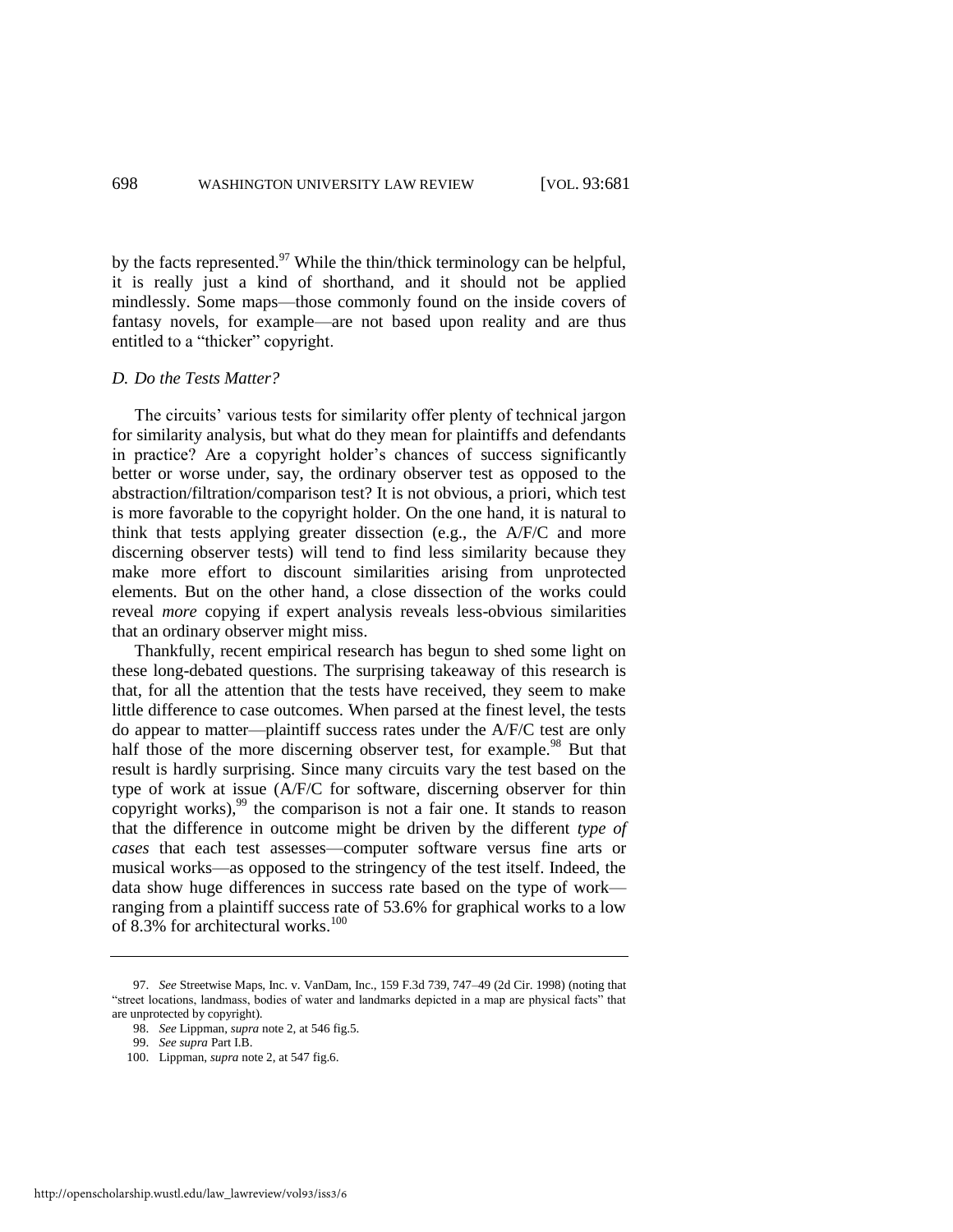A better (though still imperfect) comparison looks to the results under the three main tests: the observer, extrinsic/intrinsic, and A/F/C tests. This comparison ignores the different variants of each test, effectively pooling together the more discerning and ordinary observer, for example. It thus partially removes the confounding factor that many jurisdictions switch between different variants based on the type of work at issue.<sup>101</sup> Since several circuits follow each of these major strands of doctrine—the observer test in the First, Second, Third, Fifth, and Seventh Circuits; extrinsic/intrinsic test in the Fourth, Eighth and Ninth; the A/F/C test in the Sixth and Tenth—there is, hopefully, a fair mix of different types of cases analyzed by each test.<sup>102</sup> When this comparison is made, the plaintiff success rates under each of the three main tests are quite similar. $103$  In particular, there is no observed statistical difference between the ordinary observer and extrinsic/intrinsic tests, and plaintiffs are only a few percentage points more likely to succeed under the A/F/C test versus the others.<sup>104</sup> The A/F/C test's slightly plaintiff-friendly nature may be a result of the fact that computer software cases—which tend to have high success rates—are usually judged under this rubric.<sup>105</sup>

# II. FRAMING PROBLEMS IN SUBSTANTIAL SIMILARITY

Having reviewed the confused state of substantial similarity doctrine, this Part turns to the primary focus of this Article—the framing problems in substantial similarity. It is motivated by the question left lingering by

<sup>101.</sup> *See supra* Part I.B.1.

<sup>102.</sup> *See supra* Part I.B (reviewing the different circuits that follow each test). Another idea would be to compare success rates for each circuit, but this runs into the problem of the dissimilar types of cases heard in each circuit due to the industries under their jurisdiction. The Ninth Circuit, for example, is likely to receive a high number of software cases (because of Silicon Valley) as well as many cases involving Hollywood firms; the Second Circuit likely hears more cases from the world of fine art and publishing. *See* Lippman, *supra* note [2,](#page-3-0) at 525. Thus, we should not be surprised to see fairly different success rates across the different circuits, which is in fact what the data reveal. *See id.* at 545 fig.4.

<sup>103.</sup> *See* Lippman, *supra* note [2,](#page-3-0) at 545–46 ("Remarkably, however, when collapsing the six substantial similarity tests into the three main tests—the ordinary observer test, the extrinsic/intrinsic test, and the abstraction-filtration-comparison test—their substantial similarity win rates become closely aligned.").

<sup>104.</sup> *See* Eric Rogers, Comment, *Substantially Unfair: An Empirical Examination of Copyright Substantial Similarity Analysis Among the Federal Circuits*, 2013 MICH. ST. L. REV. 893, 923–24 (footnote omitted) ("[A] plaintiff has the same chances of winning if either the ordinary observer or the extrinsic/intrinsic test regimes are used. However, a plaintiff is statistically less likely to win if a filtration/comparison test is used—5.2% less likely and 3.1% less likely than if the ordinary observer or extrinsic/intrinsic tests are used, respectively.").

<sup>105.</sup> *See* Lippman, *supra* not[e 2,](#page-3-0) at 547 fig.6.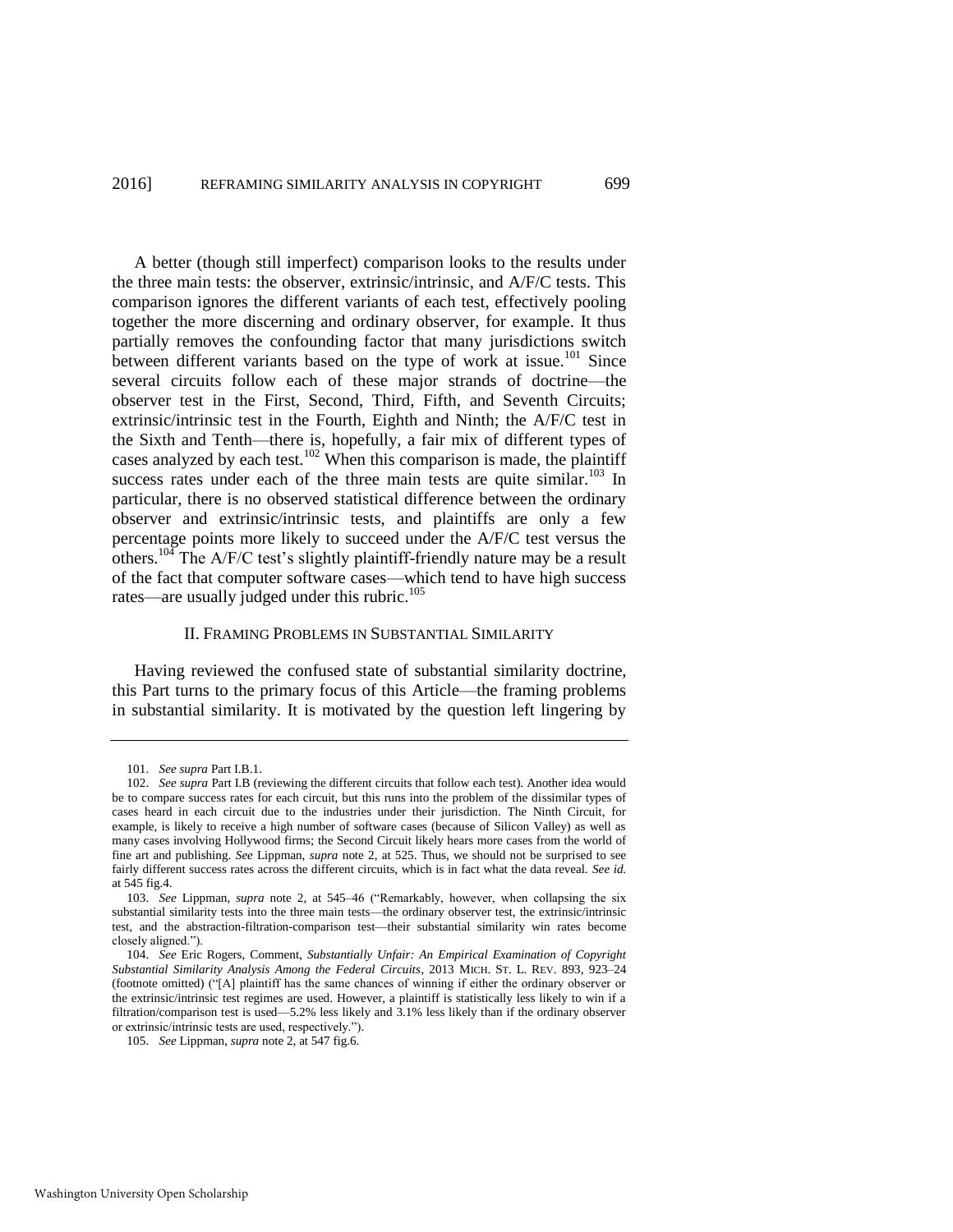the empirical results reviewed above: if the tests for similarity do not make much difference to case outcomes, what does? One possible answer is that the similarity "tests" are less a meaningful analytical tool than a way for judges to justify their ad hoc, intuitive judgment.<sup>106</sup> This may be part of the story, but in a way it only begs the question as to the factors driving similarity analysis. Judges can only indulge in such intuitive decisionmaking to the extent that the rules for similarity analysis are underspecified.<sup>107</sup> We might reasonably look, then, to aspects of similarity analysis that current doctrine has not settled—those areas in which judges are free to choose the rule that best justifies their decision.

This Part suggests that the ways in which courts frame the comparison between the two works exert a powerful effect on substantial similarity outcomes. Evidence from the cognitive sciences reveals that framing effects can impact perceived similarity. One of the core findings of this literature is that the perspective of the comparison is critical: observers are found to perceive similarity differently depending on which of the two items compared is taken as the subject, and which as the baseline. In particular, people perceive greater similarity when the baseline is a more prominent concept; they are more likely to agree that "an ellipse is like a circle" than "a circle is like an ellipse."<sup>108</sup> As Amos Tversky put it succinctly: "[w]e say 'the son resembles the father' rather than 'the father resembles the son.""<sup>109</sup>

<span id="page-20-0"></span>Issues of perspective and framing are therefore of potentially great importance to copyright's similarity analysis. Using several examples from the case law, this Part illustrates how courts can exploit the lack of consensus on these issues to frame the inquiry in ways that tilt the comparison in favor of the plaintiff or defendant. The first Part examines similarity's timing problem, the question of when the idea-expression distinction should apply. The second Part looks at how courts choose the appropriate baseline for similarity, using either the original work or the accused work (or some other measure) as the benchmark. The final Part turns to the question of whether notable dissimilarities are considered in the comparison.

<sup>106.</sup> *See* Said, *supra* not[e 12,](#page-4-1) at 521–23 (criticizing purely intuitive methods of interpretation in copyright as manipulable and lacking transparency); Stanfield, *supra* not[e 12,](#page-4-1) at 492, 512.

<sup>107.</sup> *Cf.* Said, *supra* not[e 12,](#page-4-1) at 515–23 (arguing that copyright doctrine should do more to restrain judges' discretion in interpretative choices, including infringement analysis).

<sup>108.</sup> Tversky, *supra* not[e 13,](#page-5-0) at 328, 333–34.

<sup>109.</sup> *Id.* at 328.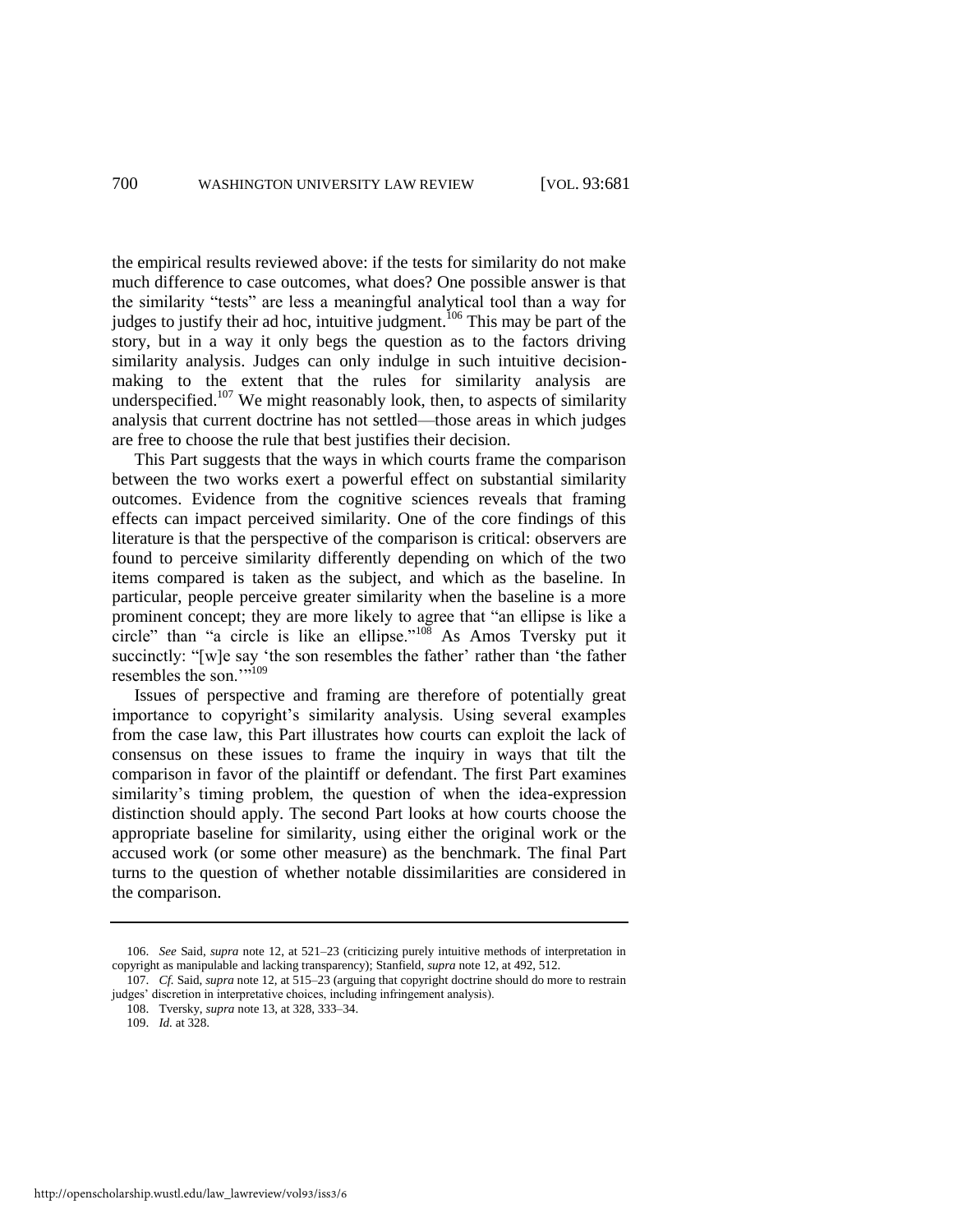A few key points emerge from the analysis. The first is framing's relationship with outcomes. How a court chooses to frame the comparison is seen to be strongly associated with whether substantial similarity is ultimately found. It is important not to infer too much about causality, however. It may be that the framing choices bias the judicial comparison in favor of or against similarity. Or, perhaps more plausibly, courts might select the particular framing that puts their desired outcome in the best light. The second observation is that framing problems often relate to the question of perspective. Whether we are discussing issues of timing, baseline, or dissimilarities, one core issue looms: Should the factfinder assume the viewpoint of the alleged infringer, or of the original creator?

#### *A. The Timing Problem*

This Part examines several instances of similarity's timing problem. At bottom, the timing problem represents confusion about how to apply the idea-expression distinction in a dynamic context. Expression that was original and protected by copyright when created may subsequently become (or merge with) an "idea, procedure, process, system, method of operation, concept, principle, or discovery" that would not ordinarily be protected by copyright.<sup>110</sup> The question, then, is whether to apply the ideaexpression distinction at the time of the original work's creation, or at the time of the alleged infringement.

<span id="page-21-0"></span>The timing problem represents a particular concern for material that becomes a de facto or industry standard after its creation.<sup>111</sup> For example, a model building code is initially a copyrightable literary work, but once a jurisdiction adopts it as law, it effectively loses its protection: citizens need to be able to state what the law is, and there is no other way to express that idea but to quote from the code.<sup>112</sup> In the context of computer software, a split has developed over a related issue: if a piece of code or a

<sup>110. 17</sup> U.S.C. § 102(b) (2014); *see also supra* Part I.C.1–2 (discussing the idea-expression distinction and the merger doctrine).

<sup>111.</sup> *See generally* Pamela Samuelson, *Questioning Copyright in Standards*, 48 B.C. L. REV. 193 (2007) (presenting examples of this problem and arguing that standards should not be protected by copyright); Stephen Preonas, *Mergercide, When Good Copyrights Go Bad: A Recommendation for a Market-Based, Defendant-Centric Approach to the Merger Doctrine in the Context of Compilations*, 11 INTELL. PROP. L. BULL. 89, 97–109 (2006) (proposing loss of copyright for elements that become standards); *see also* Peter S. Menell, *An Analysis of the Scope of Copyright Protection for Application Programs*, 41 STAN. L. REV. 1045, 1098–1102 (1989) (arguing for limiting copyright de facto standard elements in software, including user interfaces and elements necessary for compatibility); Timothy S. Teter, Note, *Merger and the Machines: An Analysis of the Pro-Compatibility Trend in Computer Software Copyright Cases*, 45 STAN. L. REV. 1061, 1066–72 (1993) (same).

<sup>112.</sup> *See* Veeck v. S. Bldg. Code Cong. Int'l, Inc., 293 F.3d 791, 801–02 (5th Cir. 2002).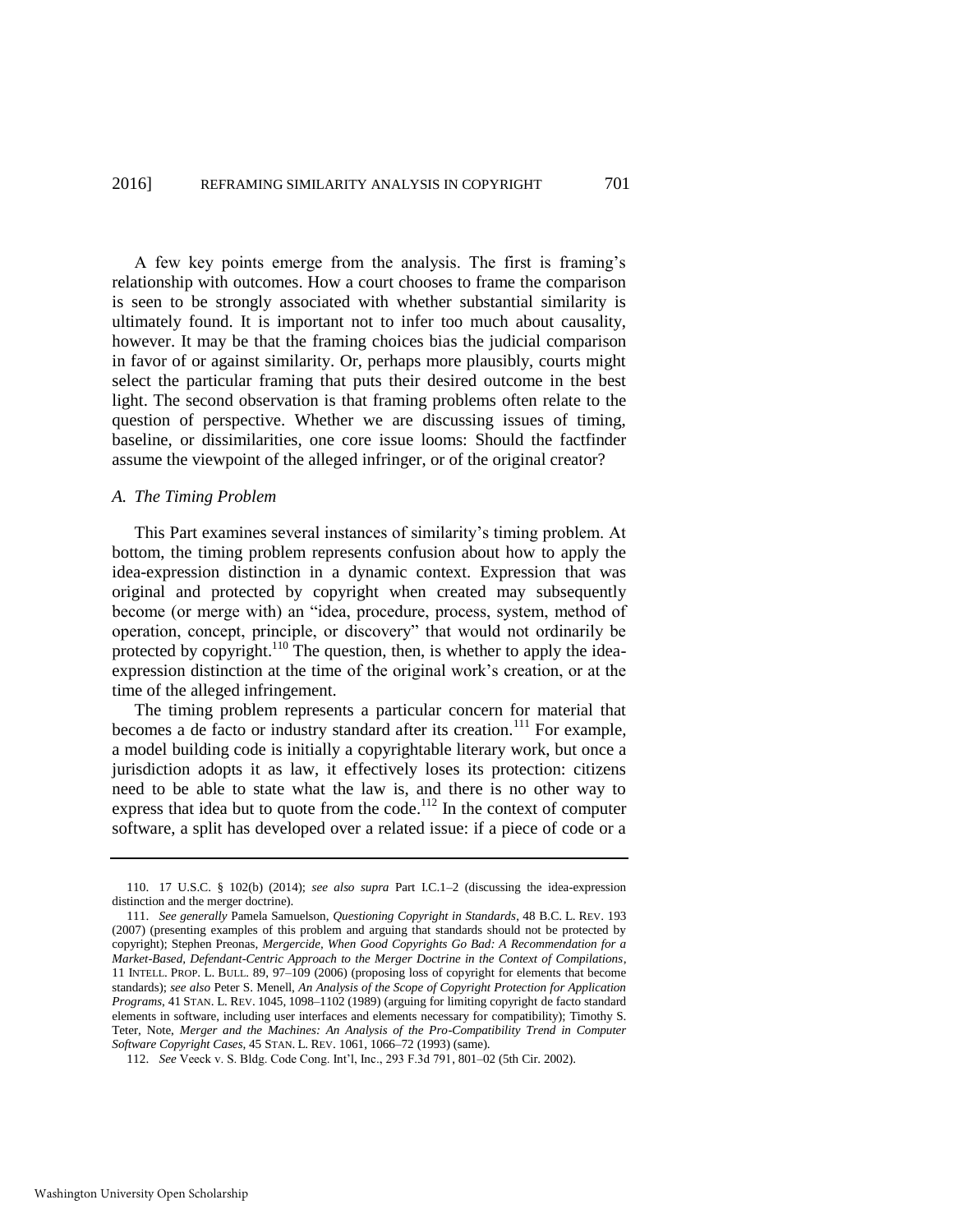user interface becomes so widespread as to become a functional standard, should it still be protected by copyright?<sup>113</sup> Sometimes, courts discuss this issue as whether the doctrines of merger and *scènes à faire* should be assessed as part of copyrightability, or as part of the infringement inquiry.<sup>114</sup> Either way, it amounts to the same problem: Should we look to the choices presented to the original creator, and protect the material so long as it was copyrightable at the time of its creation? Or should we instead assume the viewpoint of the defendant, and look to the choices available to her when the allegedly infringing work was created?

<span id="page-22-0"></span>*Oracle America, Inc. v. Google Inc.*, the most important software copyright decision in many years, presents a clear illustration of the different perspectives on the timing problem.<sup>115</sup> Both the district and appellate courts in *Oracle* applied Ninth Circuit precedent, and thus both decisions were governed by the same legal framework for substantial similarity: the  $A/F/C$  test.<sup>116</sup> However, their distinct approaches to the timing problem—particularly, whether one assumes the perspective of the original creator or alleged infringer—led the courts to starkly different conclusions.

The dispute in *Oracle* requires a bit of technical background to appreciate. In creating its wildly successful Android operating system for mobile phones, Google copied certain aspects of Oracle's application programming interfaces ("APIs") for the Java computer programming language.<sup>117</sup> APIs are collections of "shortcuts" within Java that programmers can call upon to perform common functions, instead of writing basic code from scratch.<sup>118</sup> For example, one API contains a class called "math," within which there is a "max" method that programmers

<sup>113.</sup> *Compare, e.g.*, Lotus Dev. Corp. v. Borland Int'l, Inc., 49 F.3d 807, 816 (1st Cir. 1995) (holding that spreadsheet menu hierarchy that became common user standard lacked copyright protection as a "method of operation"), *aff'd by equally divided court*, 516 U.S. 233 (1996) (per curiam), *with* Mitel, Inc. v. Iqtel, Inc., 124 F.3d 1366, 1372 (10th Cir. 1997) (concluding that telecommunications standard command codes contained protectable expression despite being a "method of operation"), *and* Oracle Am., Inc. v. Google Inc., 750 F.3d 1339, 1372 (Fed. Cir. 2014) (rejecting proposition that elements that become an "effective industry standard" lose copyright protection).

<sup>114.</sup> *See* Lexmark Int'l, Inc. v. Static Control Components, Inc., 387 F.3d 522, 557–59 (6th Cir. 2004) (Feikens, J., concurring in part and dissenting in part) (reviewing split in authority as to whether merger and *scènes à faire* doctrines are assessed at the copyrightability stage or the infringement stage).

<sup>115. 750</sup> F.3d 1339 (Fed. Cir. 2014), *cert. denied*, 135 S. Ct. 2887 (2015).

<sup>116.</sup> *Id.* at 1357–58. Because this district court viewed the issue as primarily one of copyrightability, it did not reach the infringement issue directly, though it discussed and implied the principles of the filtration step. *See id.* 

<sup>117.</sup> *Id.* at 1347.

<sup>118.</sup> *Id.* at 1348–49.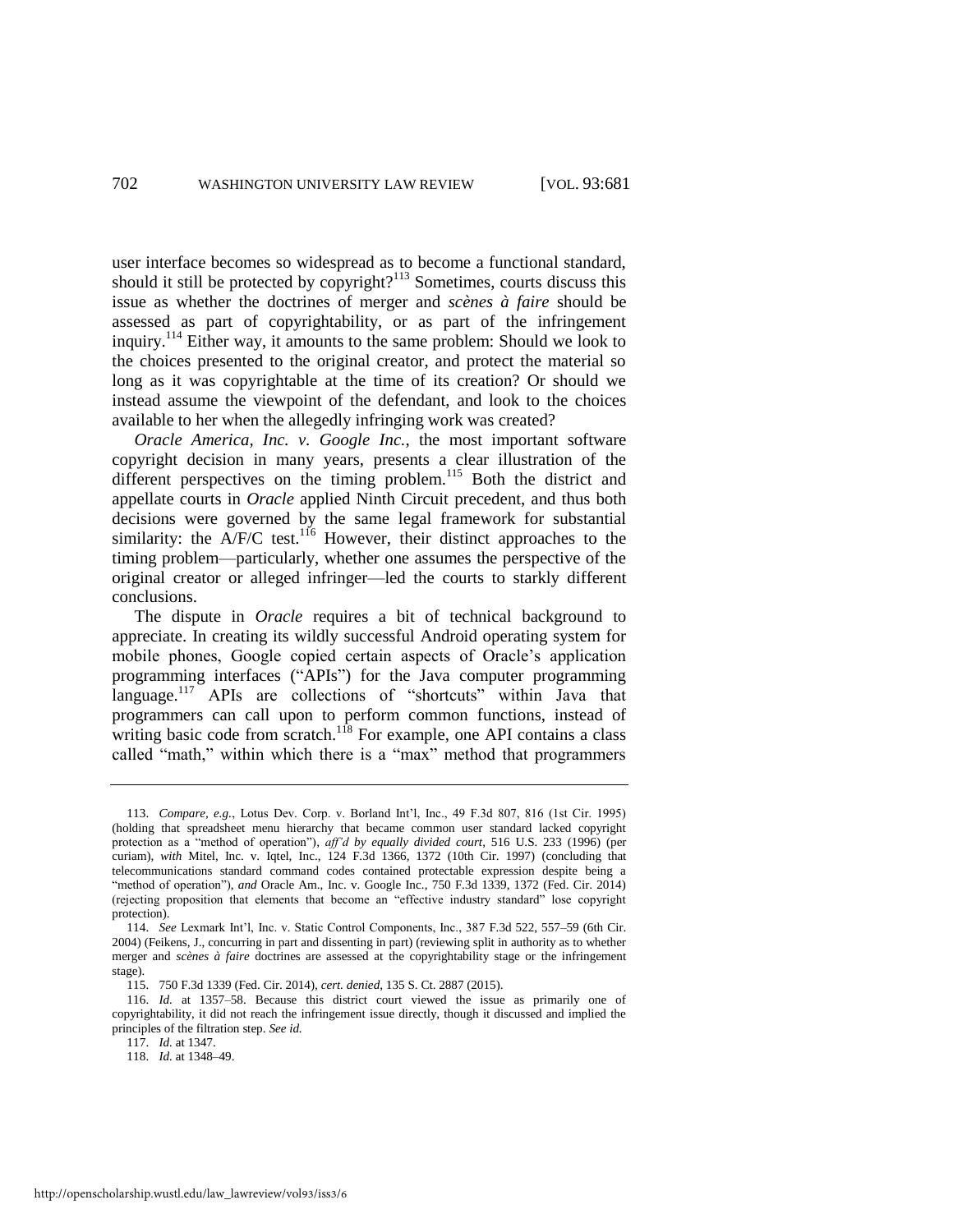can use to output the greater of two input values.<sup>119</sup> In building Android, Google copied the "declaring code" of 37 out of the 166 API packages in Java.<sup>120</sup> The declaring code is simply the name for the function (in our example, "max") and its definition, as well as its place within the APIs' organization (in our example, within the "math" class).<sup>121</sup> Google independently wrote implementing code—the operative aspects—for each  $API<sup>122</sup>$ 

<span id="page-23-1"></span>In short, Google copied the "names" and definitions of thirty-seven API packages, as well as aspects of the overall organization of the APIs. Google claimed it was entitled to do this in order to allow programmers to make functional use of Java in creating apps for Android—and the parties acknowledged that the Java language itself was open for all to use.<sup>123</sup> In other words, Google claimed that it copied the APIs not because of their elegant expression—that "max" was a particularly apt name—but because that terminology had become a standard with which Java programmers were familiar. The district court agreed and ruled in favor of Google, concluding that the declaring code was not copyrightable, due (in significant part) to these interoperability concerns.<sup>124</sup> The Federal Circuit emphatically and unanimously reversed.<sup>125</sup>

<span id="page-23-0"></span>The competing approaches of the district and appeals courts in *Oracle* vividly illustrate the lack of judicial consensus as to when to apply the idea-expression distinction, and its stark effect. The district court took the view that the line between uncopyrightable idea and protectable expression should be determined at the time of infringement, and looked to the choices available *to Google* when it copied the code. It acknowledged that there may have been creative choices made in the original design of the Java APIs.<sup>126</sup> But, once designed and widely used, anyone who wished to make practical use of the Java language had no choice other than to use the names and structure that were standard and familiar to programmers.<sup>127</sup>

123. *See* Oracle Am., Inc. v. Google Inc. (*Oracle District Court*), 872 F. Supp. 2d 974, 978 (N.D. Cal. 2012) ("All agree that Google was and remains free to use the Java language itself."), *rev'd*, 750 F.3d 1339 (Fed. Cir. 2014).

124. *Id.* at 998–1002.

126. *See Oracle District Court*, 872 F. Supp. 2d at 997–98.

127. *See id.* at 1000 (emphasis omitted) ("In order for at least some of this code to run on Android, Google was required to provide the same java.package.Class.method() command system using the

<sup>119.</sup> *Id.* at 1349–50.

<sup>120.</sup> *Id.* at 1348–49.

<sup>121.</sup> *Id.* at 1350–51.

<sup>122.</sup> *Id.*

<sup>125.</sup> *Oracle*, 750 F.3d at 1381.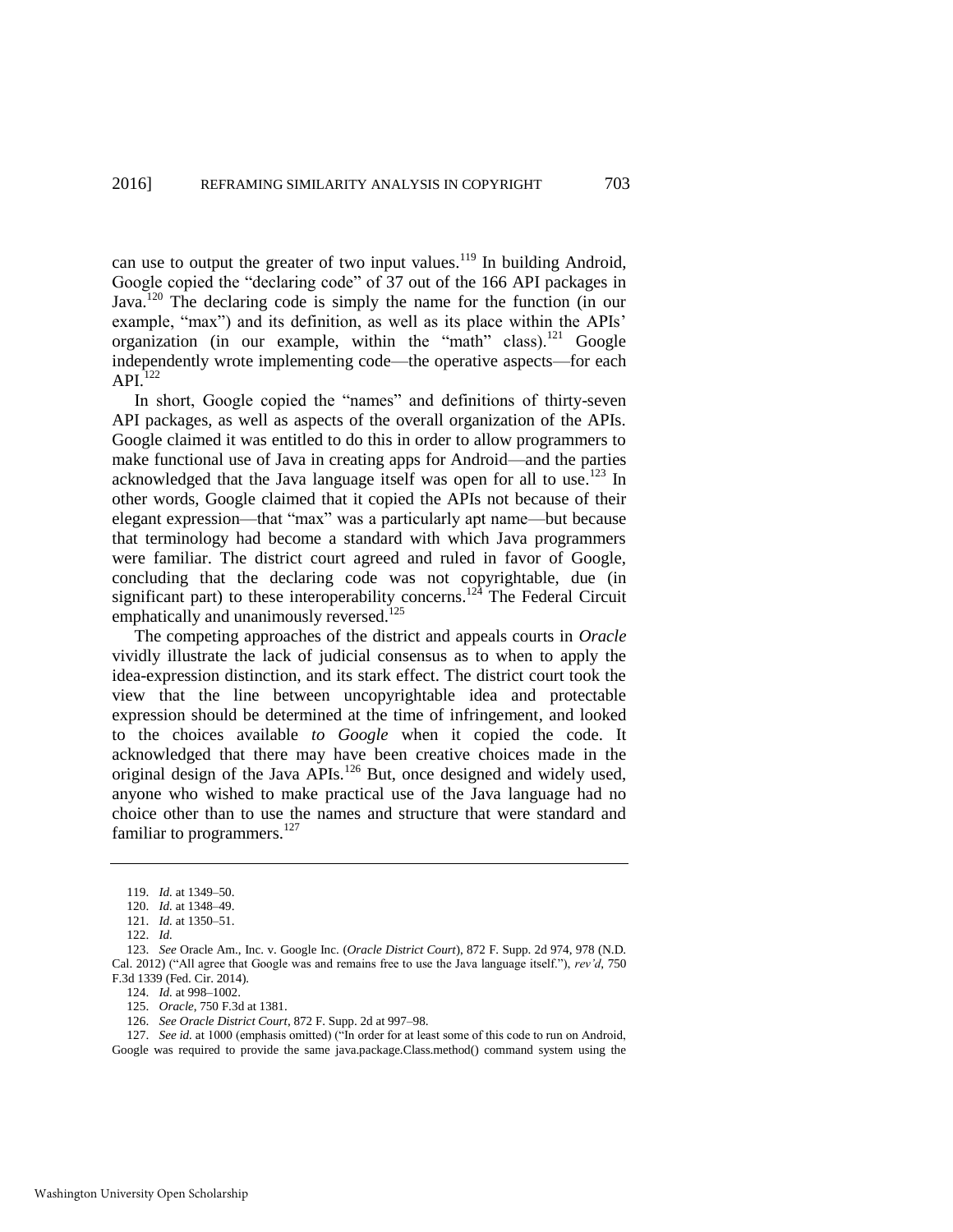The Federal Circuit held that this was error. It reasoned that the declaring code was protected by copyright because the names involved some creative choice at the time of Java's creation:

We further find that the district court erred in focusing its merger analysis on the options available to Google at the time of copying. It is well-established that copyrightability and the scope of protectable activity are to be evaluated at the time of creation . . . . The focus is, therefore, on the options that were available to Sun/Oracle at the time it created the API packages.<sup>128</sup>

In other words, because the function called "max" could equally have been called "greatest" or "most" when it was created, it was original and protected by copyright. The fact that "max" subsequently became a widespread standard was irrelevant to the infringement analysis.<sup>129</sup> As these subsequent developments were at the core of Google's justification for copying, the Federal Circuit's approach to the timing problem essentially determined the outcome in *Oracle*.

The Sixth Circuit took a quite different approach to similarity's timing problem in *Lexmark International, Inc. v. Static Control Components, Inc*. <sup>130</sup> In fact, the *Lexmark* case is in itself a fascinating study of the issue, offering three distinct approaches to the timing issue as embodied in the rationales of the district court, the majority appellate opinion by Judge Sutton, and the concurrence of Judge Feikens.

Lexmark is a leading manufacturer of laser and inkjet printers.<sup>131</sup> Like most printer manufacturers, it also sells toner cartridges for its printers; in an effort to boost its control over the cartridge market, Lexmark sells what it calls "prebate" cartridges.<sup>132</sup> In return for a reduced price, the consumer agrees not to refill and reuse the toner cartridge via a third party, but instead to return the cartridge to Lexmark.<sup>133</sup> To enforce this, Lexmark includes a microchip on its prebate cartridges that uses computer code—

same names with the same 'taxonomy' and with the same functional specifications. Google replicated what was necessary to achieve a degree of interoperability—but no more, taking care, as said before, to provide its own implementations.").

<sup>128.</sup> *Oracle*, 750 F.3d at 1361 (citation omitted).

<sup>129.</sup> *See id.* at 1372 ("[T]o the extent Google suggests that it was entitled to copy the Java API packages because they had become the effective industry standard, we are unpersuaded. Google cites no authority for its suggestion that copyrighted works lose protection when they become popular, and we have found none."

<sup>130. 387</sup> F.3d 522 (6th Cir. 2004).

<sup>131.</sup> *Id.* at 529.

<sup>132.</sup> *Id.* at 530.

<sup>133.</sup> *Id.*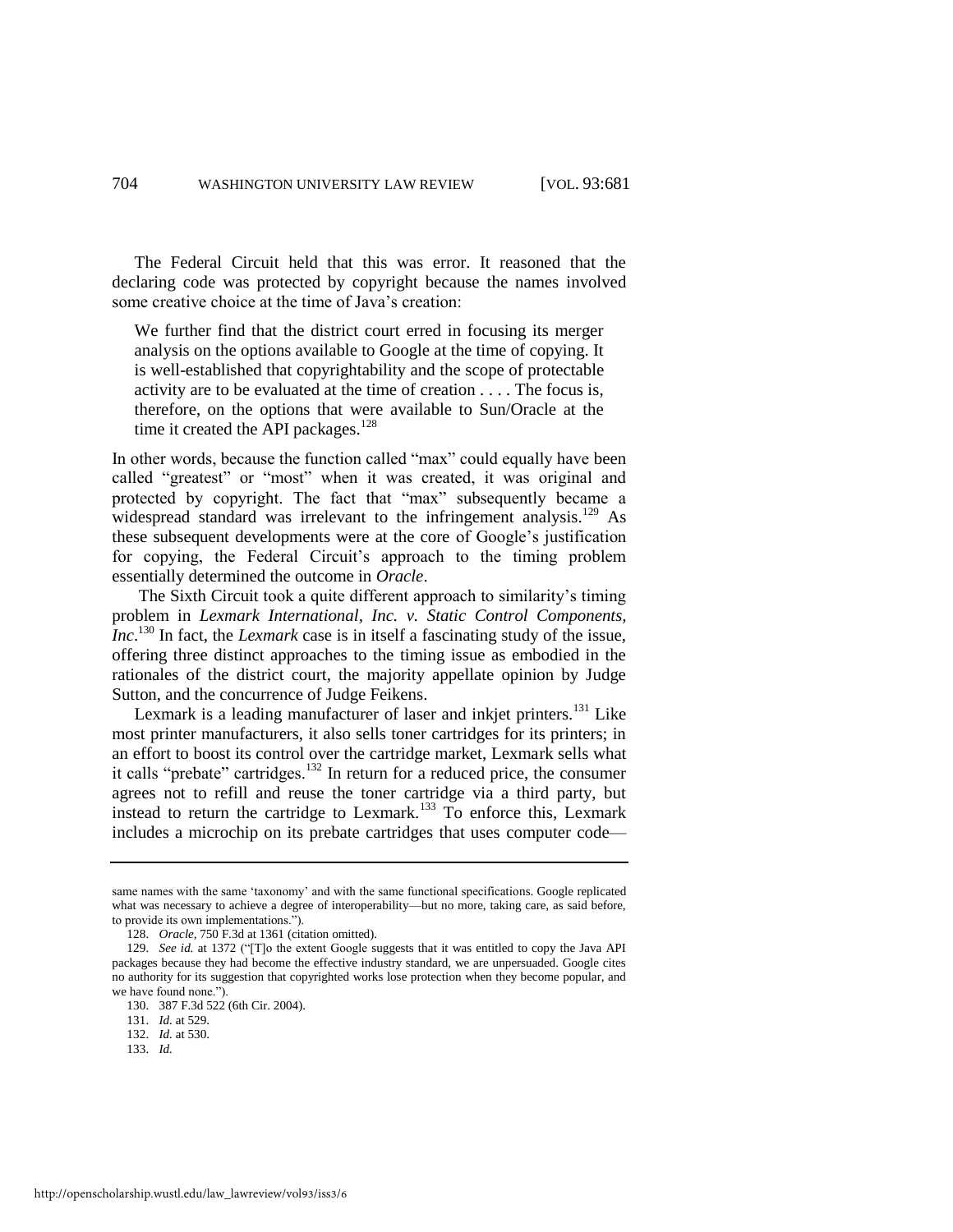Lexmark's "Toner Loading Program"—to disable the cartridge once it runs out of toner.<sup>134</sup> Static Control Components ("SCC") engineered a microchip that mimics Lexmark's code to allow consumers to refill and reuse their cartridges; in effect, SCC's chip copies Lexmark's code in order to enable third-party manufacturers to make and sell refurbished toner cartridges.<sup>135</sup> Lexmark was not pleased about this and sued SCC for copyright infringement and violations of the Digital Millennium Copyright Act. $136$ 

<span id="page-25-0"></span>One way to think of Lexmark's Toner Loading Program ("TLP") is as a kind of "self-creating" standard. Stripped of context, the TLP is just a simple piece of code that estimates the toner level.<sup>137</sup> But once Lexmark uses the code in the particular way it did—the TLP is an input in the authentication sequence necessary to make the printer function<sup>138</sup>— Lexmark has transformed the TLP into a functional standard or "method of operation" outside the scope of copyright.<sup>139</sup> The district court viewed matters differently, however, and it issued a preliminary injunction against  $SCC<sup>140</sup>$  In essence, the district court took the same approach to the timing problem as the Federal Circuit did in *Oracle*. It assessed the ideaexpression distinction at the time of the TLP's creation, and simply asked whether it was possible to write different code that would perform the same function as the TLP.<sup>141</sup> Finding that a toner loading program might be written "in a number of different ways," the district court ruled that the TLP was expression entitled to copyright protection, which SCC duly infringed. $142$ 

The Sixth Circuit reversed, finding that Lexmark was not likely to succeed on its claim of copyright infringement.<sup>143</sup> Writing for the majority, Judge Sutton focused not on infringement, but on originality—whether the TLP should have any copyright at all. As to the timing problem, Judge Sutton looked at the issue from SCC's perspective, emphasizing how

141. *See id.* at 950–51 ("The Toner Loading Programs may be expressed in different ways to perform the same function, namely estimating the amount of toner ... . [T]he Toner Loading Programs [thus] constitute[] creative expression and [are] entitled to copyright protection.").

<sup>134.</sup> *Id.* 

<sup>135.</sup> *Id.* at 530–31.

<sup>136.</sup> *Id.* at 531.

<sup>137.</sup> *See id.* at 529–30.

<sup>138.</sup> *See id.* at 541.

<sup>139.</sup> *See* 17 U.S.C. § 102(b) (2014).

<sup>140.</sup> Lexmark Int'l, Inc. v. Static Control Components, Inc. (*Lexmark District Court*), 253 F. Supp. 2d 943, 974 (E.D. Ky. 2003), *vacated*, 387 F.3d 522 (6th Cir. 2004).

<sup>142.</sup> *Id.* at 962–65.

<sup>143.</sup> *Lexmark*, 387 F.3d at 529.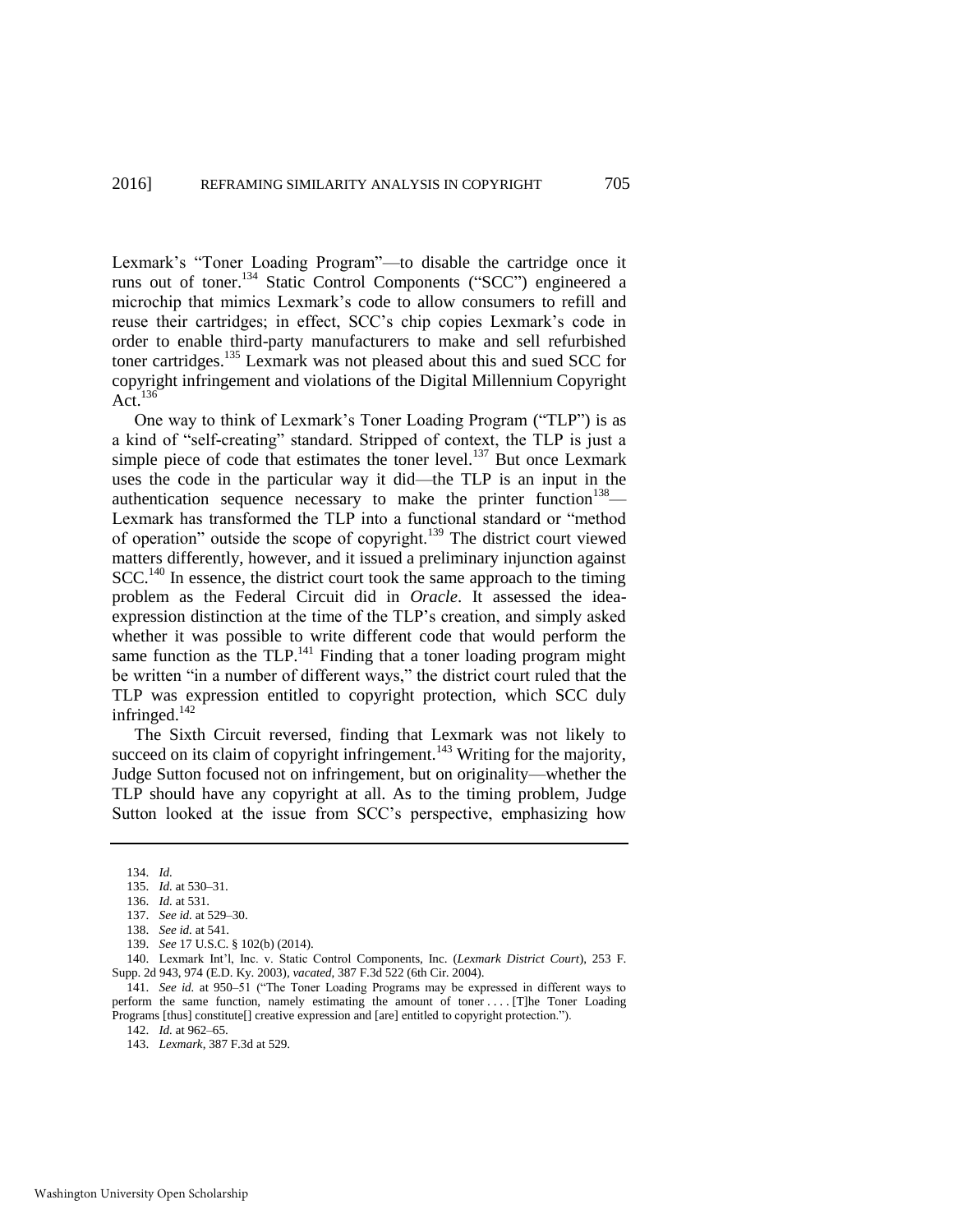much of the TLP, as used, was dictated by efficiency and functional constraints.<sup>144</sup> Applying the doctrine of merger and *scènes à faire* in light of these constraints, Judge Sutton suggested that the TLP lacked sufficient originality to be copyrightable.<sup>145</sup>

<span id="page-26-0"></span>Judge Feikens, concurring in part and dissenting in part, suggested that the TLP may be copyrightable, but that SCC did not infringe.<sup>146</sup> Judge Feikens first noted a split in the circuits as to whether the doctrines of merger and *scènes à faire* act as a bar to copyrightability, or instead as a part of the substantial similarity inquiry.<sup>147</sup> The practical difference between these two routes is that the former would remove all copyright protection for the work, whereas the latter simply states that the work is not protected as used in a particular context. Judge Feikens argued that the latter was the sounder course, making a helpful analogy:

[A]n otherwise copyrightable text can be used as a method of operation of a computer—for instance, an original, copyrightable poem could be used as a password, or a computer program as a lock-out code. In my view, therefore, it is necessary to know what the potential infringer is doing with the material in order to know if merger has occurred. . . .

Under this reasoning, an individual who copied a poem solely to use as a password would not have infringed the copyright, because in that scenario, the alleged infringer would have the defense that the poem has "merged" with a method of operation (the password). By contrast, someone who copied the poem for expressive purposes (for instance, as part of a book of poetry) would not have this  $\det$ defense.<sup>148</sup>

Judge Feikens then turned to the infringement analysis. Like Judge Sutton, he assessed the idea-expression distinction at the time of infringement, looking not to the choices of Lexmark when it wrote the TLP, but those of SCC when it copied the TLP. Judge Feikens suggested that, so long as

<sup>144.</sup> *See id.* at 537 (holding that the district court erred in "refusing to consider whether 'external factors such as compatibility requirements, industry standards, and efficiency' circumscribed the number of forms that the Toner Loading Program could take").

<sup>145.</sup> *Id.* at 541.

<sup>146.</sup> *Id.* at 558 (Feikens, J., concurring in part and dissenting in part).

<sup>147.</sup> *See id.* at 557, 559 (explaining and citing cases on both sides of these circuit splits).

<sup>148.</sup> *Id.* at 557–58.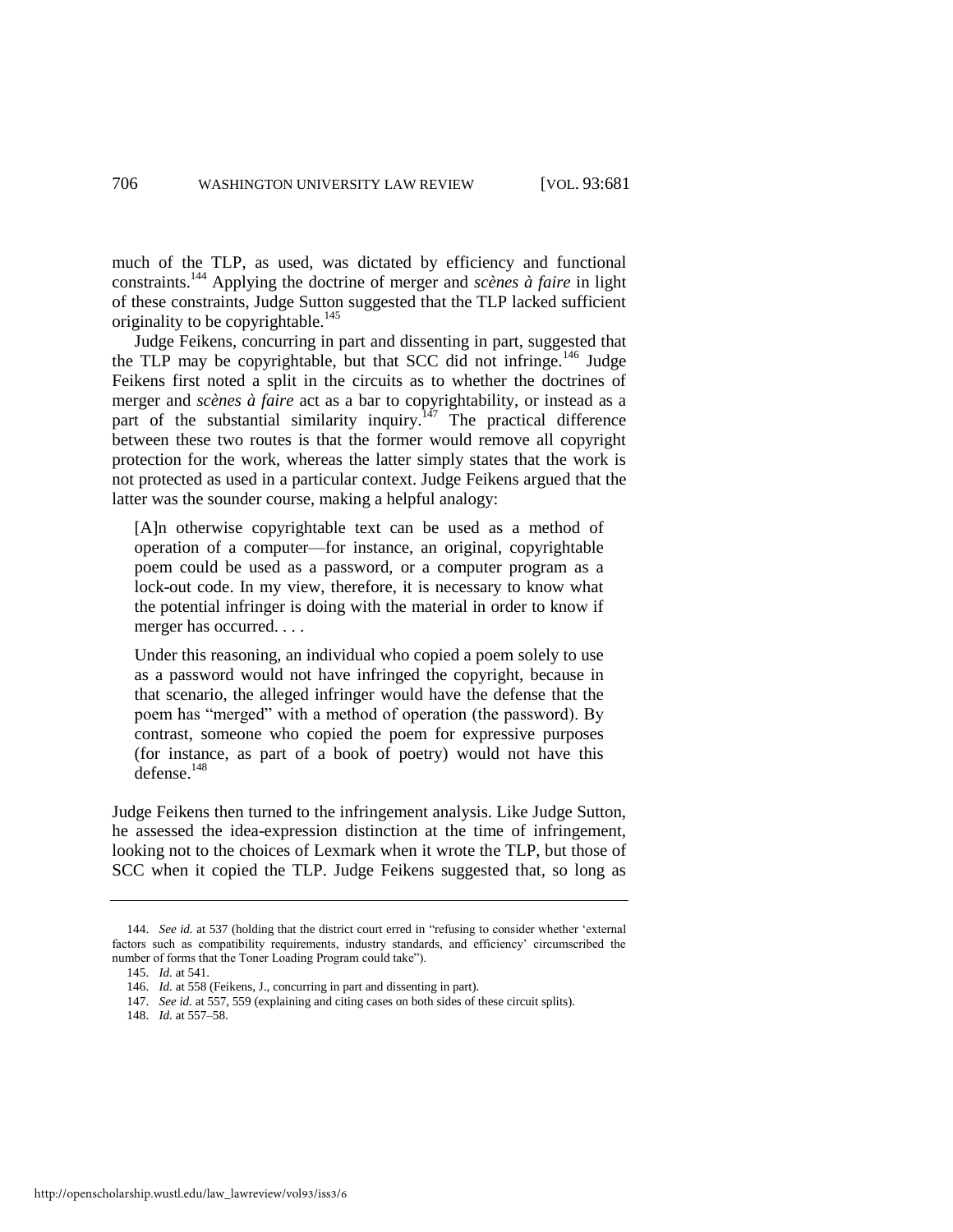SCC used the TLP in a functional manner—to interface with Lexmark's printers—it would not infringe.<sup>149</sup>

<span id="page-27-0"></span>The sharp contrast between the approaches in *Lexmark* and *Oracle* illustrates the unsettled nature of the timing problem and its impact on case outcomes. Despite the Federal Circuit's blithe assertion that the timing issue is "well-settled," actual examination of the case law reveals decisions going in both directions.<sup>150</sup> Especially in the context of software, where material can quickly become a widely adopted standard, when a court chooses to assess the idea-expression distinction has a huge impact on whether similarity is ultimately found.<sup>151</sup>

#### <span id="page-27-1"></span>*B. The Baseline Problem*

This Part explores similarity's baseline problem: how courts determine the benchmark used to measure when similarity becomes "substantial," and therefore an infringement of copyright. In assessing the quantitative significance of what the alleged infringer copied, should we look to how much was copied from the original work, or how much of the accused work is copied material? Or should we instead assess the significance against some absolute threshold, or solely as a qualitative matter—the economic, artistic, or practical significance of the material copied? In contrast to the timing problem, where there are two main camps evaluating idea-expression at the time of creation, versus the time of infringement—courts take a looser approach to the baseline for infringement. To the extent there is any consensus, the traditional rule is that the appropriate baseline is the original work.<sup>152</sup> However, courts'

<sup>149.</sup> *See id.* at 558 ("Defendant can still avoid infringement, however, if it uses the TLP only as a method of operation. For instance, Defendant can only claim this defense to infringement if it uses the TLP to interface with the Lexmark printers at issue, and if it is a necessary method of operation of the machine.").

<sup>150.</sup> In addition to the contrast between *Lexmark* and *Oracle*, compare, e.g., Matthew Bender & Co. v. W. Publ'g Co., 158 F.3d 693, 701 (2d Cir. 1998) (holding that standard pagination in Westlaw case reporters was not protected by copyright), with W. Publ'g Co. v. Mead Data Cent., Inc., 799 F.2d 1219, 1228 (8th Cir. 1986) (holding that standard pagination in Westlaw case reporters was protected by copyright). For further discussion, see generally Sandro Ocasio, Comment, *Pruning Paracopyright Protections: Why Courts Should Apply the Merger and* Scènes à Faire *Doctrines at the Copyrightability Stage of the Copyright Infringement Analysis*, 3 SETON HALL CIRCUIT REV. 303, 310–23 (reviewing circuit split on the issue of whether merger and *scènes à faire* are assessed as part of copyrightability or infringement).

<sup>151.</sup> *See generally* Menell, *supra* note [111,](#page-21-0) at 1066–67 (arguing that network effects are particularly salient in the software context, often leading to standardization); Teter, *supra* not[e 111,](#page-21-0) at 1066–70 (arguing that standardization can create "lock-in" effects for users and that copyright accordingly should not protect elements required for compatibility or de facto standards).

<sup>152.</sup> *See, e.g.*, Sheldon v. Metro-Goldwyn Pictures Corp., 81 F.2d 49, 56 (2d Cir. 1936).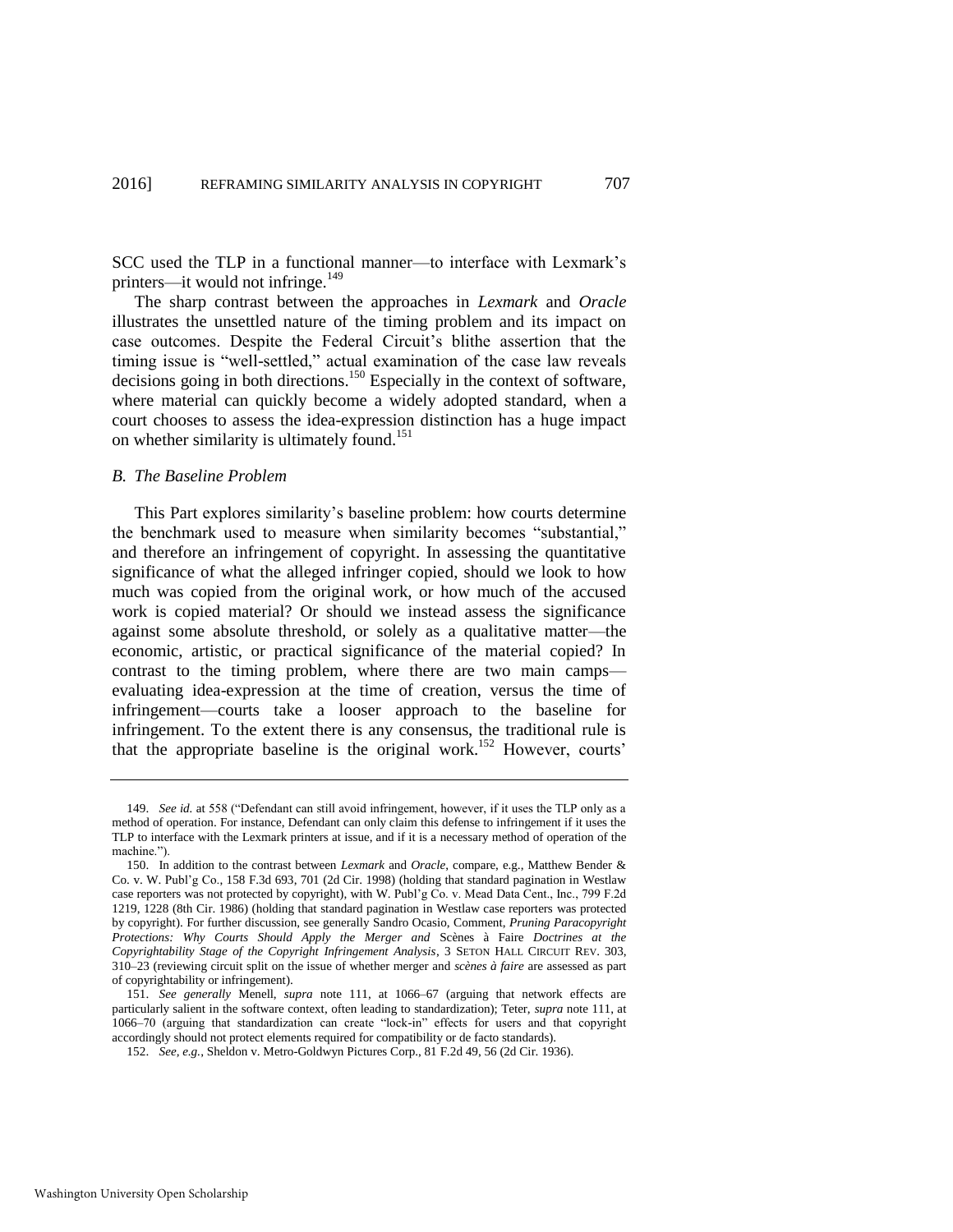choice of baseline is often implicit, and courts frequently employ whatever baseline provides greater rhetorical support for their argument.

Although the case arose in the context of fair use, the Supreme Court's decision in *Harper & Row, Publishers, Inc. v. Nation Enterprises* provides a simple example to illustrate the baseline problem.<sup>153</sup> *Harper & Row* addressed whether The Nation magazine's "scoop" of President Ford's unpublished memoir, *A Time to Heal*, was a fair use.<sup>154</sup> Having received a prepublication copy from an unidentified source, The Nation quoted and paraphrased from the forthcoming memoir to produce an article detailing Ford's decision to pardon former President Richard Nixon.<sup>155</sup> The Nation's article was 2250 words (about five to ten pages), of which about 300 were direct quotes from the Ford memoir.<sup>156</sup> The original work, Ford's memoir, was about 200,000 words.<sup>157</sup>

The third statutory factor for determining whether a use is fair directs courts to consider "the amount and substantiality of the portion used in relation to the copyrighted work as a whole."<sup>158</sup> This suggests that the proper baseline in the fair use context is the original work, and the majority opinion in *Harper & Row* pays some lip service to that notion.<sup>159</sup> Taken literally, this measure would suggest that what The Nation took was quantitatively trivial—300 words out of 200,000, or about 0.1%. Justice O'Connor's majority opinion concedes that 300 words is an "insubstantial" part of Ford's memoir.<sup>160</sup> Rather abruptly, however, the majority opinion shifts the baseline and emphasizes that the quotes were "at least 13% of [The Nation's] infringing article"—and, moreover, very significant as a qualitative matter: the "heart of the book."<sup>161</sup> Justice Brennan's dissent, in a footnote, gently takes the majority to task for this switch.<sup>162</sup>

<sup>153. 471</sup> U.S. 539 (1985).

<sup>154.</sup> *Id.* at 542–43.

<sup>155.</sup> *Id.* 

<sup>156.</sup> *Id.* at 545.

<sup>157.</sup> *Id.* at 579 (Brennan, J., dissenting).

<sup>158. 17</sup> U.S.C. § 107(3) (2014).

<sup>159.</sup> *See Harper & Row*, 471 U.S. at 564 ("[T]he Act directs us to examine the amount and substantiality of the portion used in relation to the copyrighted work as a whole.").

<sup>160.</sup> *Id.* 

<sup>161.</sup> *Id.* at 564–65.

<sup>162.</sup> *Id.* at 599–600 n.23 (Brennan, J., dissenting) ("Superficially, the Court would thus appear to be evaluating The Nation's quotation of 300 words in relation to the amount and substantiality of expression used in relation to the second author's work as a whole. The statute directs the inquiry into 'the amount and substantiality of the portion used in relation to *the copyrighted work* as a whole,' 17 U.S.C. § 107(3) (emphasis added). As the statutory directive implies, it matters little whether the second author's use is 1- or 100-percent appropriated expression . . . .").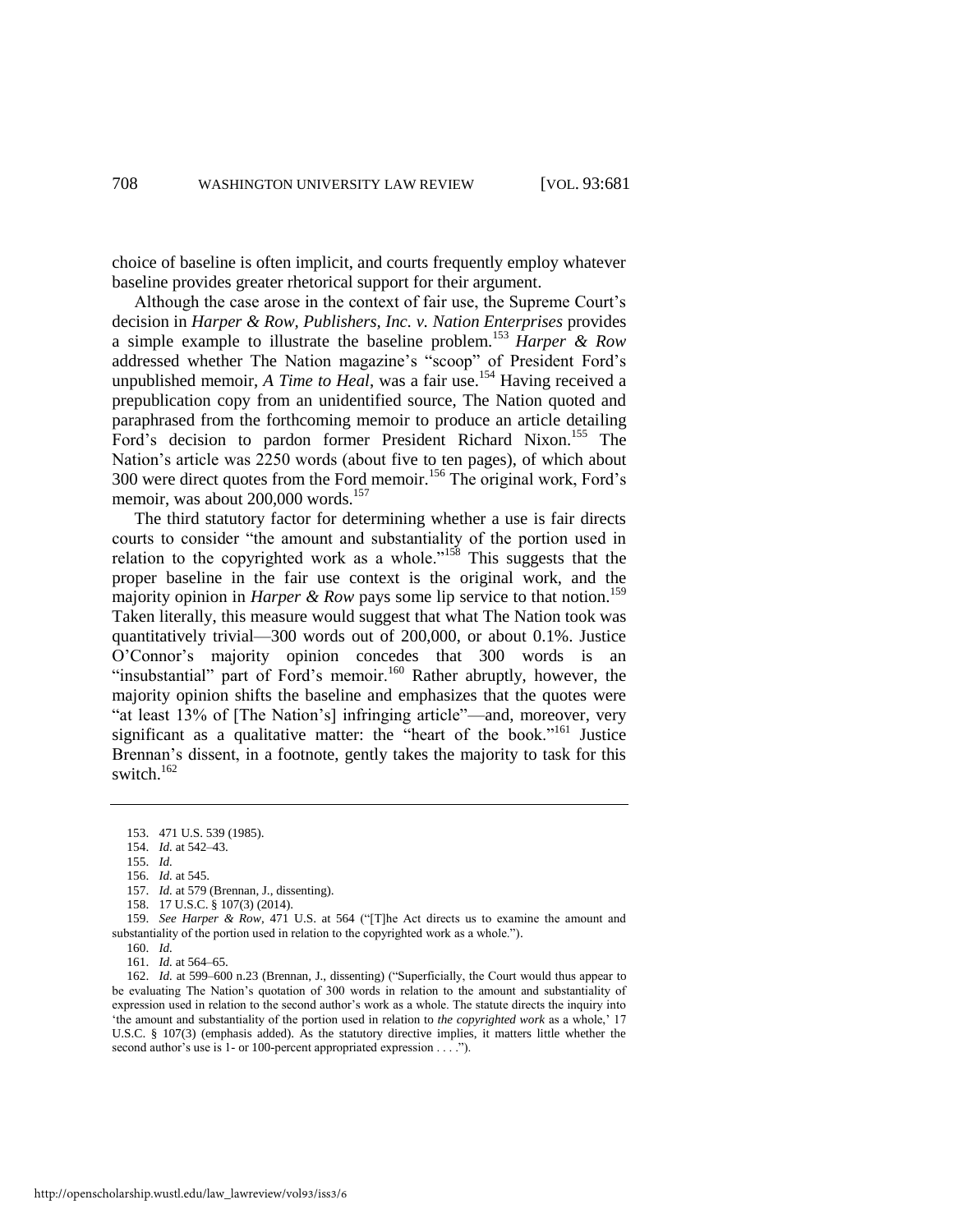Substantial similarity, even more so than fair use, is a common law doctrine, and its baseline is not dictated by any statutory considerations. In practice, however, courts tend to follow the course of the Supreme Court in *Harper & Row*. They pay lip service to the notion that the original work is the appropriate baseline—if they address the issue at all—but then disregard analytical consistency to select whatever baseline strengthens their argument.

<span id="page-29-0"></span>*Newton v. Diamond* provides an atypically thorough examination of the baseline problem in the substantial similarity context.<sup>163</sup> *Newton* involved the Beastie Boys' song "Pass the Mic," which prominently featured a sample of "Choir" by the jazz flutist James Newton.<sup>164</sup> Newton's technique in "Choir" was unusual, with the score instructing the performer to "sing[] into" the flute while fingering particular pitches, creating a ghostly effect.<sup>165</sup> The Beastie Boys took a six-second sample from "Choir" and looped it, using the sample as a background element for almost all of the duration of "Pass the Mic."<sup>166</sup> Newton sued for copyright infringement, and the district court granted summary judgment in favor of the Beastie Boys.<sup>167</sup>

The case is complicated somewhat by the unusual nature of Newton's work, and the fact that the Beastie Boys had a partial license to use it. There are two types of copyrights in a musical recording: one for the composition, and another for the sound recording itself.<sup>168</sup> The former covers the work of the writer of the music and lyrics, which is sometimes embodied in a score; the latter covers the work of the performers and producers of a particular recording.<sup>169</sup> For "Pass the Mic," the Beastie Boys secured permission from the owner of the sound recording copyright (which Newton had assigned), but not from the owner of the composition copyright, which remained with Newton.<sup>170</sup> Thus, some of the debate in the case focused on delineating which aspects of the sample were attributable to Newton's composition, and which to his performance. $^{171}$ 

<sup>163. 388</sup> F.3d 1189 (9th Cir. 2003).

<sup>164.</sup> *Id.* at 1191.

<sup>165.</sup> *Id.* at 1197–99 (Graber, J., dissenting).

<sup>166.</sup> *Id.* at 1192.

<sup>167.</sup> *Id.*

<sup>168. 17</sup> U.S.C. § 102(a)(2), (7) (2014).

<sup>169</sup>*. See* Griffin v. J-Records, 398 F. Supp. 2d 1137, 1142–43 (E.D. Wash. 2005) (discussing distinctions between copyright in musical compositions and sound recordings); *see also generally* U.S. COPYRIGHT OFFICE, CIRCULAR 56A: COPYRIGHT REGISTRATION OF MUSICAL COMPOSITIONS AND SOUND RECORDINGS 1 (2012), *available at* http://copyright.gov/circs/circ56a.pdf (same).

<sup>170.</sup> *Newton*, 388 F.3d at 1191.

<sup>171.</sup> *Compare id.* at 1195 (characterizing the sample as a "three-note sequence"), *with id.* at 1197–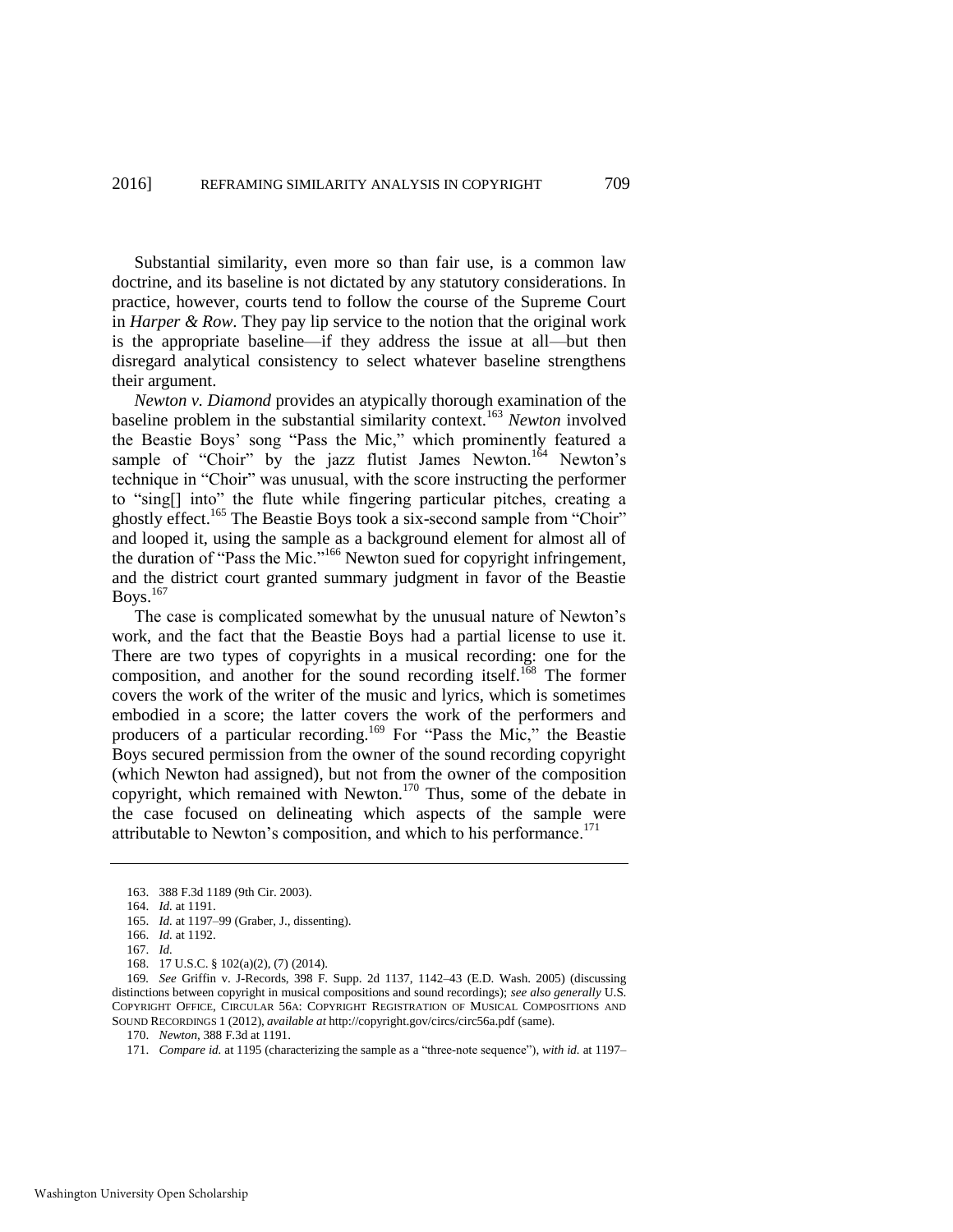Putting that issue aside, the judges in *Newton* struggled to define the baseline against which to measure whether the Beastie Boys' use of the sample was substantial enough to be an infringement.<sup>172</sup> On the one hand, the sample was a limited part of Newton's work (only a few seconds), but on the other, the sample was a significant part of the infringing work (the main background element). The majority in *Newton* cited the traditional rule that the plaintiff's work should be the baseline, and suggested that the copying was insubstantial as a result. $173$  It emphasized that the sample "appears only once in Newton's composition," and that six seconds was merely "two percent of the four-and-a-half-minute" running time of "Choir."<sup>174</sup> But what of the fact that the Beastie Boys looped the sample, such that it constituted a large part of the accused work? Strikingly, because of its chosen baseline—and in contrast to the approach in *Harper & Row*—the majority found that the looping was entirely "*irrelevant* in weighing the sample's qualitative and quantitative significance."<sup>175</sup>

<span id="page-30-0"></span>It is worthwhile to trace how *Newton* reached its conclusion to disregard how the defendants actually used the sample when assessing similarity. The rationale for assessing infringement against the baseline of the original work derives—as does a surprising amount of copyright doctrine—from an opinion by Judge Learned Hand. In *Sheldon v. Metro-Goldwyn Pictures, Corp.*, Judge Hand addressed whether a play and a movie—both loosely based on the same real-life story of Madeleine Smith, a cause célèbre of the day—were similar enough in plot, character, and incident such that the movie infringed the earlier play.<sup>176</sup> Although the movie took no dialogue directly from the play, Judge Hand thought the characters and certain scenes were so alike that the movie was an infringement.<sup>177</sup> Rejecting out of hand the defendant's attempt to rely on the many differences between the movie and picture, Judge Hand held that this was "immaterial" because "no plagiarist can excuse the wrong by showing how much of his work he did not pirate."<sup>178</sup>

<sup>98 (</sup>Graber, J., dissenting) (observing that the sequence is sung above the fingered notes, creating "four separate tones," and that the unusual playing technique was transcribed in the score). The majority conceded, for purposes of the appeal, that the "multiphonics" obtained through Newton's technique were part of the composition. *Id.* at 1191.

<sup>172.</sup> *Id.* at 1192–96.

<sup>173.</sup> *Id.* at 1195 (citing Sheldon v. Metro-Goldwyn Pictures Corp., 81 F.2d 49, 56 (2d Cir. 1936)).

<sup>174.</sup> *Id.* at 1195–96.

<sup>175.</sup> *Id.* at 1195 (emphasis added).

<sup>176. 81</sup> F.2d 49, 49–53.

<sup>177.</sup> *Id.* at 54–55.

<sup>178.</sup> *Id.* at 56.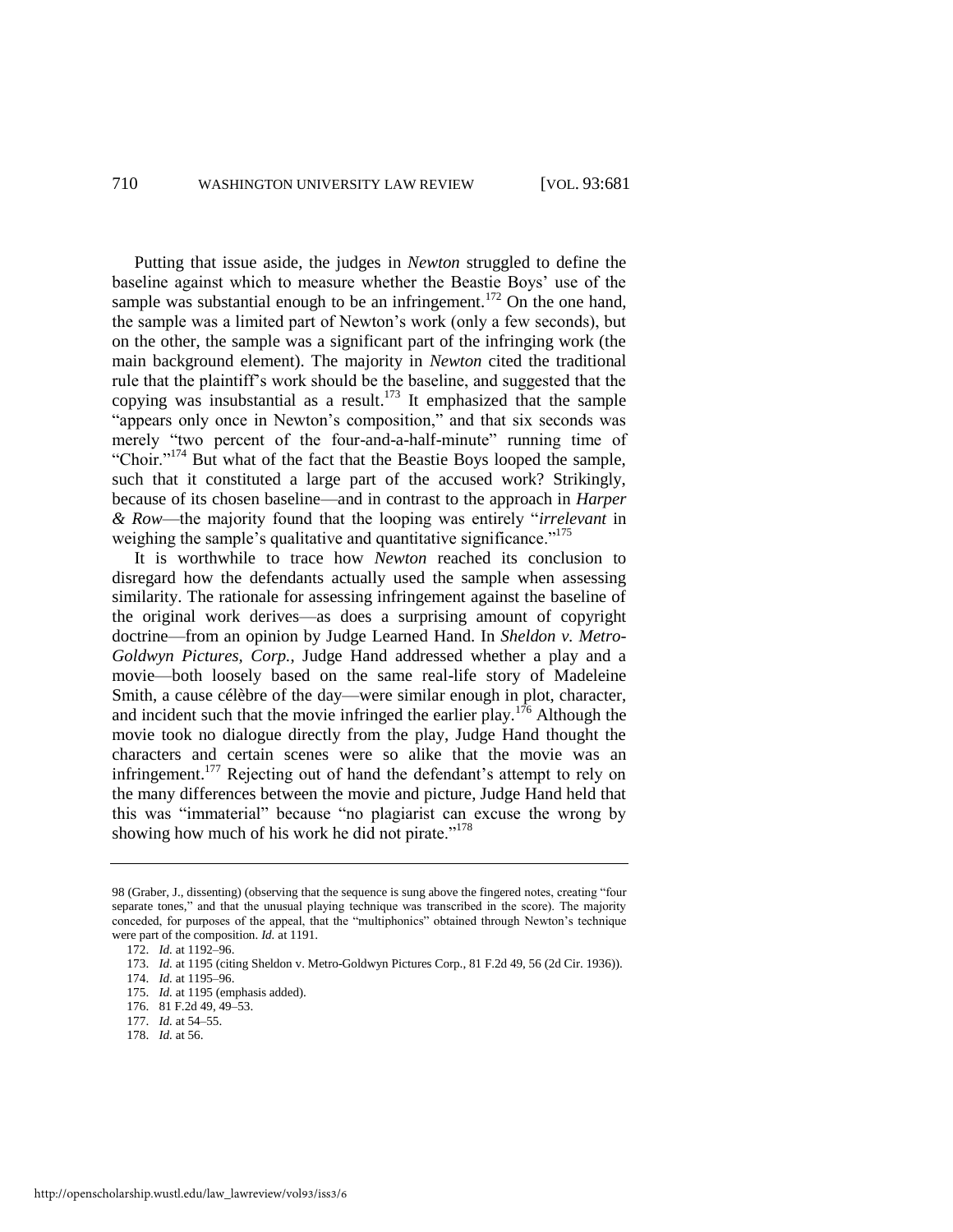<span id="page-31-1"></span>Judge Hand's pithy line—which I will call "the *Sheldon* rule"—has become something of a mantra in copyright infringement cases, being "wildly over-cited" in subsequent decisions.<sup>179</sup> Interestingly, the *Sheldon* rule was originally designed to benefit the copyright holder by ignoring any new material that the infringer introduced. The concern motivating Judge Hand seems to be that an infringer could escape liability simply by "tacking on" a large amount of unrelated new material. The majority in *Newton*, however, used *Sheldon* in quite the opposite way, for the benefit of the defendant. It discounted how the Beastie Boys actually used the sample, focusing on the fact that the sample was merely a small part of the original work. Dissenting in *Newton*, Judge Graber felt that the majority had unfairly dismissed the qualitative importance of what was copied from Newton, noting that much of what made Newton's work so distinctive was the playing technique, a part of the composition and of the sample.<sup>180</sup>

<span id="page-31-2"></span><span id="page-31-0"></span>The recent case of *Antonick v. Electronic Arts Inc.*<sup>181</sup> suggests that a literal application of the *Sheldon* rule can sometimes produce troubling results. Robin Antonick, pursuant to an agreement with Electronic Arts ("EA"), designed and wrote source code for 1988's *John Madden Football*, a video game for the Apple II computer.<sup>182</sup> That game was the first in a phenomenally successful franchise; later games for systems like the Sega Genesis, Xbox, and PlayStation have sold over 85 million copies and grossed around \$4 billion for EA.<sup>183</sup> Antonick's contractual agreement with EA entitled him to royalties on any "derivative works" using his code, and—after discovering similarities between the first game and later entries in the *Madden* series—Antonick sued EA for royalties based on the sale of the later games.<sup>184</sup> EA claimed that the code for the later games was developed independently—it had, falsely, told Antonick the same thing for years.<sup>185</sup> The jury, however, found that EA copied Antonick's code for the

<sup>179.</sup> *See, e.g.*, 3 PATRY, *supra* note [5,](#page-3-1) § 9:65. A Westlaw search for the quote yields ninety-five federal cases citing Hand's statement verbatim.

<sup>180.</sup> *See Newton*, 388 F.3d at 1197–98 (Graber, J., dissenting). Because she considered the sample to be qualitatively significant, Judge Graber declined to assess its quantitative significance. *Id.* at 1198 n.3.

<sup>181.</sup> No. C 11-1543 CRB, 2014 WL 245018 (N.D. Cal. Jan. 22, 2014).

<sup>182.</sup> *Id.* at \*1.

<sup>183.</sup> *See, e.g.*, Joel Rosenblatt, *Electronic Arts Must Pay \$11 Million After Verdict*, BLOOMBERG (July 23, 2013, 8:52 PM), http://www.bloomberg.com/news/articles/2013-07-24/electronic-arts-mustpay-11-million-after-verdict.

<sup>184.</sup> Antonick v. Electronic Arts Inc., No. C 11–01543 CRB, 2011 WL 4501324, at \*2–3 (N.D. Cal. Sept. 27, 2011).

<sup>185.</sup> Indeed, the long delay in bringing suit was, according to Antonick, the result of misrepresentations by EA that the later versions of *Madden Football* were developed in a "clean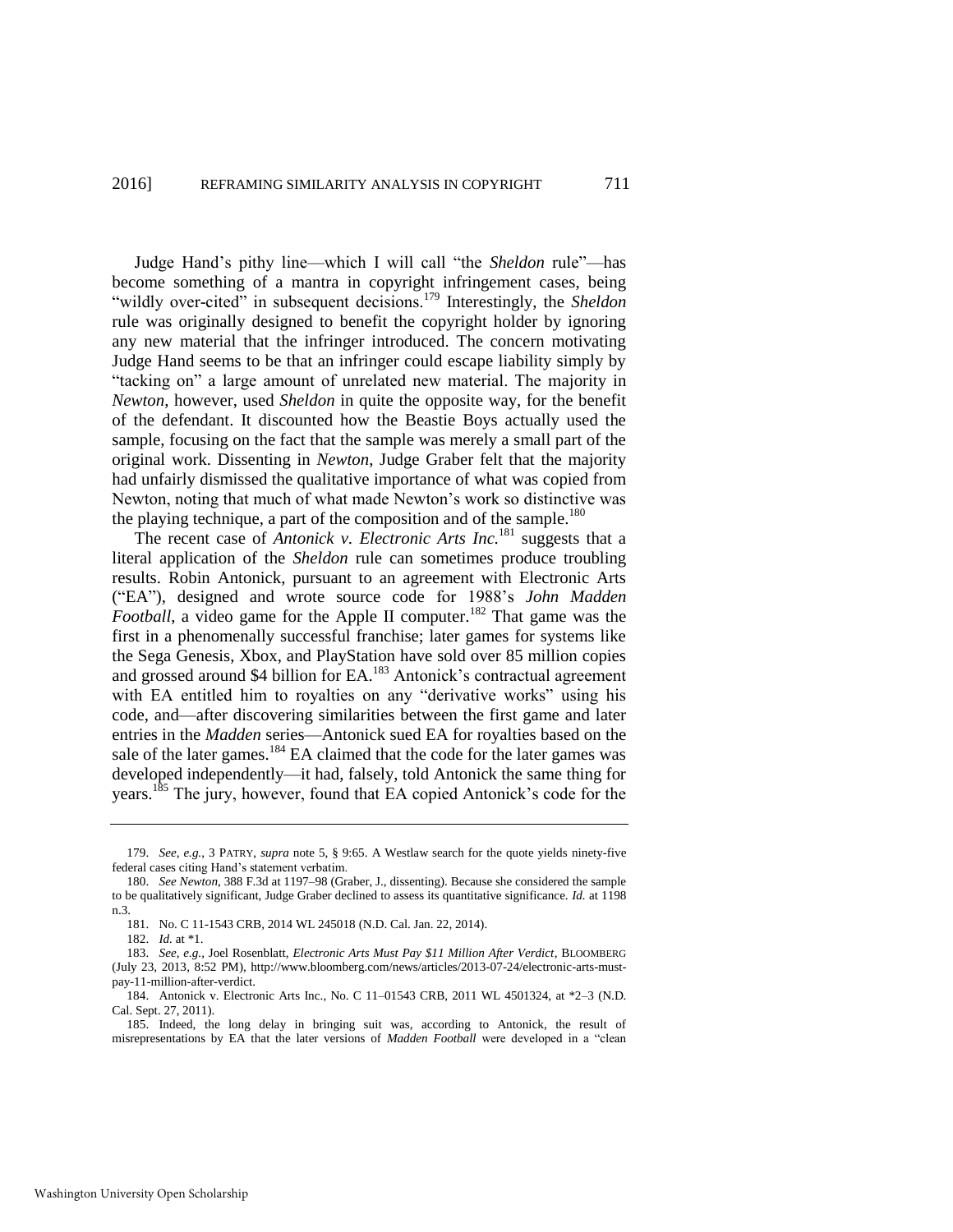football plays and formations and used this code in the later games; it awarded Antonick \$11 million in damages.<sup>186</sup>

EA sought a new trial, arguing that the first *Madden* game was not substantially similar to the later versions as a matter of law—and therefore no royalties were owed.<sup>187</sup> Judge Breyer agreed that the jury was entitled to find that EA's code for the later *Madden* games governing plays and formations was, in fact, copied from Antonick.<sup>188</sup> But he ruled that this copying was not substantial when comparing the original and accused games "as a whole."<sup>189</sup> The code that EA had copied from Antonick was only one part of a larger video game. The jury was required to find that the later versions were similar enough on the level of the entire work—not just in the infringing module.<sup>190</sup> This, Judge Breyer claimed, no reasonable jury could find based on the evidence presented.<sup>191</sup> Confusingly, although Judge Breyer cited *Newton* to say that significance is to be measured against the plaintiff's work, he primarily faulted Antonick for not presenting evidence of the whole of EA's later *Madden* games (the accused works).<sup>192</sup>

The result in *Antonick* illustrates some potential problems with a strict application of *Sheldon'*s plaintiff's-work-as-baseline rule. Why should EA be excused from liability just because the code it copied from Antonick happened to be incorporated into a large work? Would EA's copying of the plays and formations code be any more or less wrongful if the *Madden* games had been "smaller" works—say, a text-based computer game? If, as *Sheldon* suggests, the fact that the accused work contains extra expression should not negate substantial copying, then why should the original work not get the same benefit? It seems odd that Antonick should be penalized, in effect, for creating a more complex video game.

room" without any use of his code. *Id.* at \*1. The jury credited Antonick's version of events. *See Antonick*, 2014 WL 245018, at \*5.

<sup>186.</sup> Rosenblatt, *supra* not[e 183.](#page-31-0) 

<sup>187.</sup> Antonick's contract with EA defined the term "derivative works" to parallel the statutory definition in US copyright law; thus, the contractual question is identical to the usual legal one of whether the allegedly infringing works were "substantially similar" to the original Apple II game. *See Antonick*, 2014 WL 245018, at \*6.

<sup>188.</sup> *Id.*

<sup>189.</sup> *Id.* at \*7–10.

<sup>190.</sup> *Id.* at \*6–7.

<sup>191.</sup> *Id.* at \*7-10. Antonick has appealed the decision and the case is pending in the Ninth Circuit. *See* Antonick v. Electronic Arts Inc., No. C 11-1543 CRB, 2014 WL 245018 (N.D. Cal. Jan. 22, 2014), *appeal docketed*, No. 14-15298 (9th Cir. Feb. 19, 2014).

<sup>192.</sup> *See Antonick*, 2014 WL 245018, at \*7 ("The Jury Had No Evidence of Sega Madden as a Whole.").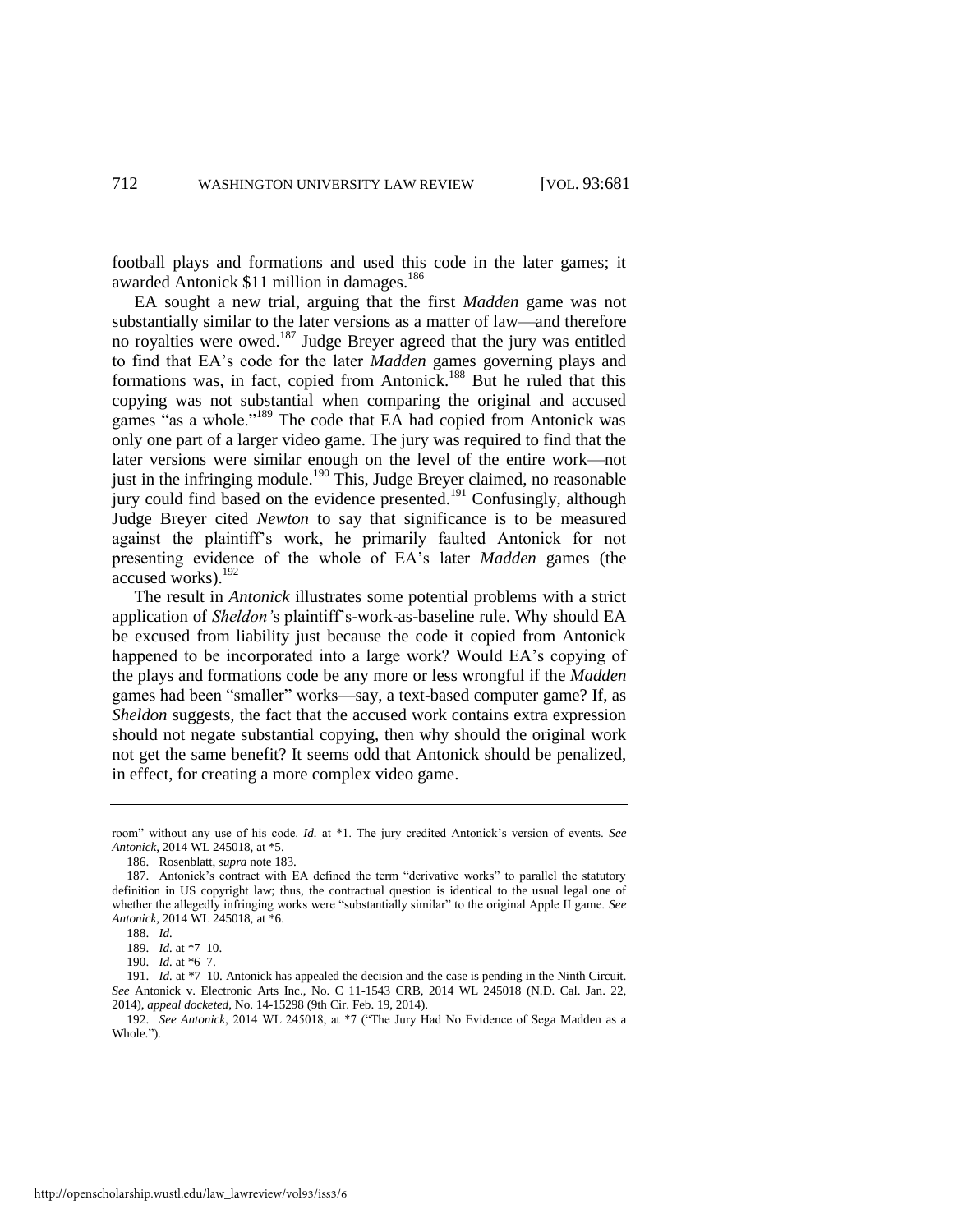The *Oracle v. Google* dispute, discussed above,<sup>193</sup> illustrates yet another approach to substantial similarity's baseline, and one at odds with both *Newton* and *Antonick*. In addition to their dispute over the timing problem, the district and appellate courts in *Oracle* also differed on how to assess the substantiality of what Google copied. The district court followed *Sheldon* and emphasized that very little code was copied in the context of the original work: of 166 Java APIs, 129 were not copied at all, and of the 37 at issue, only 3% of the API code (the declaring code) was copied.<sup>194</sup> In fact, 3% was a generous estimate: as both Android and the Java platform writ large contain millions of lines of code, the amount copied is quantitatively infinitesimal regardless of which work is used as the measure.<sup>195</sup> The Federal Circuit in *Oracle*, however, did not let that stand in its way. Disregarding both baselines, it emphasized the total amount copied as an *absolute* matter, repeatedly referring to the "7,000 lines of code" that Google copied.<sup>196</sup>

In sum, courts have adopted a shifting approach to similarity's baseline—sometimes paying lip service to the *Sheldon* rule, but deviating from it when it is helpful to make a rhetorical point, strengthen an argument, or avoid a thorny issue. The result is unpredictability in how to assess quantitative significance in copyright infringement.

#### *C. The Relevance of Dissimilarity*

This Part analyzes several examples of how dissimilarities are considered—or not—in substantial similarity analysis. On the surface, the doctrine in this area appears to be at odds with itself. Citing the *Sheldon*  rule, some courts refuse to consider dissimilarities, lest the defendant escape liability "by showing how much of [the] work he did not pirate."<sup>197</sup> The influential Nimmer copyright treatise takes *Sheldon* to an extreme, asserting that "[i]t is entirely immaterial that, in many respects, plaintiff's and defendant's works are dissimilar, if in other respects, similarity as to a

<sup>193.</sup> *See supra* note[s 115–](#page-22-0)29 and accompanying text.

<sup>194.</sup> Oracle Am., Inc. v. Google Inc. (*Oracle District Court*), 872 F. Supp. 2d 974, 1001 (N.D. Cal. 2012) ("In closing, it is important to step back and take in the breadth of Oracle's claim. Of the 166 Java packages, 129 were not violated in any way. Of the 37 accused, 97 percent of the Android lines were new from Google and the remaining three percent were freely replicable under the merger and names doctrines."), *rev'd*, 750 F.3d 1339 (Fed. Cir. 2014).

<sup>195.</sup> *See* Oracle Am., Inc. v. Google Inc. 750 F.3d 1339, 1379 (Fed. Cir. 2014).

<sup>196.</sup> *See id.* at 1356, 1359, 1363.

<sup>197.</sup> *See, e.g.*, Tufenkian Imp./Exp. Ventures, Inc. v. Einstein Moomjy, Inc., 338 F.3d 127, 132 (2d Cir. 2003) (quoting Sheldon v. Metro-Goldwyn Pictures Corp., 81 F.2d 49, 56 (2d Cir. 1936)).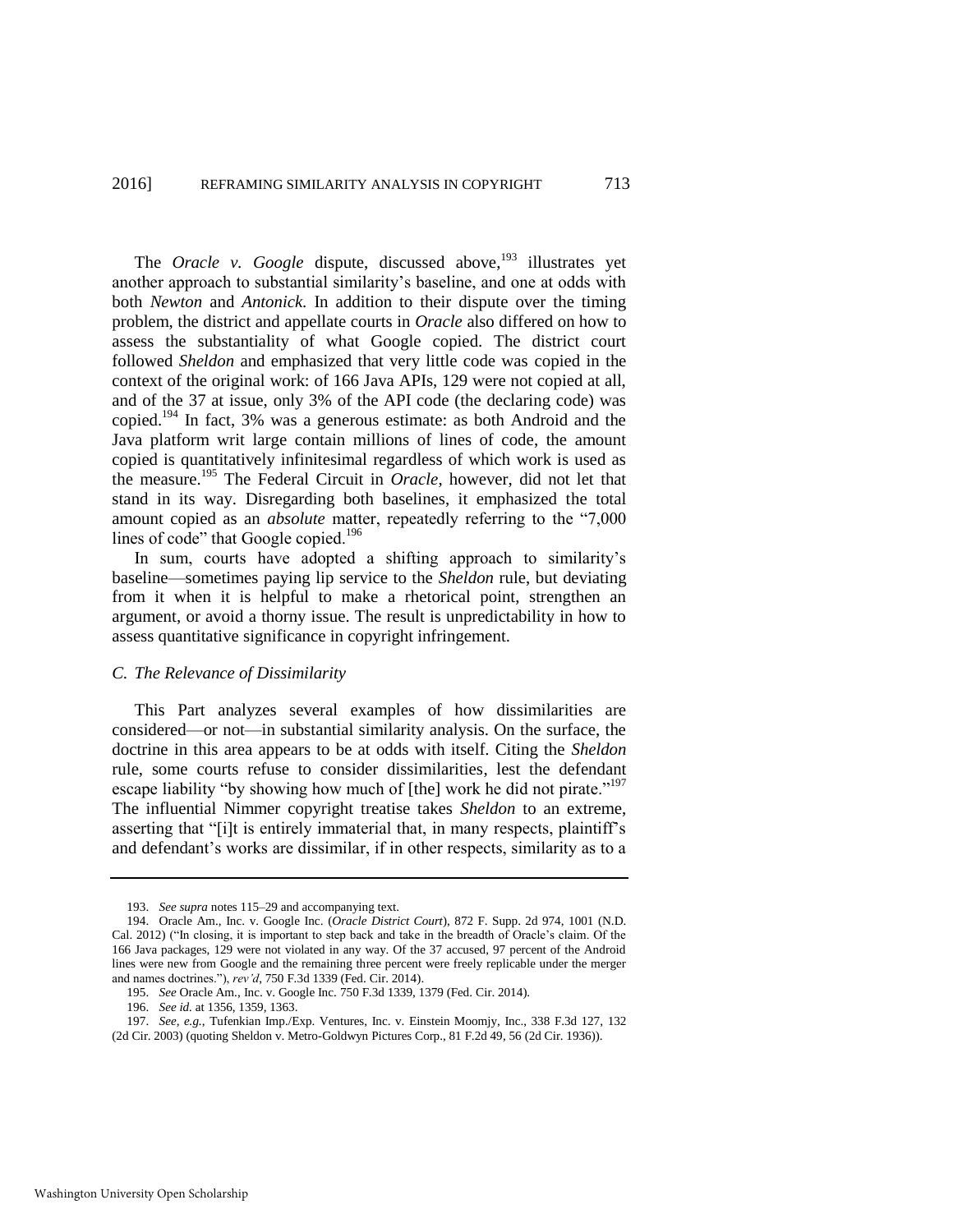substantial element of plaintiff's work can be shown."<sup>198</sup> But courts just as easily invoke another widely cited maxim: "[n]umerous differences tend to undercut substantial similarity."<sup>199</sup> The tension between these two lines of jurisprudence creates uncertainty about the significance of dissimilarities in infringement analysis.

A careful treatment of this issue can be found in *Warner Bros. v. American Broadcasting Companies*. <sup>200</sup> That case presented questions about the scope of the copyright in the character of Superman. ABC's television show *The Greatest American Hero* featured a character, Ralph Hinkley, who has a number of superficial features in common with Superman.<sup>201</sup> Hinkley wears a skin-tight leotard with a prominent insignia on his chest, and a cape; he has superhuman speed and strength derived from an extraterrestrial source; he can fly; he is impervious to bullets; he has "holographic" (though not x-ray) vision.<sup>202</sup> Moreover, characters on the show knowingly reference the Superman franchise. Looking at himself in the mirror, Hinkley says, "It's a bird . . . it's a plane . . . it's Ralph Hinkley."<sup>203</sup> After watching his unsuccessful attempt at flight, a youngster tells Hinkley, "Superman wouldn't do it that way."<sup>204</sup>

If Nimmer's view of the *Sheldon* rule is taken at face value, we might think that these many similarities would be the end of the similarity analysis. But Judge Newman's opinion in *Warner Bros.* found that Hinkley's *differences* with Superman were important, and undermined the similarities. Hinkley is a bumbling, awkward superhero—an inversion of the straitlaced, confident Superman. Hinkley lost the instruction manual that came with his superpowers; when he tries to fly, he cannot steer and crash lands; he is impervious to bullets, but still cowers and covers his face when shot at; his suit is red, not blue.<sup>205</sup> Are we to disregard these dissimilarities?

In *Warner Bros.*, Judge Newman first observed the apparent "paradox" between the *Sheldon* rule and the notion that a defendant may avoid infringement by making sufficient changes to her work:

<sup>198.</sup> NIMMER, *supra* not[e 24,](#page-7-0) § 13.03[B][1][a].

<sup>199.</sup> Durham Indus., Inc. v. Tomy Corp., 630 F.2d 905, 913 (2d Cir. 1980) (citing Herbert Rosenthal Jewelry Corp. v. Honora Jewelry Co., 509 F.2d 64, 65 (2d Cir. 1974)).

<sup>200. 720</sup> F.2d 231 (2d Cir. 1983).

<sup>201.</sup> *Id.* at 236.

<sup>202.</sup> *Id.* at 236–37.

<sup>203.</sup> *Id.* at 237.

<sup>204.</sup> *Id.*

<sup>205.</sup> *Id.* at 236–38.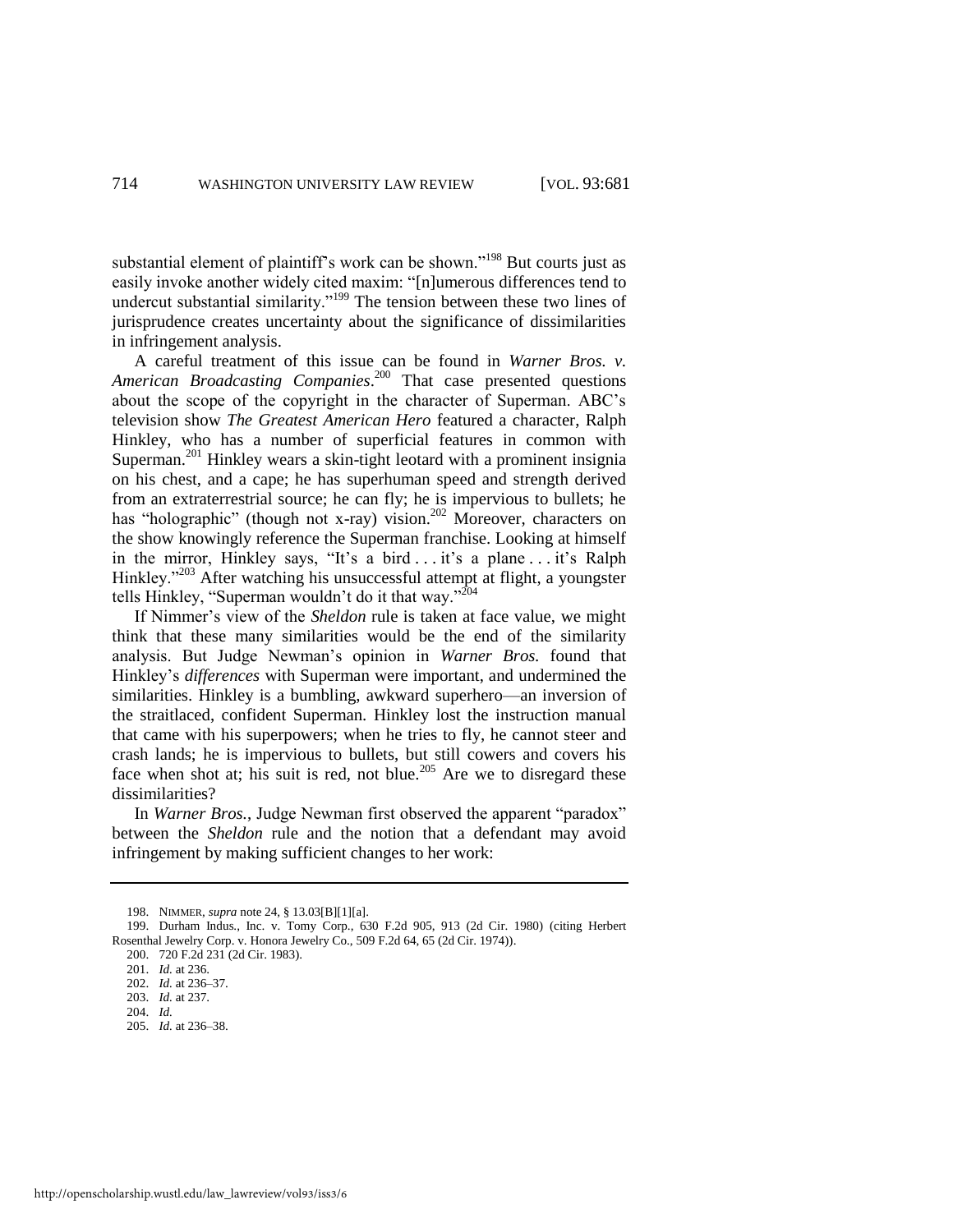The two propositions are not facially inconsistent; the second proposition contemplates a work that *would be* substantially similar if its author had not made changes from the plaintiff's work. Yet in practice the distinction between the two propositions has become somewhat blurred. We have observed that "numerous differences tend to undercut substantial similarity." . . .

The tension between these two propositions perhaps results from their formulation in the context of literary works and their subsequent application to graphic and three-dimensional works. A story has a linear dimension: it begins, continues, and ends. If a defendant copies substantial portions of a plaintiff's sequence of events, he does not escape infringement by adding original episodes somewhere along the line. A graphic or three-dimensional work is created to be perceived as an entirety. Significant dissimilarities between two works of this sort inevitably lessen the similarity that would otherwise exist . . . .<sup>206</sup>

In other words, the *Sheldon* rule only makes sense, if at all, when the defendant has tacked on *additional* expression to an already-infringing work. It should not be applied blindly to disregard important differences between two works, and especially not to "non-linear" works such as characters or graphical works. Finding that the striking differences between Ralph Hinkley and Superman in personality undercut their similarity in superpowers, Judge Newman found no substantial similarity.<sup>207</sup>

Judge Newman is certainly correct that the *Sheldon* rule can be understood narrowly to permit consideration of dissimilarities. But his subtle resolution underestimates the lasting power of Learned Hand's dictum, and other courts have not always been so careful. In particular, consideration of dissimilarities is often decisive in works with thin copyrights.<sup>208</sup> In such cases, the original and accused works are likely to be perceived as similar in the colloquial sense. However, that similarity may derive principally from unprotectable elements, such as material dictated by functional requirements or taken from the public domain. Being able to rely on differences to rebut such perceived similarity thus becomes quite important in these cases.

<sup>206.</sup> *Id.* at 241 (citations omitted).

<sup>207.</sup> *Id.* at 243–45.

<sup>208.</sup> *See supra* Part I.C.3 (explaining notion of thin copyright).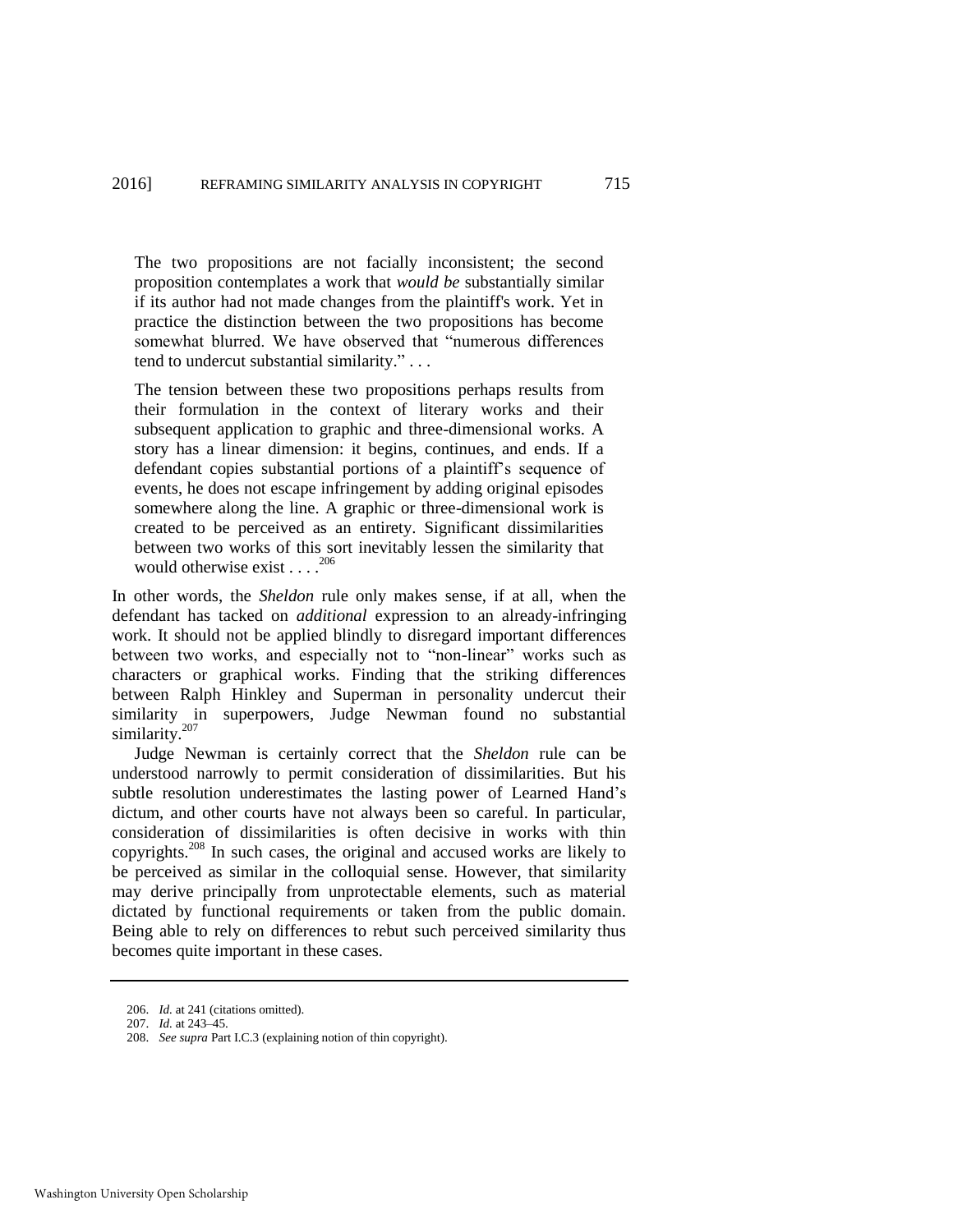<span id="page-36-0"></span>*Tufenkian Import/Export Ventures, Inc. v. Einstein Moomjy, Inc.* provides an example.<sup>209</sup> *Tufenkian* was a dispute between two rug designers. The plaintiff, James Tufenkian, developed his "Floral Heriz" design by combining two rugs in the public domain, the "Battilossi" (a Persian antique) and the "Blau" carpet (an Indian Agra).<sup>210</sup> The principal field of the carpet was taken from the Battilossi; Tufenkian elongated the design, selectively culled some motifs from the dense Battilossi pattern, and placed it slightly off center to create an asymmetrical effect.<sup>211</sup> Tufenkian took the main border from the Blau, and added original minor borders.<sup>212</sup> The defendant's rug design combined the same two public domain sources—Battilossi for the field and Blau for the border. However, the accused work used the raw components differently, adding a second "beetle" element to the field, employing a symmetrical design, modifying the main Blau border in a different way, and making different selections in removing motifs from the Battilossi—keeping one the plaintiff did not, and removing one that the plaintiff kept.<sup>213</sup>

The district court found that Tufenkian had a valid copyright in his rug design, though it offered only thin protection "due to the very substantial incorporation of public domain elements."<sup>214</sup> Accordingly, the judge applied the more discerning observer test.<sup>215</sup> He found that the concept of combining the Battilossi and Blau public domain rugs was an "idea," and discounted similarity based on the overall design.<sup>216</sup> On this view, the rug's protectable elements were limited to the "removal of certain elements to create open space, the asymmetrical pattern, the elongation of the design adapted from the body of the Battilossi rug, the adaptation of the Blau rug border, [and] the creation of the castle and stick figure animal borders."<sup>217</sup> These elements, however, were not copied—the defendant's design was symmetrical, it selected different elements to remove, and it modified the Blau border in a different way.<sup>218</sup> Recognizing that "any

218. *Id.* at 388.

<sup>209. 338</sup> F.3d 127 (2d Cir. 2003).

<sup>210.</sup> *Id.* at 129.

<sup>211.</sup> *Id.*

<sup>212.</sup> *Id.* at 129–30.

<sup>213.</sup> *Id.* at 130. Pictures of the original and accused rugs, as well as the Battilossi and Blau, can be found in the appendices to the district court opinion. *See* Tufenkian Import/Export Ventures, Inc. v. Einstein Moomjy, Inc. (*Tufenkian District Court*), 237 F. Supp. 2d 376, 390–393 (S.D.N.Y. 2002), *vacated*, 338 F.3d 127 (2d Cir. 2003).

<sup>214.</sup> *Tufenkian District Court*, 237 F. Supp. 2d at 384.

<sup>215.</sup> *Id.* at 386.

<sup>216.</sup> *Id.* at 388.

<sup>217.</sup> *Id.* at 387.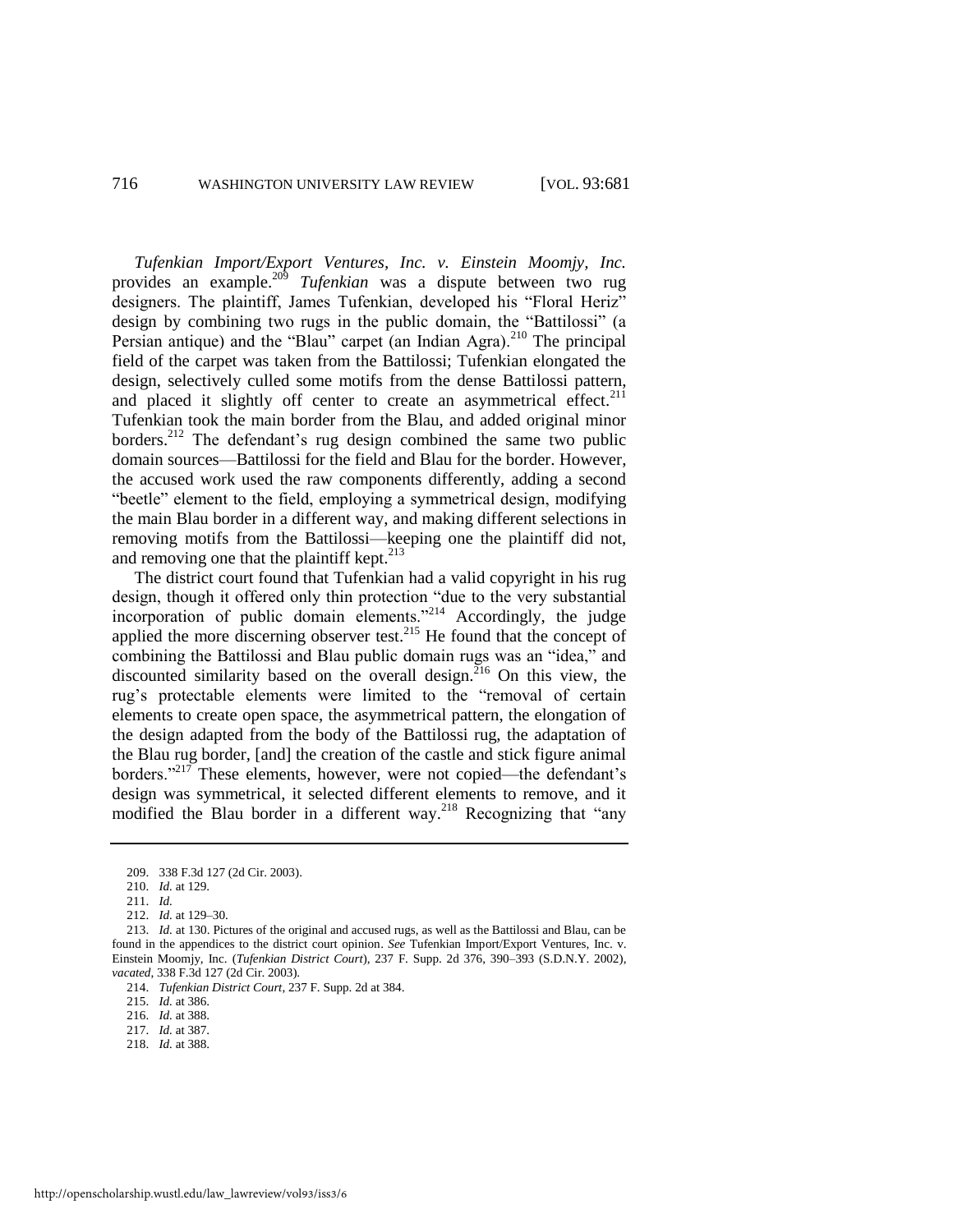written description cannot adequately capture the totality of the comparison," the judge noted that, at his request, the parties brought the full-sized rugs into court so that he could personally view them.<sup>219</sup> Based on this analysis, he granted summary judgment to the defendants.<sup>220</sup>

The Second Circuit reversed, holding that the rugs were substantially similar as a matter of law.<sup>221</sup> The appeals court agreed that the more discerning observer test applied, but it gave far more weight to similarity in "total concept and feel."<sup>222</sup> Some of the difference between the courts lies in the fact that the Second Circuit judged the defendant's selective removal of motifs to be more similar to the plaintiff's than the district court did.<sup>223</sup> However, the Second Circuit also held that the defendant's addition of a new element—the "beetle" theme—was of no import to the analysis. Citing *Sheldon*, the court reasoned that "[t]o hold otherwise would be rather like holding that one who closely copies a long poem can do so without prima facie infringement if she replaces one (admittedly significant) stanza with verse of her own invention."<sup>224</sup> Thus, even in the Second Circuit—and in a case involving a graphical work—not all courts recognize Judge Newman's admonishment that differences can act to undercut similarities.

<span id="page-37-0"></span>*Kurt S. Adler, Inc. v. World Bazaars, Inc.* is another thin copyright case where consideration of differences effectively determines the outcome.<sup>225</sup> *Adler* presented the question of whether two Christmas tree ornaments, each depicting a Santa Claus who was equipped to blow soap bubbles, were substantially similar.<sup>226</sup> As the district court recognized, *Adler* is a difficult case because so little of each work is protectable expression. First, there was no dispute that "stereotypical elements" of Santa Claus—"a jolly, rotund, elder gentleman, wearing a red suit and floppy cap with white trim, and a black belt and boots"—are unprotectable.<sup>227</sup> Moreover, the elements of the work that enabled the Santas to blow bubbles—"a

<sup>219.</sup> *Id.*

<sup>220.</sup> *Id.* at 389.

<sup>221.</sup> Tufenkian Import/Export Ventures, Inc. v. Einstein Moomjy, Inc., 338 F.3d 127, 129, 137 (2d Cir. 2003). This unusual procedural posture is further evidence of the confusion in substantial similarity—both the district and appellate court felt certain enough in their assessment to grant judgment as a matter of law, but to opposite parties.

<sup>222.</sup> *See id.* at 133–34; *see also supra* Part I.B.3 (describing the total concept and feel test).

<sup>223.</sup> *Tufenkian*, 338 F.3d at 135–36. In a footnote, the Second Circuit suggested, but did not decide, "that the district court probably erred in categorically dismissing as an unprotected 'idea' the plaintiff's combination of the Battilossi half-field and Blau-ish border." *Id.* at 135 n.11.

<sup>224.</sup> *Id.* at 137.

<sup>225. 897</sup> F. Supp. 92 (S.D.N.Y. 1995).

<sup>226.</sup> *Id.* at 93–94.

<sup>227.</sup> *Id.* at 95.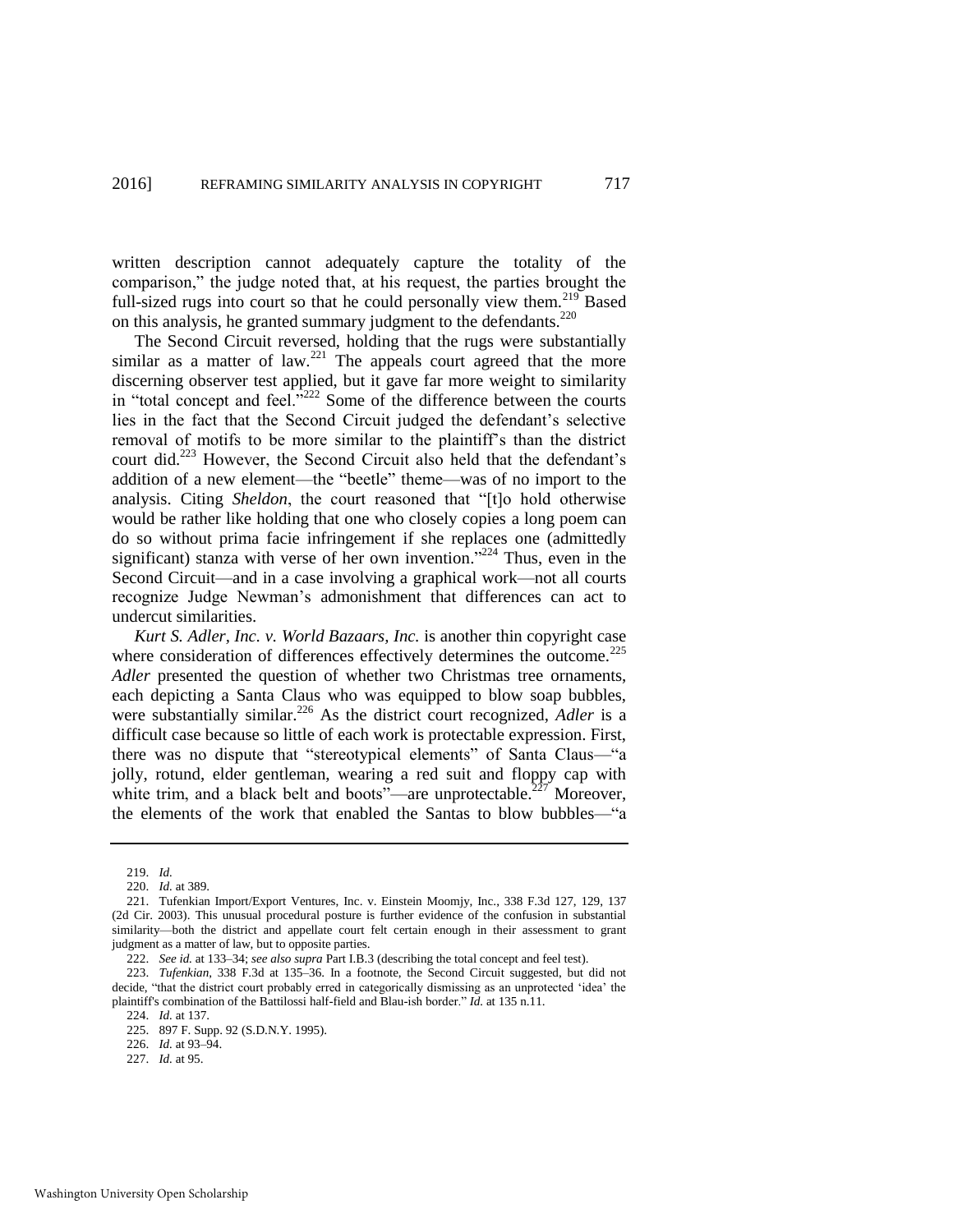pivoting arm holding a bubble wand, which arm is capable of dipping the wand into a reservoir of bubble fluid and bringing the wand to a round hole in Santa's mouth"—are functional elements that must also be excluded from the similarity analysis.<sup>228</sup>

Nonetheless, the district court found infringement was likely. The judge focused on similarity in "overall appearance," noting that each Santa had "a pear shaped head, a red underlip emphasized, an upcurving mustache, a skin tone bubble nose, rounded boots, [and] a similarly shaded green basin."<sup>229</sup> However, the two Santas were different in many other ways: one's eyes had "crowfeet"; the beards were different; one had black gloves, the other green mittens; and the postures and bases were different.<sup>230</sup> Although the judge in *Adler* did not adhere to the *Sheldon* rule and completely disregarded these dissimilarities, he gave them very little weight. *Adler* held that the differences were "all but irrelevant to the overall appearance" because an ordinary observer would overlook them.<sup>231</sup> Of course, most of the similarity in overall appearance was doubtless due to the fact that both toys depicted a stereotypical Santa Claus.

In sum, courts give varying degrees of weight to dissimilarities in the substantial similarity analysis. Strict application of the *Sheldon* rule suggests that they are irrelevant, and courts such as the appeals court in *Tufenkian* take this at face value, ignoring additions and changes in the accused work. By contrast, dissimilarities were at the heart of the case in *Warner Bros.*, undercutting quite numerous similarities. Finally, courts such as the district court in *Adler* take an intermediate approach, formally considering dissimilarities but affording them little weight, even in a case involving a thin copyright.

#### III. A PROPOSED CONTEXTUAL APPROACH

This Part uses the case law examples discussed above to offer some proposed resolutions to the framing problems in similarity analysis. In general, I advocate for a more contextual, flexible, and subtle approach to these vexing issues than courts have usually taken. Such an approach strives to put the defendant's copying in context, viewed against both the original work and the accused work. It considers not only the perspective of the original creator, but of the alleged infringer as well. It rejects

<sup>228.</sup> *Id.*

<sup>229.</sup> *Id.*

<sup>230.</sup> *Id.*

<sup>231.</sup> *Id.* at 95–96.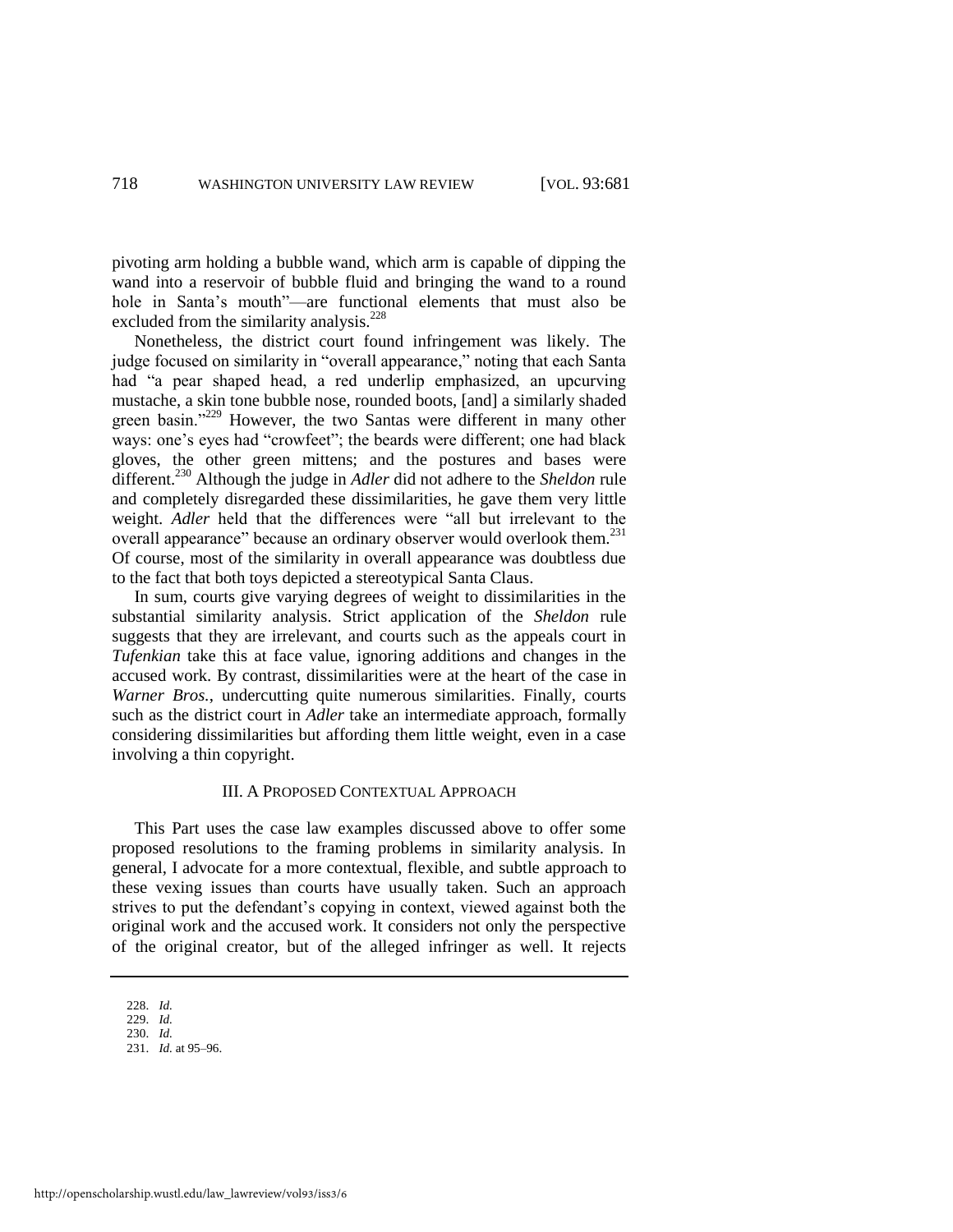selecting only the original or accused work as the sole baseline in similarity analysis, or disregarding important differences or the addition of new material. It endeavors not to dismiss relevant information about what was copied, how it was used, and why.

This proposed approach eschews formalist rules, like the *Sheldon* rule, that result in courts focusing only on the original work as the baseline, and stripping the accused work of its context. For example, why ignore subsequent events—such as developments that made copyrightable expression a functional standard—when those developments were the very reason the copying was made? Why disregard how the copied expression was used in the context of the defendant's work when assessing its substantiality? The path detailed below seeks to assume the perspectives of both the original creator and alleged infringer, as relevant, in attempting to draw the elusive line past which copying becomes significant enough to be actionable.

It should be made clear at the outset that nothing in these proposed resolutions encroaches upon or diminishes that *other* critical limitation on the scope of copyright, fair use. Fair use is independent of substantial similarity, arising only after the plaintiff has proven infringement.<sup>232</sup> While there may be some overlap between the two doctrines—both consider, for example, how much expression was copied<sup>233</sup>—they remain distinct and independent. Fair use considers many factors, such as educational or parodic purpose, that even the most broadly conceived similarity analysis would not.<sup> $234$ </sup> The suggested reforms to substantial similarity outlined below are thus intended only to complement, not to supersede, fair use. Substantial similarity may receive less attention, but it is at least as complex as fair use, and of more general application.<sup>235</sup> A significant motivation of this Part is to ensure that substantial similarity, like fair use, remains a robust and vital limitation on copyright.

<sup>232.</sup> *See* Balganesh, *supra* note [40,](#page-10-0) at 206 (citations omitted) ("[Substantial similarity] bears no connection whatsoever to the fair-use doctrine, a doctrine which operates as a defense to infringement rather than as a component of the plaintiff's prima facie case.").

<sup>233.</sup> *Compare* 17 U.S.C. § 107(3) (2014) ("[Fair use considers] the amount and substantiality of the portion used in relation to the copyrighted work as a whole . . . ."), *with* Ringgold v. Black Entm't Television, Inc., 126 F.3d 70, 75 (2d Cir. 1997) ("[Substantial similarity] requires that the copying is quantitatively and qualitatively sufficient to support the legal conclusion that infringement (actionable copying) has occurred.").

<sup>234.</sup> *See, e.g.*, Campbell v. Acuff-Rose Music, Inc., 510 U.S. 569, 579–84 (1994) (giving heavy weight to a work's parodic elements under the first fair use factor).

<sup>235.</sup> *See* Balganesh et al., *supra* note [2,](#page-3-0) at 268 ("[T]he complexities of the fair use doctrine pale in comparison to what is central to almost all cases of copyright infringement: the question of 'substantial similarity."").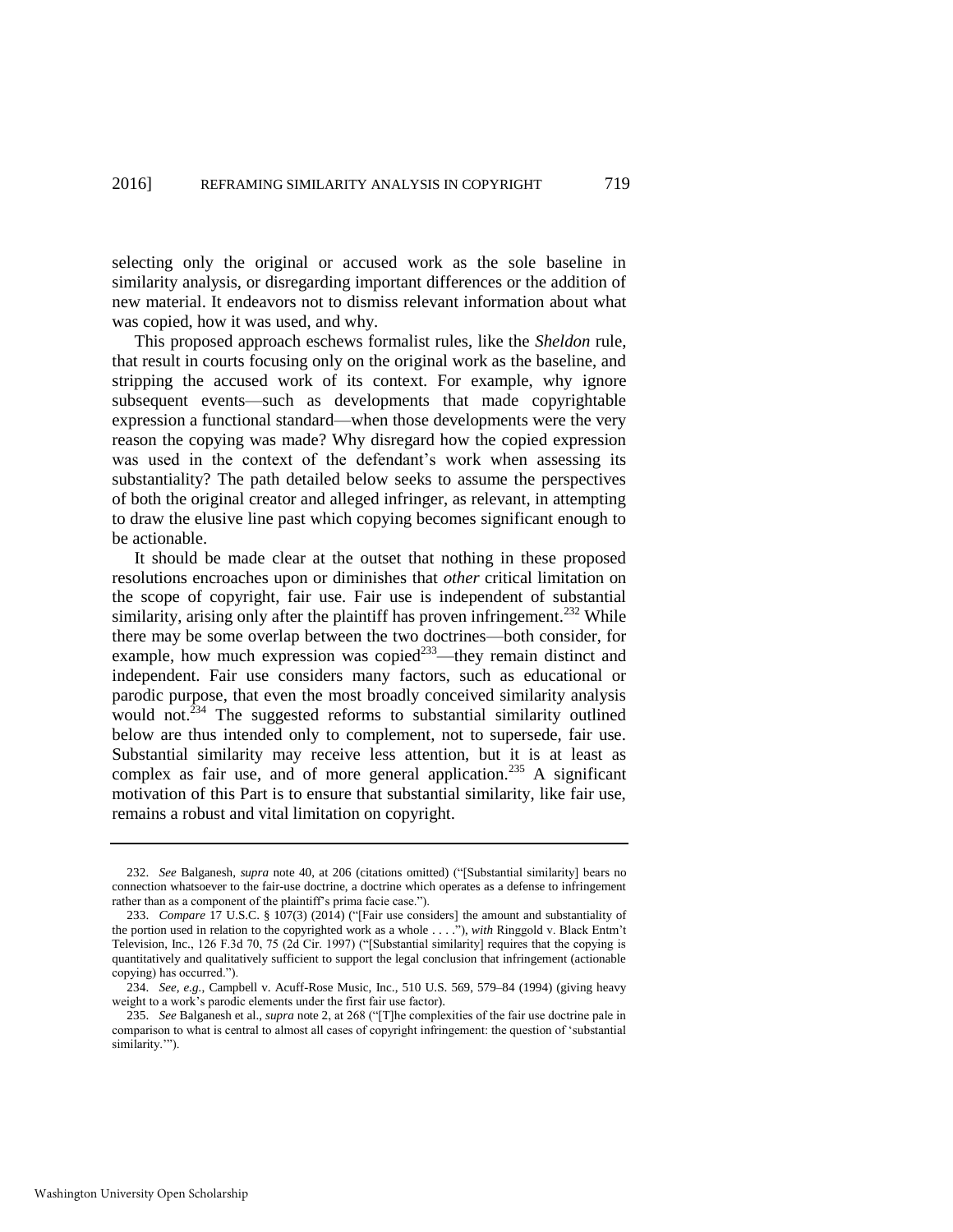#### *A. Applying the Idea-Expression Distinction Dynamically*

This Part argues that the idea-expression distinction should be evaluated dynamically. In particular, subsequent events that turn onceprotectable elements into unprotectable ideas or functional standards must be considered in determining whether copyright infringement has occurred. This Part conceives of similarity's timing problem as two related but distinct splits in judicial authority: (1) whether the doctrines of merger and *scènes à faire* are assessed as part of copyrightability or infringement; and (2) whether the idea-expression distinction should apply at the time of creation or the time of infringement. It argues that the second question is the critical issue, and that copyright's constitutional purpose to promote the creation and dissemination of knowledge requires that the ideaexpression distinction apply in a dynamic fashion. In effect, this means that material must be protectable by copyright *both* at the time of creation (in order to be original and copyrightable in the first instance) and at the time of infringement (in order to avoid idea-expression merger).

Recall that similarity's timing problem concerns how to handle elements that were once copyrightable expression, but subsequently become or merge with an idea that is not protectable by copyright.<sup>236</sup> Courts such as the district court in *Lexmark* focus on the perspective of the original creator, and conclude that the work is protectable by copyright if it could have been expressed in multiple ways at the time of creation. $^{237}$ The Federal Circuit in *Oracle* followed similar logic, focusing on the options available at the time of creation, and ignoring the interoperability concerns that motivated Google's copying.<sup>238</sup> In contrast, the appeals court in *Lexmark* and the district court in *Oracle* looked at the choices available to the alleged infringer at the time of infringement, ruling for the defendants because what was copied had become a functional standard or method of operation.<sup>239</sup>

These varying approaches derive from two distinct splits in authority, and much confusion has resulted from courts' failure to be precise about the difference. The first issue—the primary focus of the scholarly literature—is whether merger and *scènes à faire* should be part of the

<sup>236.</sup> *See supra* Part II.A (explaining and providing examples of the timing problem). Although the discussion here principally uses "idea" as a shorthand for any non-expressive elements, the same analysis of course applies to other unprotected categories such as a "procedure, process, system, method of operation, concept, principle, or discovery." 17 U.S.C. § 102(b) (2014).

<sup>237.</sup> *See supra* note[s 140–](#page-25-0)42 and accompanying text.

<sup>238.</sup> *See supra* note[s 125–](#page-23-0)29 and accompanying text.

<sup>239.</sup> *See supra* note[s 123–](#page-23-1)27[, 146–](#page-26-0)49 and accompanying text.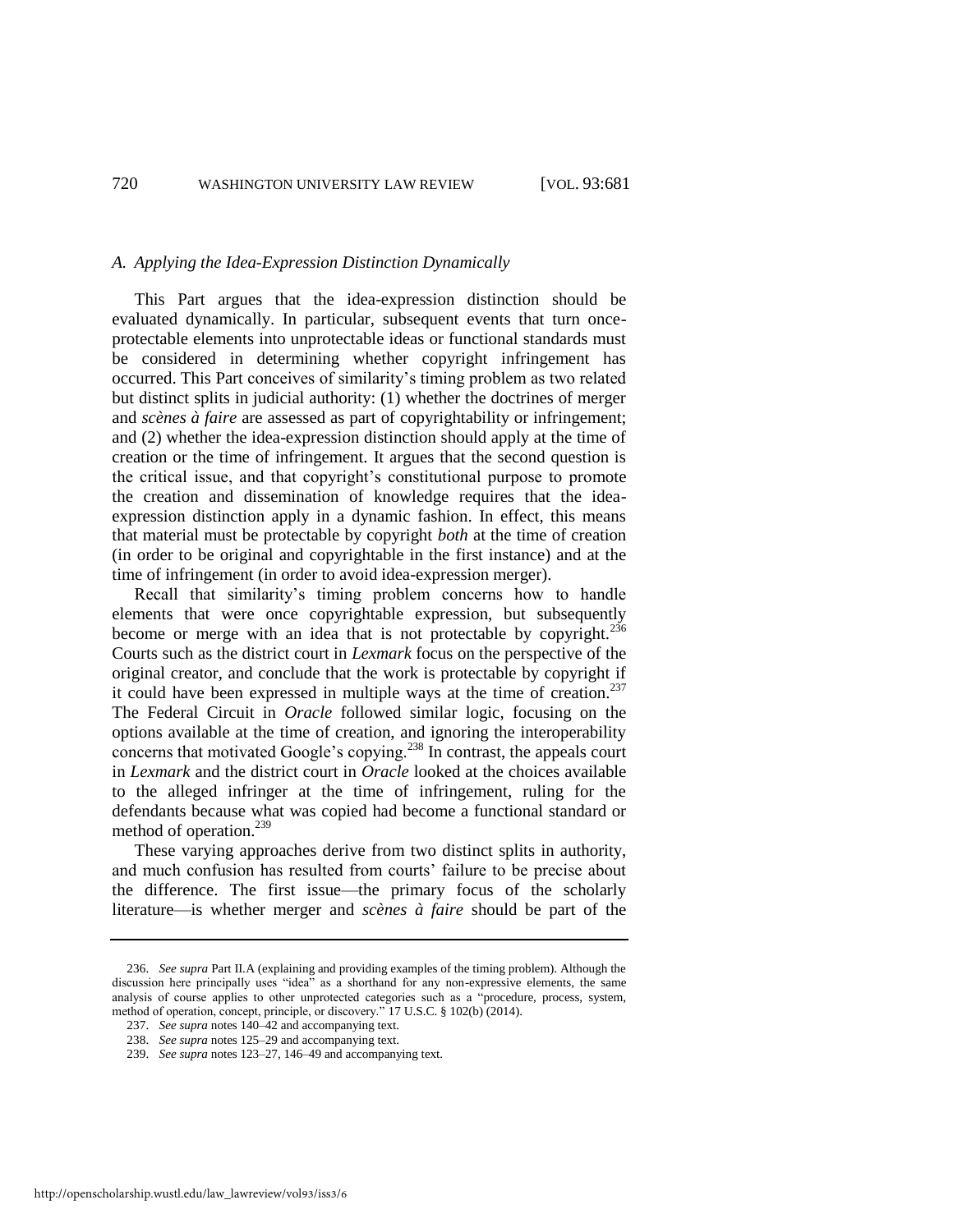copyrightability inquiry or part of the infringement inquiry.<sup>240</sup> At minimum, the initial copyrightability inquiry includes the requirement that the plaintiff's work be *original*; that is, independently created and possessing "at least some minimal degree of creativity."<sup>241</sup> Originality thus requires some modicum of artistic choice in creation, and those choices must not be commonplace, mundane, or dictated by efficiency or functional concerns—or else the work is not copyrightable at all.<sup>242</sup> Some courts go further to apply the merger doctrine, too, as part of this copyrightability analysis.<sup>243</sup> Other courts view merger as part of the substantial similarity/infringement analysis.<sup>244</sup>

The second split is when to apply the idea-expression distinction. This issue becomes critical when an expressive element becomes, with time, an idea, system, functional standard, or method of operation. In other words, when determining what is an "idea," should we look to the choices and constraints facing the original author at the time of creation, or the alleged infringer at the time of infringement? The competing opinions in *Oracle* illustrate this divide. The district court focused on the choices available to Google at the time of copying, finding merger because Google copied only what was necessary to achieve a degree of interoperability.<sup>245</sup> The Federal Circuit focused instead on the time of creation, concluding that there was no merger and dismissing Google's claim that the API names had become "industry standard[s]."<sup>246</sup>

While one might presume that these two issues are rigidly linked—that if merger is part of copyrightability, one should define the scope of "idea" at the time of creation—they are, in practice, independent. Judge Sutton's opinion in *Lexmark*, for example, takes what we might call a "mixed" view. Though the opinion is not perfectly clear on this point, Judge Sutton's holding focuses primarily on the Toner Loading Program's lack

<sup>240.</sup> *See, e.g.*, 2 PATRY, *supra* note [75,](#page-14-0) § 4:46 ("[M]erger, if applied at all, should be applied at the infringement, not at the originality stage of analysis."); Ocasio, *supra* not[e 150,](#page-27-0) at 310–23 (arguing that merger should apply as part of copyrightability); Teter, *supra* not[e 111,](#page-21-0) at 1075–77 (arguing that merger should be applied "as a question of substantial similarity rather than as a question of copyrightability").

<sup>241.</sup> Feist Publ'ns, Inc. v. Rural Tel. Serv. Co., 499 U.S. 340, 345 (1991).

<sup>242.</sup> *See id.*; *see also* Matthew Bender & Co. v. W. Publ'g Co., 158 F.3d 674, 681–83 (2d Cir. 1998).

<sup>243.</sup> *See supra* Part I.C.2 (explaining merger, *scènes à faire*, and functionality doctrines).

<sup>244.</sup> *See, e.g.*, Lexmark Int'l, Inc. v. Static Control Components, Inc., 387 F.3d 522, 557–59 (6th Cir. 2004) (Feikens, J., concurring in part and dissenting in part) (explaining and citing cases on both sides of this split); Ocasio, *supra* not[e 150,](#page-27-0) at 310–23 (reviewing circuit split).

<sup>245.</sup> Oracle Am., Inc. v. Google Inc. (*Oracle District Court*), 872 F. Supp. 2d 974, 1000–01 (N.D. Cal. 2012), *rev'd*, 750 F.3d 1339 (Fed. Cir. 2014).

<sup>246.</sup> Oracle Am., Inc. v. Google Inc., 750 F.3d 1339, 1361–62, 1372 (Fed. Cir. 2014).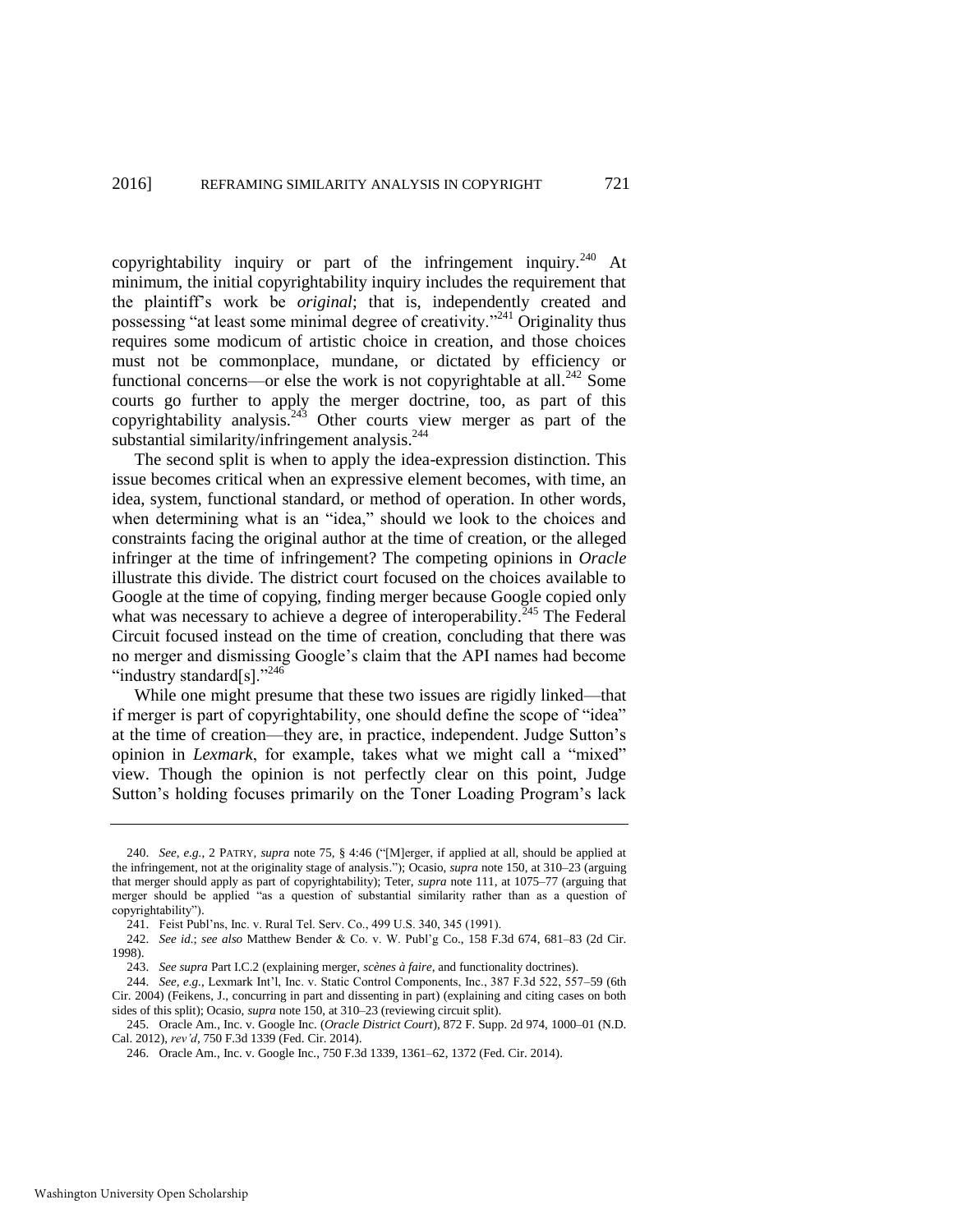of originality, both because the TLP's structure was dictated by functionality *and* because Lexmark used it as a "lock-out code" for their printers.<sup>247</sup> In effect, the opinion treats merger as part of the copyrightability/originality analysis, but it still applies idea-expression at the time of infringement because it considers the TLP's subsequent use as a lock-out code. On the other side, the Federal Circuit in *Oracle* purports to apply merger as part of the infringement analysis, but nonetheless applies the idea-expression distinction at the time of creation, focusing only on the choices available to Oracle.<sup>248</sup> The chart below summarizes the approaches taken in the cases discussed in Part II.A.

|                                                                | When the Idea-Expression Distinction Is Applied |                                                            |                                                                                                              |  |  |
|----------------------------------------------------------------|-------------------------------------------------|------------------------------------------------------------|--------------------------------------------------------------------------------------------------------------|--|--|
| Stage at Which<br>Merger and<br>Scènes à Faire<br>Are Assessed |                                                 | Time of Creation                                           | Time of Infringement                                                                                         |  |  |
|                                                                | Copyrightability                                | Lexmark (E.D. Ky.)<br><i>Result:</i> Plaintiff wins        | <i>Lexmark</i> (Sutton);<br><i>Oracle</i> (N.D. Cal)<br><i>Result:</i> Plaintiff loses.<br>invalid copyright |  |  |
|                                                                | Infringement                                    | <i>Oracle</i> (Fed. Cir.)<br><i>Result:</i> Plaintiff wins | <i>Lexmark</i> (Feikens)<br><i>Result:</i> Plaintiff loses,<br>no infringement                               |  |  |

TABLE 1: DIFFERING JUDICIAL APPROACHES TO THE TIMING PROBLEM

Though much of the literature and case law focuses on the first issue, the second split is the critical one. The copyrightability versus infringement question, as a practical matter, only affects remedy—whether the plaintiff loses his copyright entirely (no copyrightability), or merely loses the particular dispute (no infringement). It is the timing issue that determines whether the plaintiff wins or loses. When courts look only to the time of creation, they tend to conclude that the plaintiff's work involved creative choice that was not dictated entirely by functional concerns, and thus find liability. If courts instead look to the choices available to the infringer, they usually conclude that the allegedly

<sup>247.</sup> *See Lexmark*, 387 F.3d at 539–41.

<sup>248.</sup> *See Oracle*, 750 F.3d at 1358.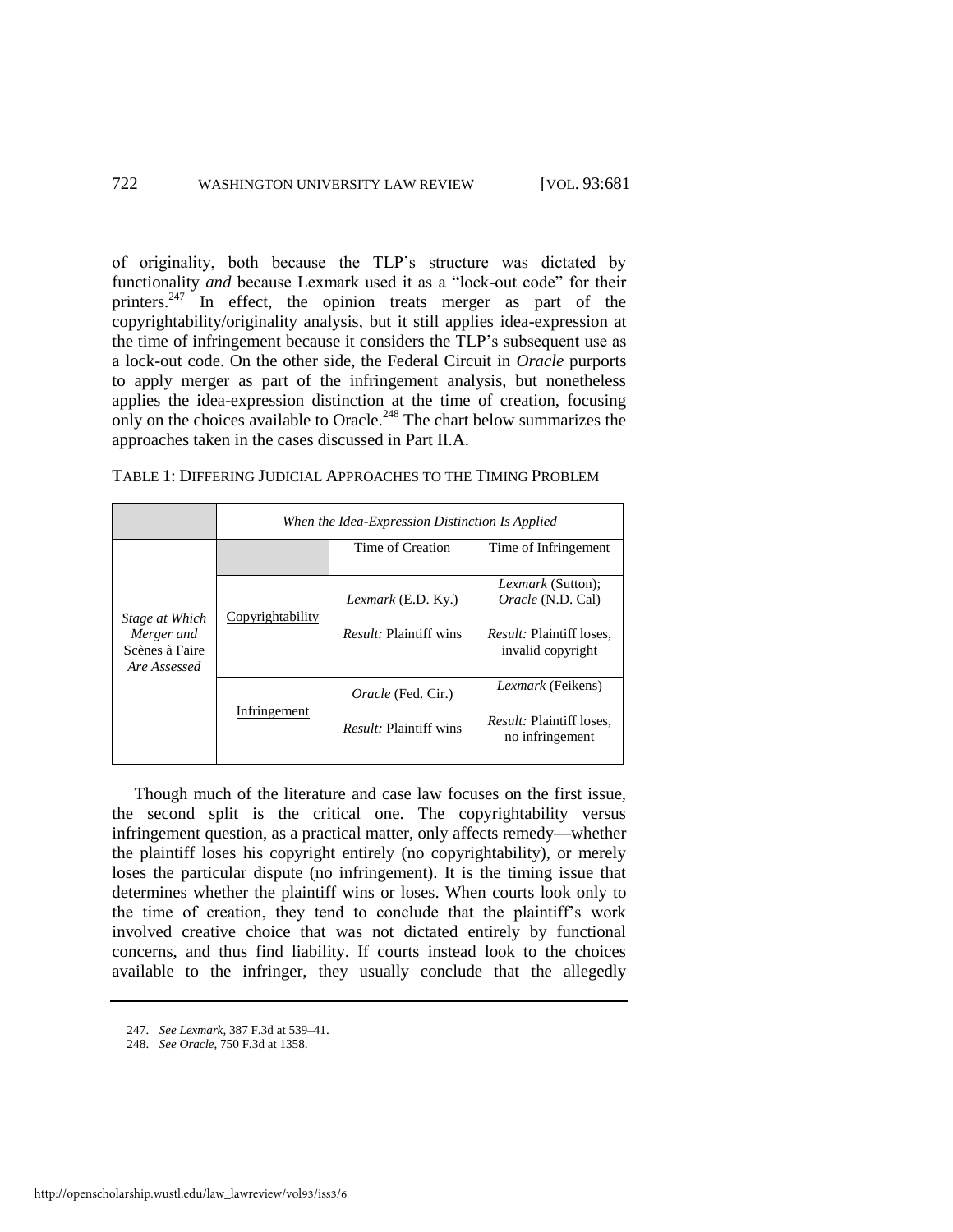infringing expression became (or "merged" with) a functional idea, and find no liability. So long as a court applies the idea-expression dynamically, the scope of the plaintiff's loss (no copyright versus no infringement) is of less import. In the usual case, a finding of no infringement will effectively make the copyright unenforceable, even if the ruling was formally limited to infringement. The critical feature of these disputes is whether "idea" is defined flexibly, to recognize that subsequent developments and context can transform seeming expression into an unprotectable idea, procedure, or method of operation.

*Lexmark* provides the clearest example.<sup>249</sup> Stripped of context, the TLP may contain some protectable expression (if not a lot)—it is just a simple program that checks a toner level that, we will assume *arguendo*, could have been written in multiple ways. At the time of creation, it may have contained copyrightable expression. But it is abundantly clear that, as Lexmark used it and as SCC copied it, the TLP cannot be protected. To do so would be to ignore the context that transformed the TLP into a lock-out code—a method of operation that it was necessary to copy in order to make use of the printer. As Judge Feikens' example made clear, it would not matter whether the TLP was undoubtedly expressive material (even a poem) out of context. What matters is that the defendant was only copying it for the functional purpose of operating the printer. Thus, as used, the TLP cannot be protectable even if it were copyrightable at the time of creation.

It is difficult to defend decisions like the Federal Circuit's in *Oracle*  that take a contrary approach. There is simply no good legal or policy reason to employ an artificially constrained definition of "idea." Looking only at the time of creation ignores subsequent events and context that are often the heart of why the alleged infringer copied. The highly formalistic approach of the Federal Circuit in *Oracle* denies the practical reality of the constraints faced by Google due to context and circumstances. It is also inconsistent with the copyright statute, which states that "*[i]n no case* does copyright protection for an original work of authorship extend to any idea, procedure, process, system, method of operation, concept, principle, or discovery . . . ."<sup>250</sup> It is hard to imagine language that is more absolute and unqualified. Copyright simply cannot be applied to ideas, methods of operation, and the like—regardless of *when* they become such.

<sup>249.</sup> *See supra* notes 131–49 and accompanying text.

<sup>250. 17</sup> U.S.C. §102(b) (2014) (emphasis added).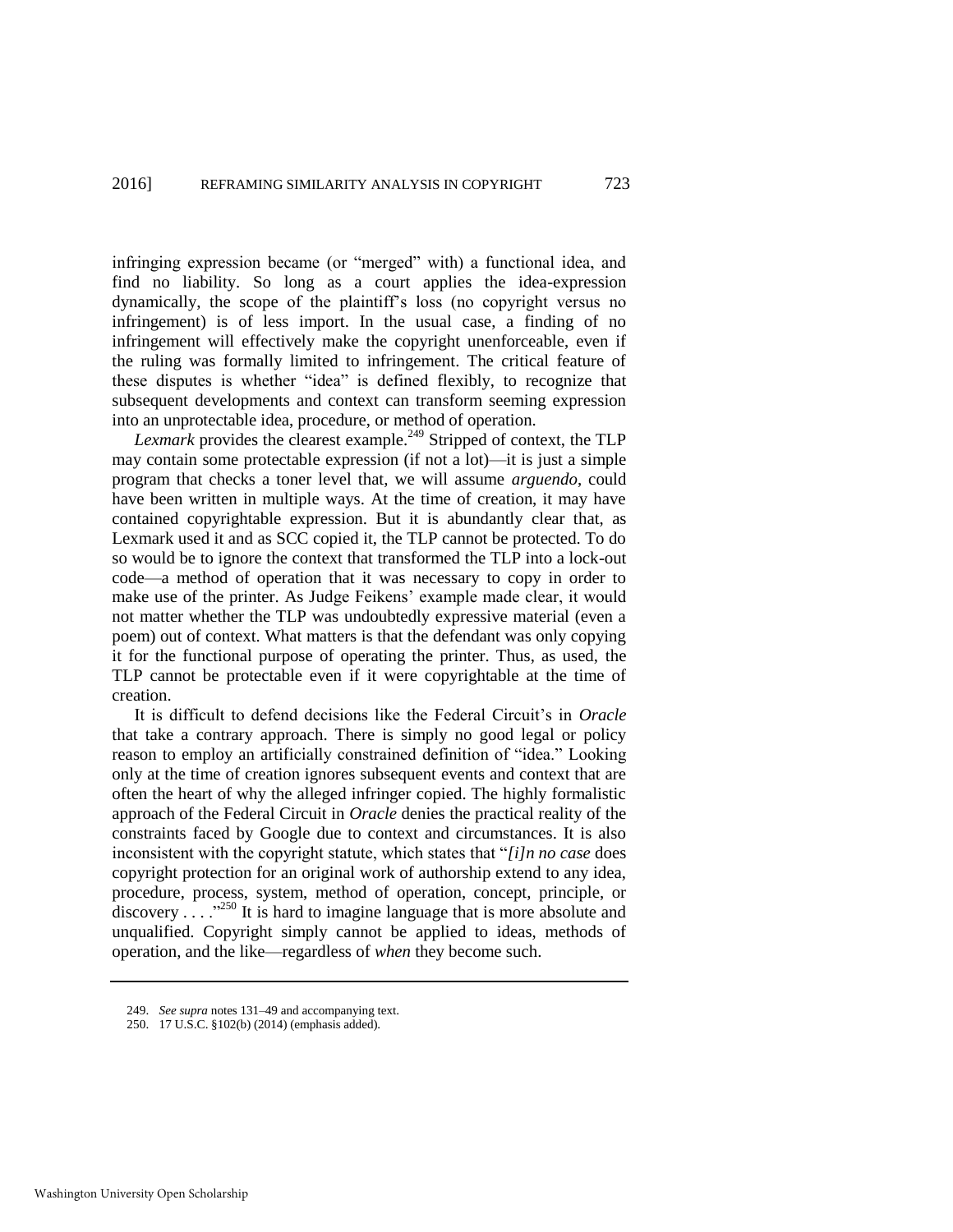More fundamentally, the Federal Circuit's approach in *Oracle* threatens the public's right to the free flow of ideas, the balance at the core of copyright.<sup>251</sup> It goes against the core constitutional purpose of "promot[ing]  $\ldots$  Progress"<sup>252</sup> for copyright to lock up something as general as an idea, regardless of *when* it attained that status. Copyright's extraordinary term of the author's life plus seventy years makes it particularly absurd to ignore changed circumstances and dynamic effects.<sup>253</sup> This is an especially acute problem in the context of software, where material can quickly become a widely adopted industry standard.<sup>254</sup> The policy case for a dynamic idea-expression distinction is really quite overwhelming.<sup>255</sup> In the most generous view, it may be that courts' view of the first issue, whether merger is part of copyrightability or part of infringement analysis—which is debatable—is clouding their view of the second, more fundamental timing concern.

That leaves the issue of remedy: if idea and expression merge subsequent to creation, should we deny copyrightability altogether, or simply find no infringement? Contrary to the views of some commentators, a holding that the copyright is entirely invalid may go too far.<sup>256</sup> Judge Feikens' example of a poem used as a lock-out code illustrates that a work may be an unprotectable idea in one context, but protectable expression in another. Thus, viewing merger as part of infringement, but evaluating the idea-expression distinction at the time of infringement, offers a reasonable middle ground. The alternative approach—taken by Judge Sutton in *Lexmark*, for example—is oddly

<sup>251.</sup> *See* Feist Publ'ns, Inc. v. Rural Tel. Serv. Co., 499 U.S. 340, 349–50 (1991) (citing Harper & Row, Publishers, Inc. v. Nation Enters., 471 U.S. 539, 556–57 (1985)) ("[C]opyright assures authors the right to their original expression, but encourages others to build freely upon the ideas and information conveyed by a work.").

<sup>252.</sup> U.S. CONST. art. I, § 8, cl. 8.

<sup>253. 17</sup> U.S.C. § 302(a) (2014) (setting general copyright term as the life of the author plus seventy years).

<sup>254.</sup> *See generally* sources cited *supra* not[e 151.](#page-27-1)

<sup>255.</sup> *See, e.g.*, Menell, *supra* note [111,](#page-21-0) at 1066–68, 1099–1101 (arguing that network effects urge application of merger doctrine to prevent protection of a "de facto industry standard"); Samuelson, *supra* note [111,](#page-21-0) at 196–215, 221–24 (arguing that coding standards should be uncopyrightable under 17 U.S.C. § 102(b) due to competition and public policy concerns); Fred Anthony Rowley, Jr., Note, *Dynamic Copyright Law: Its Problems and a Possible Solution*, 11 HARV. J.L. & TECH. 481, 495–96 (1998) (arguing that copying of standard user interface elements should be permitted to avoid locking out subsequent innovators); Teter, *supra* note [111,](#page-21-0) at 1066–72 (arguing that copying to permit compatibility must be permitted as a matter of policy).

<sup>256.</sup> *See, e.g.*, Ocasio, *supra* not[e 150,](#page-27-0) at 310–23 (arguing that merger should be applied as part of the copyrightability analysis); Preonas, *supra* note [111,](#page-21-0) at 97–109 (arguing that, in the context of factual compilations, "mergercide" should invalidate copyright when once-original expression becomes an idea).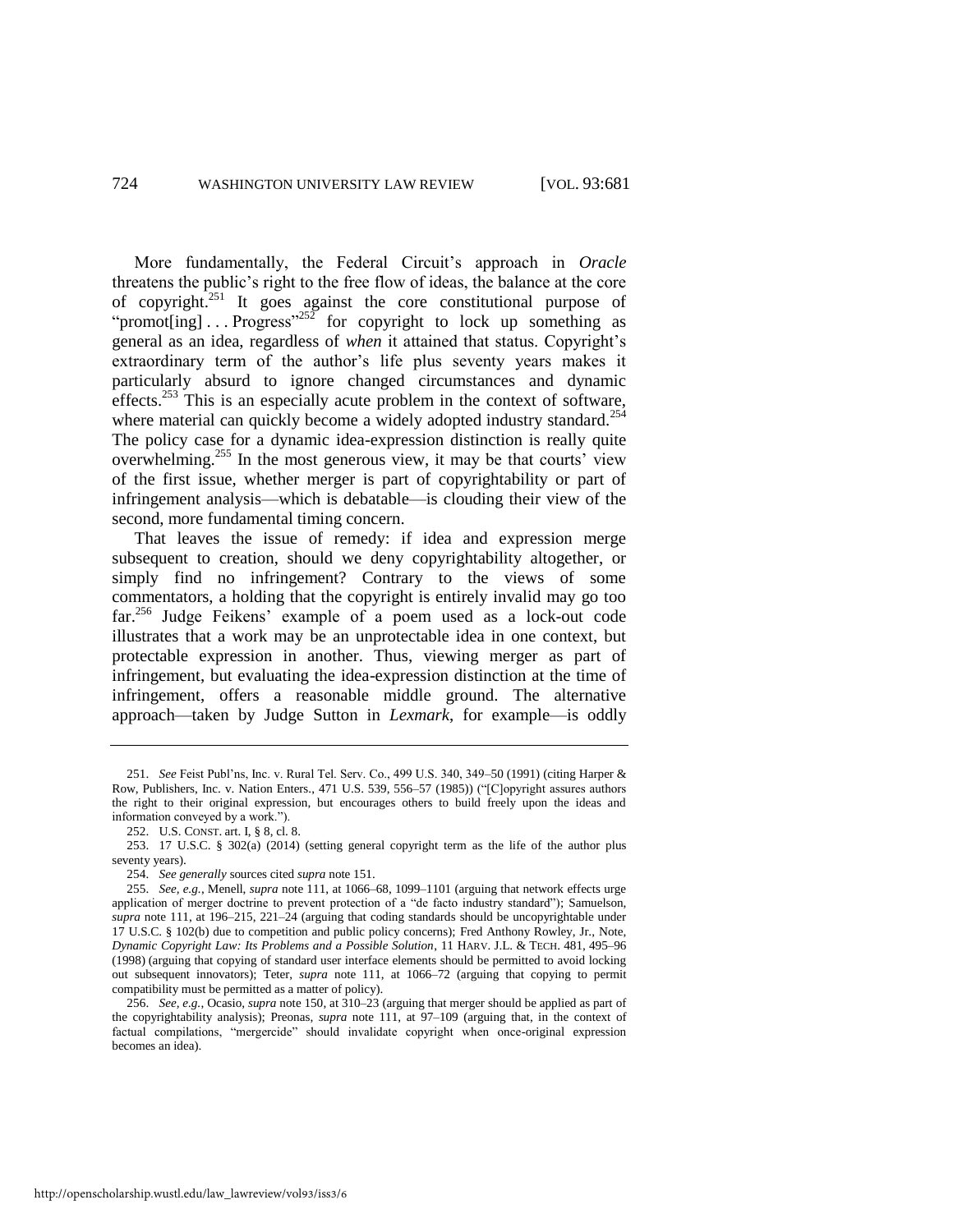achronological, as it applies merger as formally part of copyrightability but still looks ahead to time of infringement. This gets the important issues right, but it is more conceptually coherent to apply merger at the time of infringement and as part of the infringement analysis. This also avoids the perceived harshness of a complete forfeiture of copyright, while still permitting copying for purposes of functionality or compatibility. In effect, such a view adopts the perspective of both the original creator and alleged infringer. It looks to the choices available to the original author at the time of creation as part of the originality analysis, but also considers the options available to the alleged infringer at the time of infringement, when considering substantial similarity.

# *B. A Qualitative, Contextual Approach to Substantiality and Dissimilarities*

This Part argues against using either only the plaintiff's work or the defendant's work as the baseline for assessing substantiality. The quantitative, percentage-style baselines invoked in cases such as *Harper & Row* and *Newton v. Diamond* needlessly ignore important context—either the nature of the use, or the nature of the original work.<sup>257</sup> Indeed, outside of the context of linear, literary works, the concept of quantitative measure becomes incoherent.

For similar reasons, courts should not ignore important dissimilarities between the original and accused works by focusing solely on the plaintiff's work. The tendency of some courts to disregard important dissimilarities results from a misunderstanding of the *Sheldon* rule and its misapplication far beyond its original purpose. Instead, courts should take a primarily qualitative approach to substantiality, considering relative importance contextually, using both works as baselines and not dismissing dissimilarities as irrelevant to the infringement analysis.

The current approach to the baseline and dissimilarity problems—to the extent there is any consensus at all—is embodied in the *Sheldon* rule. Recall that *Sheldon* instructs courts to ignore the changes that an alleged infringer has made because "no plagiarist can excuse the wrong by showing how much of his work he did not pirate."<sup>258</sup> *Sheldon* leads courts to take the plaintiff's work as *the* baseline for comparison, which has the effect of making the original work the more prominent, and biases the

<sup>257.</sup> *See supra* Part II.B (reviewing case law examples of the baseline problem).

<sup>258.</sup> *See supra* note[s 176–](#page-30-0)79 and accompanying text.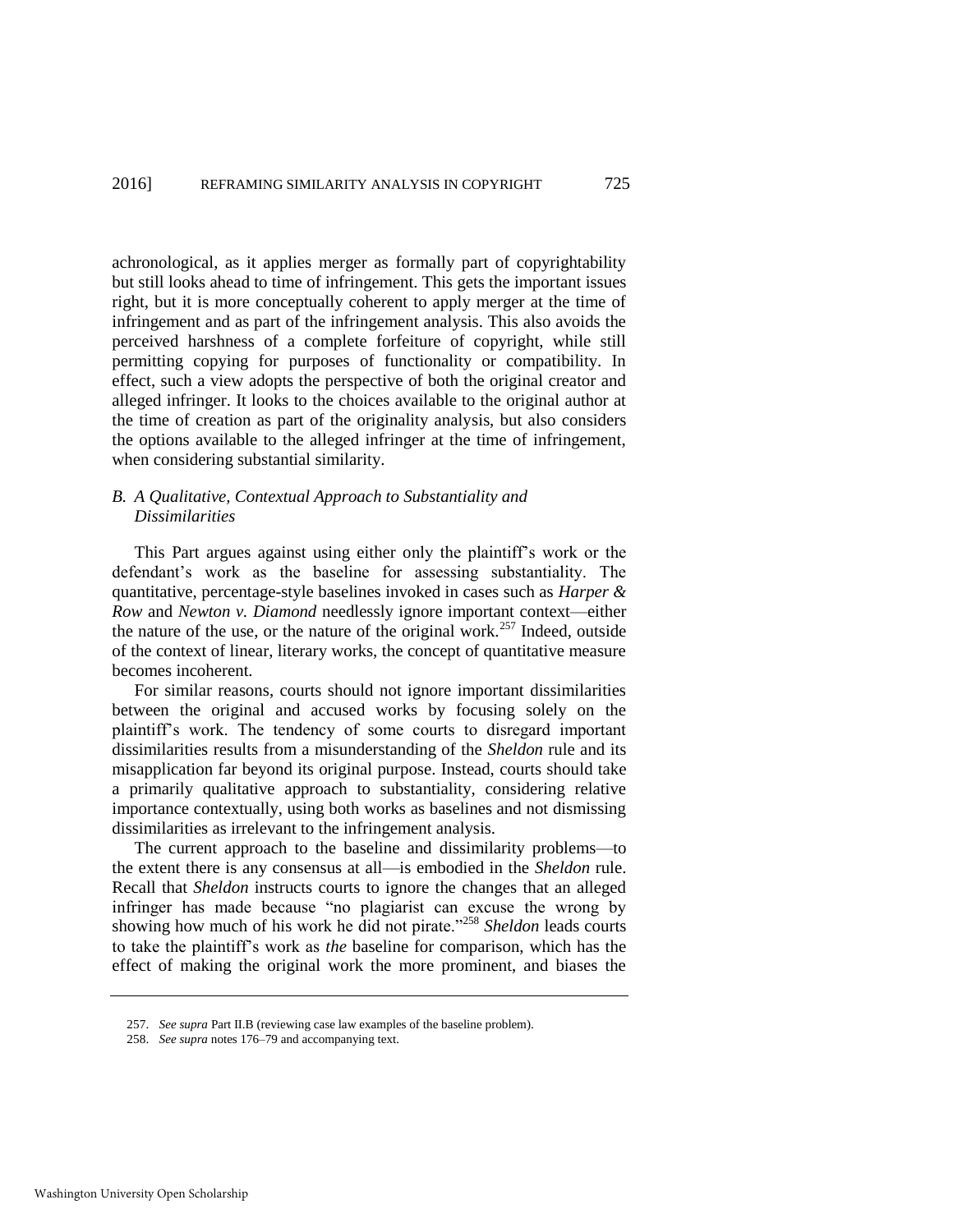comparison in favor of the plaintiff.<sup>259</sup> (This concern is exacerbated when the plaintiff's copyrighted work is well known, a not uncommon scenario in copyright disputes.<sup>260</sup>) Many courts invoke *Sheldon* to justify using the plaintiff's work as the baseline when measuring the quantitative significance of the defendant's copying.<sup>261</sup> Some courts have extended the *Sheldon* rule to disregard dissimilarities between the two works and changes that the defendant has made. $262$ 

The *Sheldon* rule is triply wrong. First, the "tacking on" concern that motivated *Sheldon* is overstated, and courts have not been careful to limit the *Sheldon* rule to its original context of linear, literary works. Second, a strict application of *Sheldon* causes courts to ignore the context of the defendant's use, context that may be critical to understanding whether the alleged infringement should be actionable. *Sheldon* is thus unfair to defendants when it ignores the new material that they added and the context in which the alleged infringement was made. Finally, *Sheldon* is incorrect to focus myopically on the plaintiff's work as the baseline. This can result in unfairness to the plaintiff, such as in the *Antonick* case, when larger works are effectively penalized for involving additional expression. Courts' tendency to shift baselines in an ad hoc fashion may well be an indication of the tensions created by a strict application of *Sheldon*.

The concern that motivated *Sheldon* is the "tacking on" problem—the idea that an infringer could escape liability simply by adding a mass of new, extraneous material to his infringing work.<sup>263</sup> This concern is overstated. It is not apparent in the facts of *Sheldon* itself, and it is far from clear that the tacking-on problem is a realistic scenario. In any event, even presuming the concern is real, there are better and more direct ways to deal with the problem of "manipulating" the de minimis inquiry.<sup>264</sup> Blatant attempts to avoid infringement by tacking on additional material can be easily ferreted out directly by courts, and dismissed via equitable doctrines.<sup>265</sup>

262. *See supra* note[s 209–](#page-36-0)24 and accompanying text (discussing *Tufenkian*).

<sup>259.</sup> *See supra* notes [13,](#page-5-0) [108–](#page-20-0)09 and accompanying text (summarizing results from cognitive science that greater similarity is perceived when the more prominent of two concepts is treated as the baseline).

<sup>260.</sup> *See, e.g.*, Warner Bros. Entm't Inc. v. RDR Books, 575 F. Supp. 2d 513, 518 (S.D.N.Y. 2008) (finding infringement of *Harry Potter* series of novels); Castle Rock Entm't, Inc. v. Carol Publ'g Grp., Inc., 150 F.3d 132, 135 (2d Cir. 1998) (finding infringement of *Seinfeld* television series).

<sup>261.</sup> *See supra* note[s 164–](#page-29-0)75 and accompanying text (discussing *Newton v. Diamond*).

<sup>263.</sup> *See supra* note[s 179–](#page-31-1)80 and accompanying text.

<sup>264.</sup> *Cf.* 3 PATRY, *supra* note [5,](#page-3-1) § 9:65 ("[*Sheldon*] has rightly been cited as authority against attempts to manipulate the de minimis [infringement] inquiry.").

<sup>265.</sup> *See, e.g.*, Petrella v. Metro-Goldwyn-Mayer, Inc., 134 S. Ct. 1962, 1977 (2014) (indicating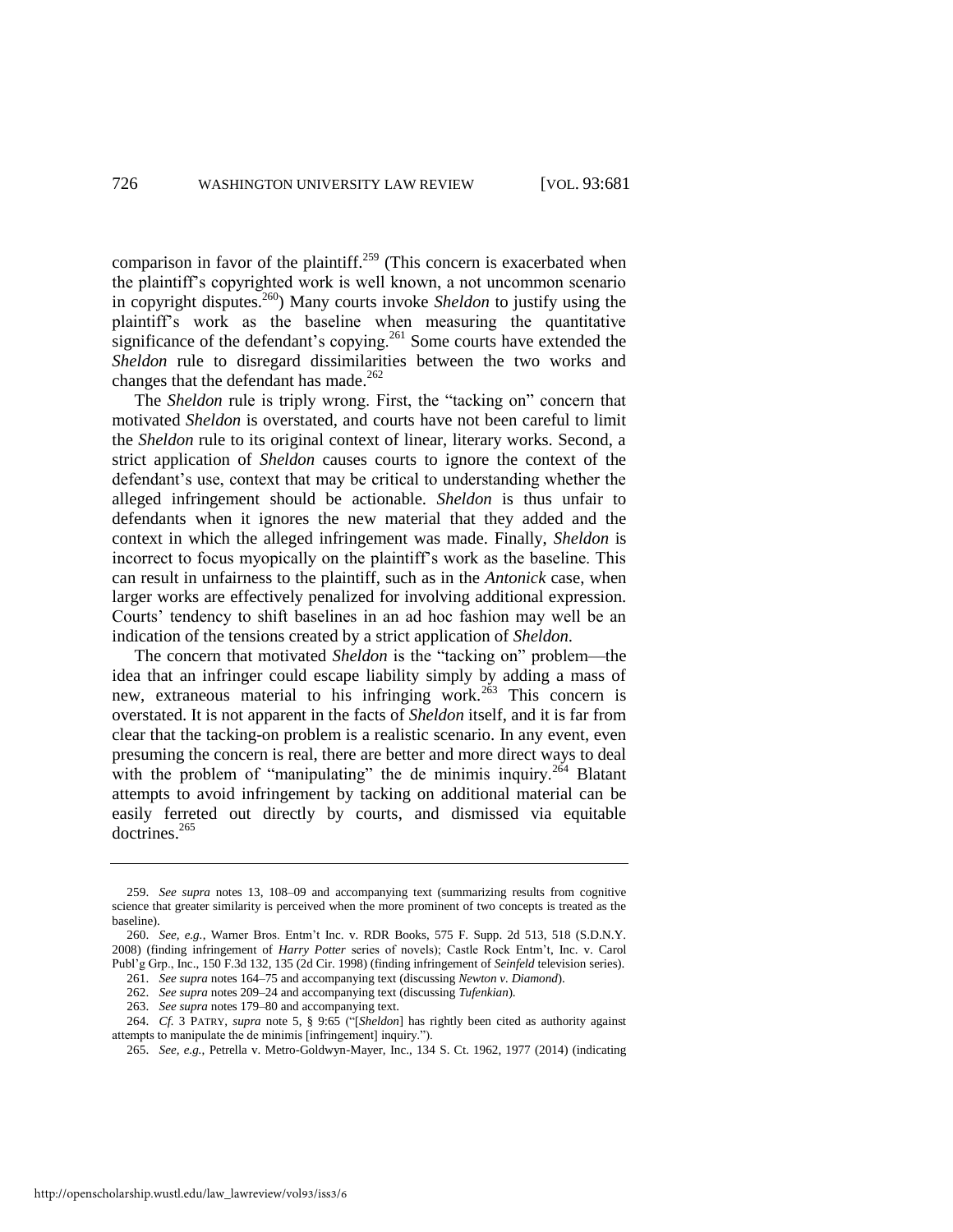In the more usual case, what was added by the defendant is not "tacked on," but rather important, and should not be ignored. The addition of new expression by the defendant is typically not extraneous, unrelated material—as envisioned by *Sheldon*—but instead precisely the type of expression one might *want* to encourage through copyright. Take *Newton v. Diamond* as an example.<sup>266</sup> Though one could view the rapping and music that the Beastie Boys added as "tacked on," that is a ridiculous claim—the material added is the heart of how the Beastie Boys used the sample to make a new work. Notably, the *Sheldon* rule is precisely the opposite of what courts do in the context of fair use, where much of the emphasis is rightly on whether the defendant transformed the original work and added "something new."<sup>267</sup> In the context of similarity, the defendant's new material is relevant both to the perceived similarity of a lay observer, as well as to any economic harm caused by the infringement.<sup>268</sup>

It is therefore odd to dismiss the defendant's new material or dissimilarities between the two works out of hand. Why would we *not* consider the defendant's actual use in the context of his new work? In *Newton*, the Beastie Boys should certainly prevail, but not because their looping is "irrelevant."<sup>269</sup> Of course it's relevant. If "Pass the Mic" were nothing but Newton's flute sample looped for three minutes—no rapping, no added samples and instrumental music—would it not be a different, and tougher, case? Moreover, although ignoring the defendant's use in *Newton* worked to the advantage of the defendant, usually it is used in the opposite manner, as it was in *Sheldon* itself. This is true in the *Tufenkian* case, for example, where *Sheldon* was invoked to prevent the defendant from relying on dissimilarities to negate the infringement claim.<sup>270</sup> In other words, although *Sheldon* saves the Beastie Boys from having to explain looping, it leaves them unable to rely on the fact that they added new samples, rapping, and live instruments over the Newton sample. Similarly,

that equitable doctrine of estoppel is available in copyright actions); Saxon v. Blann, 968 F.2d 676, 680 (8th Cir. 1992) (confirming that the doctrine of unclean hands is applicable in copyright actions).

<sup>266.</sup> *See supra* note[s 164–](#page-29-0)75 and accompanying text (discussing *Newton*).

<sup>267.</sup> Campbell v. Acuff-Rose Music, Inc., 510 U.S. 569, 579 (1994).

<sup>268.</sup> *See* Jeanne C. Fromer & Mark A. Lemley, *The Audience in Intellectual Property Infringement*, 112 MICH. L. REV. 1251, 1255 (2014) (arguing that infringement in intellectual property regimes should only be found when works are similar from a technical perspective, and cause market harm from the view of consumers); Lape, *supra* note [10,](#page-4-0) at 202 (arguing that substantial similarity requires a finding of "economic harm" or other "injury that may have an impact on authors' incentive to create").

<sup>269.</sup> Newton v. Diamond, 388 F.3d 1189, 1195 (9th Cir. 2003).

<sup>270.</sup> *See supra* note[s 209–](#page-36-0)24 and accompanying text (discussing *Tufenkian*).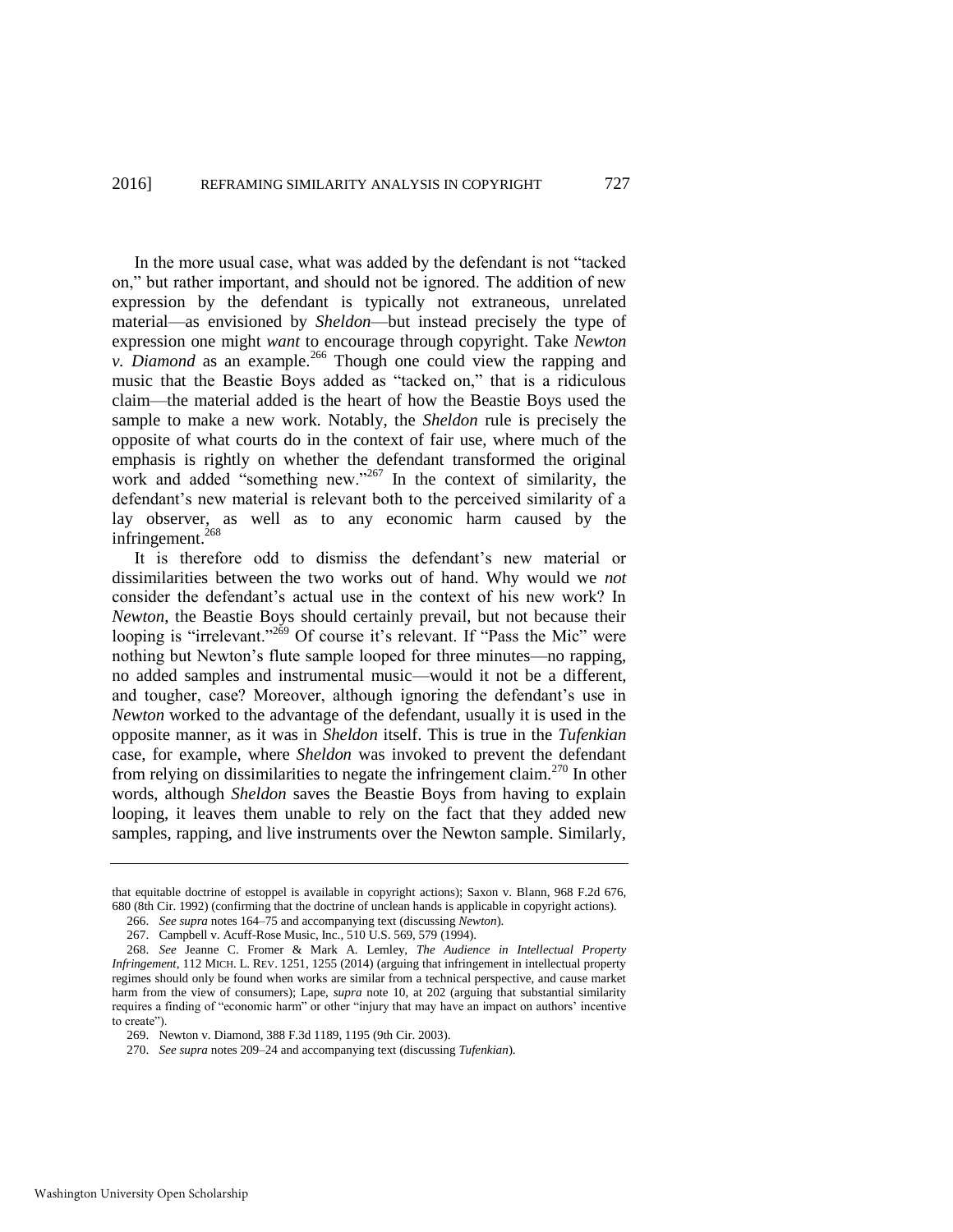it leaves the defendants in cases like *Tufenkian* or *Adler* unable to rely upon the important dissimilarities between their works and the original works. Considering only what the defendant copied, without considering how the defendant used what was copied in context*,* or the changes she made, is a form of willful blindness that tends to bias the inquiry against defendants.

The *Sheldon* rule can sometimes be unfair to plaintiffs as well. In particular, using the plaintiff's work as the measure for quantitative substantiality effectively penalizes the plaintiff for creating more expression. Consider the facts of the *Antonick* case, for example.<sup>271</sup> There, no substantial similarity was found because the original work was complex—a football simulation video game—even though EA had copied Antonick's code for plays and formations. When the original work happens to be large—be it Ford's ponderous memoir in *Harper & Row*, or the millions of lines of code in *Antonick* or *Oracle*—percentage-style measures using the plaintiff's work as the baseline dilute the significance of what was taken. In *Harper & Row*, three hundred words is a trivial percentage of Ford's memoir, but it might still be substantial in context. As Table 2 shows, percentage-based measures can vary widely depending on the baseline.

TABLE 2: QUANTITATIVE MEASURES OF HOW MUCH WAS COPIED USING VARIOUS BASELINES

| <b>Baseline</b>     | Harper & Row                    | Newton v. Diamond                                                 | Oracle v.<br>Google                        | Antonick v.<br>Electronic<br>Arts   |
|---------------------|---------------------------------|-------------------------------------------------------------------|--------------------------------------------|-------------------------------------|
| Plaintiff's<br>work | 0.1%<br>("insubstantial")       | 2% of running time;<br>greater % of score                         | 3% of copied<br>APIs; trivial<br>% of Java | small                               |
| Defendant's<br>work | "at least 13%"                  | looped background<br>element; significant<br>$(1/5)$ part of song | trivial % of<br>Android                    | small                               |
| Absolute<br>taking  | 300 words, plus<br>paraphrasing | six seconds; three<br>note phrase                                 | $7,000$ lines of<br>code                   | code for<br>plays and<br>formations |

271. *See supra* note[s 182–](#page-31-2)92 and accompanying text (discussing the *Antonick* case).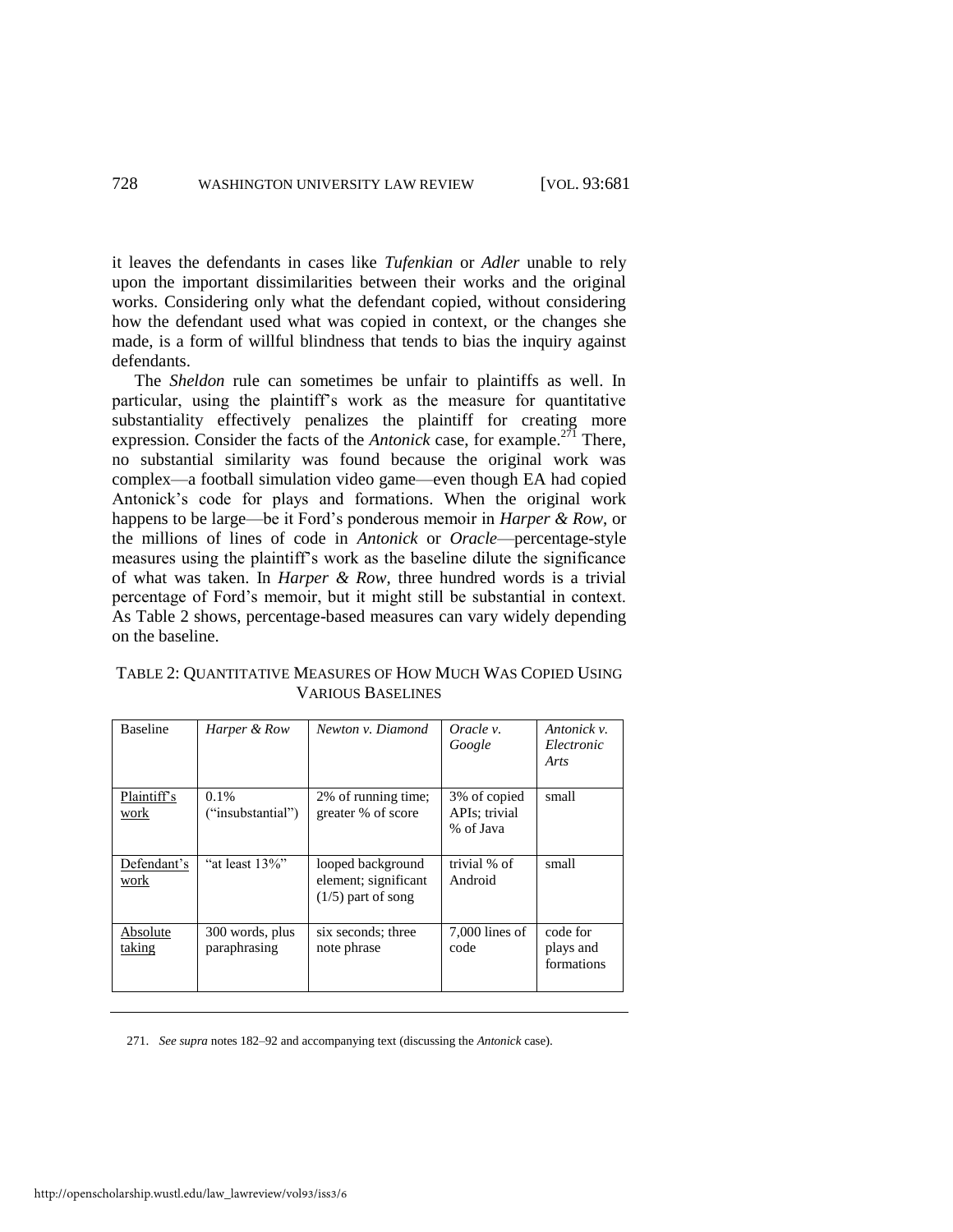Using the plaintiff's work as *the* baseline thus seems perverse if copyright is designed to incent new expression. Taken literally, it effectively penalizes original creators for creating more expression. The real issue in these cases is whether what was taken was substantial *in itself*, and qualitatively significant in the context of both the original and accused works. The court in *Antonick* should consider whether the plays and formation code is significant in overall qualitative importance to the games, how many lines of code total were copied, and how much of that was commonplace or dictated by functionality. To dismiss the plays and formation code as insignificant only because it is small piece of a larger game misses the point. In this respect, Justice O'Connor's focus on the qualitative import of the expression in *Harper & Row* was correct. However, the sleight of hand involved in invoking the defendant's work as the baseline in *Harper & Row*—"at least 13% of the infringing article"—is misleading.<sup>272</sup> These percentage-style measures are red herrings. Would *Harper & Row really be a different case if Ford's memoir were only* 10,000 words, or if The Nation's article were twice as long? Does it really matter in *Oracle* how many millions of lines of code are in Java or Android? Probably not, and courts should not imply otherwise.

Furthermore, the notion of a percentage measure is unsound for nonlinear works. In literary works, we can at least count the number of words or lines of code taken—though, of course, paraphrasing may present some difficulties. For musical works, one instinct is to look to the percentage of the running time, as the *Newton* court did. But it is not clear why that measure is superior to using the number of notes, the percentage of the score, or the prominence of a sound in the mix. Running time also becomes deceptive when there is more than one sample or instrument playing simultaneously, as is usual. In theory, one could try to apportion this—say, 25% of two minutes for the first sample, etc.—but this quickly becomes arbitrary. More importantly, such quantitative measures only avoid the real issues of qualitative significance. In *Newton*, the courts should be asking whether the idea of singing into a flute is even protectable expression at all, not whether "six seconds" or "three notes" is a significant part of Newton's composition. If Newton had squeezed a Charlie Parker-style flurry of notes into the six-second sample, or if "Choir" was only twenty seconds long, the measures the majority relied upon in *Newton* would greatly change. However, the fundamentals of the case would not be truly different.

<sup>272.</sup> Harper & Row, Publishers, Inc. v. Nation Enters., 471 U.S. 539, 565–66 (1985).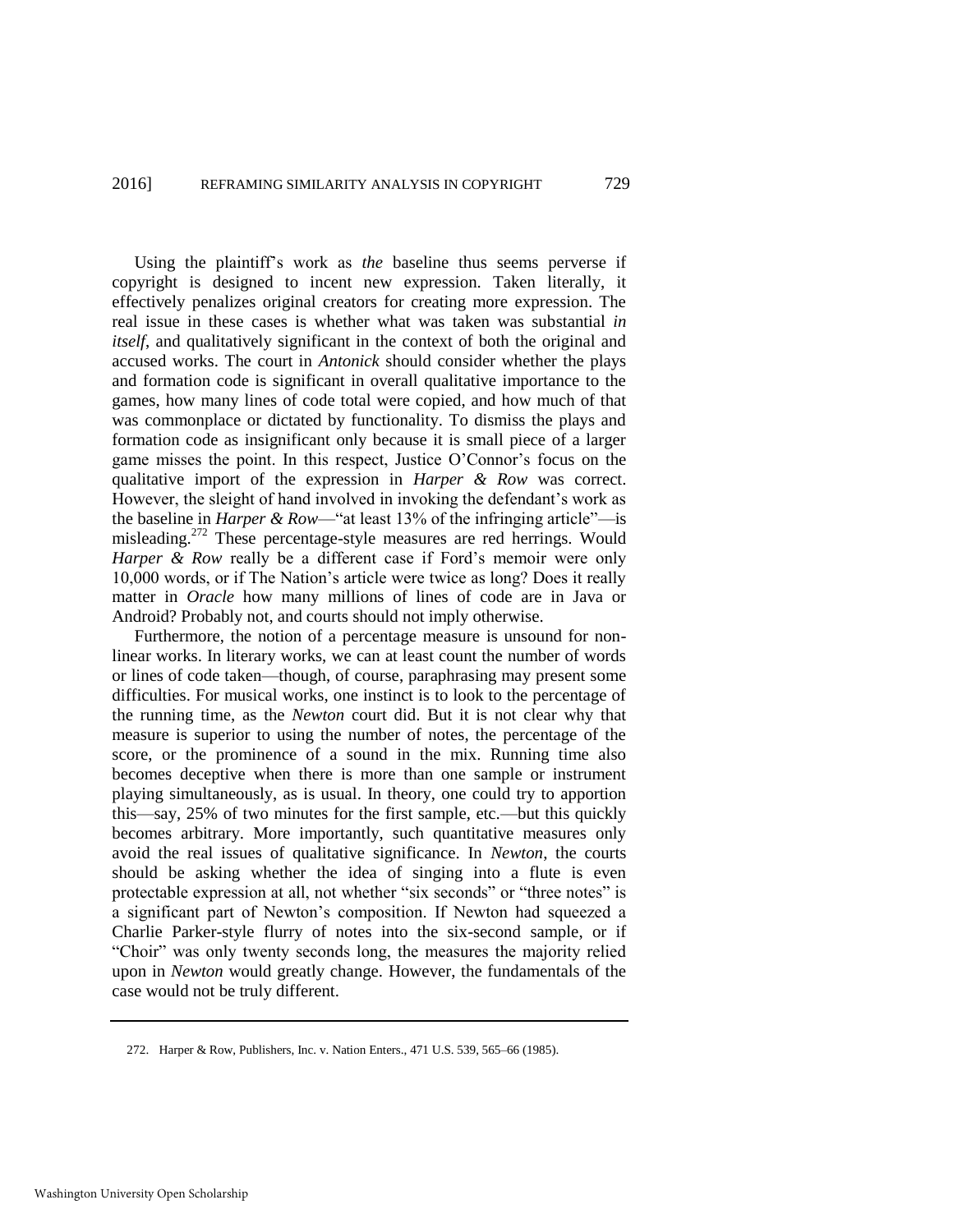The difficulties of quantitative measurement are even more serious for pictorial, graphic, and sculptural works.<sup>273</sup> For visual works intended to be perceived as an entirety, one can scarcely begin to imagine how to define a percentage appropriation. Take the two bubble-blowing Santa ornaments in *Adler* as an example.<sup>274</sup> How does one calculate what "percentage" of the ornaments are the same, and how much of that was due to protectable elements? We are at a loss to say. In theory, perhaps, one could analyze a two-dimensional work pixel-by-pixel and count the pixels that are identical. But this method is coherent, and then just barely, only in the special case of pastiche.<sup>275</sup> A pixel-by-pixel analysis would likely yield zero or a trivial number of similarities in a case where an artist's visual style was copied—*Steinberg v. Columbia Pictures Industries* is a wellknown example—even though it is clear to a lay observer that something was taken (whether we think that something is protectable or not).<sup>276</sup> This pixel-based measure also runs aground without a way to exclude all unprotected material. The rugs in *Tufenkian*, for example, might be highly similar on pixel percentage basis, but that is likely only because they are both derived from the same public domain sources.

In sum, courts should focus mainly on the contextual, qualitative importance of what was copied in assessing its significance in substantial similarity. If the *Sheldon* rule must be invoked at all, it should be limited to its original purpose—cases where a plaintiff or defendant attempts to manipulate the infringement inquiry by adding extraneous material. To the extent courts must consider the copying quantitatively at all, the best course may be to measure the expression copied as an absolute matter. Such a measure looks to the total number of words copied, the number of lines of code, or the length of a piece of music, but always in light of the qualitative significance of that expression in context, including its level of originality and its economic significance.<sup>277</sup> The absolute measure at least gets courts thinking about the right questions—for example, whether what was copied was too short, too commonplace, or too functional to be

<sup>273.</sup> *See* 17 U.S.C. § 102(a)(5) (2014).

<sup>274.</sup> *See supra* note[s 225–](#page-37-0)31 and accompanying text (discussing *Adler*).

<sup>275.</sup> *See* Cariou v. Prince, 714 F.3d 694, 705–12 (2d Cir. 2013) (assessing whether series of appropriation art pastiche of photographs from earlier works was a fair use).

<sup>276. 663</sup> F. Supp. 706 (S.D.N.Y. 1987). That case involved a poster for the movie "Moscow on the Hudson" that evoked the style of Saul Steinberg, an artist for the *New Yorker*, and in particular his famous work "View of the World from 9th Avenue." *Id.* at 708–11.

<sup>277.</sup> *Cf.* Busek, *supra* note [10,](#page-4-0) at 1795–1803 (arguing for an approach to substantial similarity based on the degree of possible expressive variation); Lape, *supra* not[e 10,](#page-4-0) at 194–206 (arguing for an approach to substantial similarity based on substantial economic or other harm to the plaintiff).